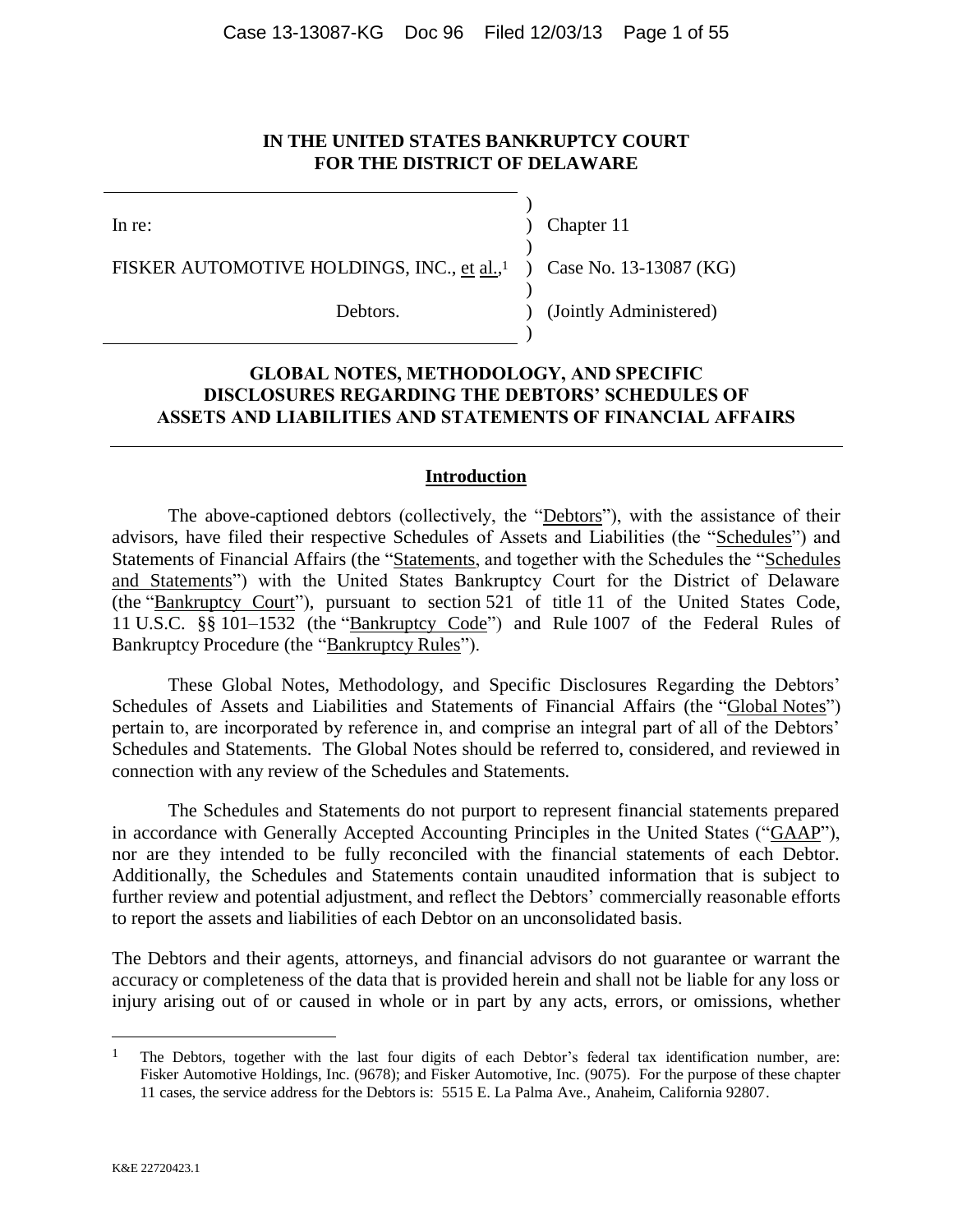negligent or otherwise, in procuring, compiling, collecting, interpreting, reporting, communicating, or delivering the information contained herein. While commercially reasonable efforts have been made to provide accurate and complete information herein, inadvertent errors or omissions may exist. The Debtors and their agents, attorneys, and financial advisors expressly do not undertake any obligation to update, modify, revise, or re-categorize the information provided herein, or to notify any third party should the information be updated, modified, revised, or re-categorized. In no event shall the Debtors or their agents, attorneys, or financial advisors be liable to any third party for any direct, indirect, incidental, consequential, or special damages (including, but not limited to, damages arising from the disallowance of a potential claim against the Debtors or damages to business reputation, lost business, or lost profits), whether foreseeable or not and however caused, even if the Debtors or their agents, attorneys, or financial advisors are advised of the possibility of such damages.

Mr. Samuel Koroglu, the Debtors' Vice President and Treasurer, has signed each of the Schedules and Statements. Mr. Koroglu is an authorized signatory for each of the Debtors. In reviewing and signing the Schedules and Statements, Mr. Koroglu necessarily has relied upon the efforts, statements, and representations of various personnel employed by the Debtors and their advisors. Mr. Koroglu has not (and could not have) personally verified the accuracy of each statement and representation contained in the Schedules and Statements, including statements and representations concerning amounts owed to creditors, classification of such amounts, and creditor addresses.

## **Global Notes and Overview of Methodology**

**1. Reservation of Rights**. Commercially reasonable efforts have been made to prepare and file complete and accurate Schedules and Statements; however, inadvertent errors or omissions may exist. The Debtors reserve all rights to amend or supplement the Schedules and Statements from time to time, in all respects, as may be necessary or appropriate, including, without limitation, the right to amend the Schedules and Statements with respect to claim ("Claim") description, designation, or Debtor against which the Claim is asserted; dispute or otherwise assert offsets or defenses to any Claim reflected in the Schedules and Statements as to amount, liability, priority, status, or classification; subsequently designate any Claim as "disputed," "contingent," or "unliquidated;" or object to the extent, validity, enforceability, priority, or avoidability of any Claim. Any failure to designate a Claim in the Schedules and Statements as "disputed," "contingent," or "unliquidated" does not constitute an admission by the Debtors that such Claim or amount is not "disputed," "contingent," or "unliquidated." Listing a Claim does not constitute an admission of liability by the Debtor against which the Claim is listed or against any of the Debtors. Furthermore, nothing contained in the Schedules and Statements shall constitute a waiver of rights with respect to the Debtors' chapter 11 cases, including, without limitation, issues involving Claims, substantive consolidation, defenses, equitable subordination, and/or causes of action arising under the provisions of chapter 5 of the Bankruptcy Code and any other relevant non-bankruptcy laws to recover assets or avoid transfers. Any specific reservation of rights contained elsewhere in the Global Notes does not limit in any respect the general reservation of rights contained in this paragraph. Notwithstanding the foregoing, the Debtors shall not be required to update the Schedules and Statements.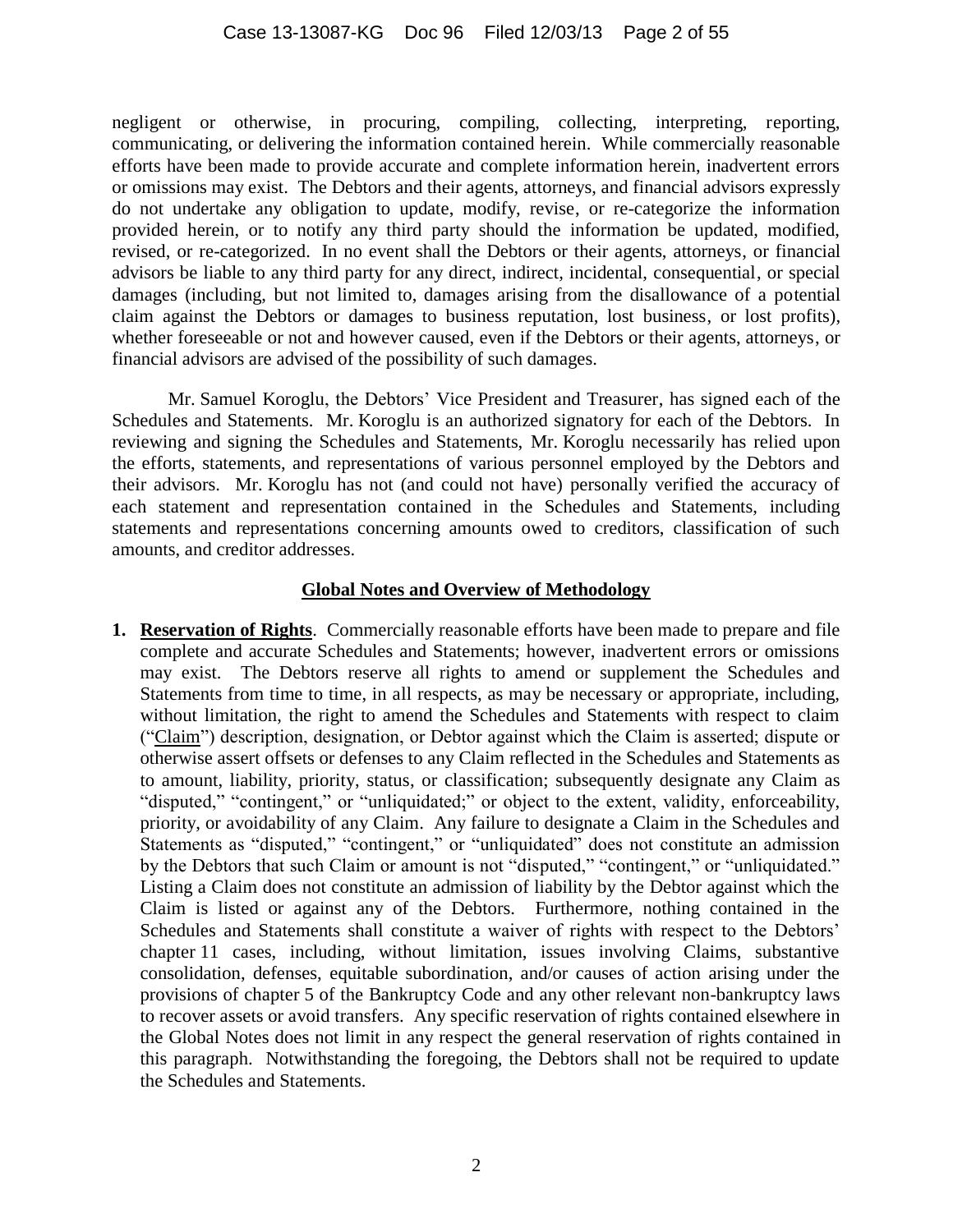**2. Description of Cases and "As Of" Information Date**. On November 22, 2013 (the "Petition Date"), the Debtors filed voluntary petitions for relief under chapter 11 of the Bankruptcy Code. The Debtors are operating their businesses and managing their properties as debtors in possession pursuant to sections 1107(a) and 1108 of the Bankruptcy Code.

On November 26, 2013, the Bankruptcy Court entered an order directing procedural consolidation and joint administration of the Debtors' chapter 11 cases [Docket No. 52]. As of the filing date of the Schedules and Statements, no statutory committees had been appointed in these Chapter 11 Cases.

The asset and liability information provided herein represents the asset and liability data of the Debtors as of the close of business on November 21, 2013, except as otherwise noted.

- **3. Net Book Value of Assets**. It would be prohibitively expensive, unduly burdensome, and an inefficient use of estate assets for the Debtors to obtain current market valuations for all of their assets. Accordingly, unless otherwise indicated, the Debtors' Schedules and Statements reflect net book values as of November 21, 2013. Additionally, because the book values of assets such as licenses and permits may materially differ from their fair market values, they are listed as undetermined amounts as of the Petition Date. Furthermore, assets that have been fully depreciated or were expensed for accounting purposes do not appear in these Schedules and Statements as they have no net book value. Given, among other things, the current market valuation of certain assets and the valuation and nature of certain liabilities, nothing in the Debtors' Schedules and Statements shall be, or shall be deemed to be an admission that any Debtor was solvent or insolvent as of the Petition Date.
- **4. Recharacterization**. Notwithstanding the Debtors' commercially reasonable efforts to properly characterize, classify, categorize, or designate certain Claims, assets, executory contracts, unexpired leases, and other items reported in the Schedules and Statements, the Debtors may nevertheless have improperly characterized, classified, categorized, designated, or omitted certain items due to the complexity and size of the Debtors' businesses. Accordingly, the Debtors reserve all of their rights to recharacterize, reclassify, recategorize, redesignate, add, or delete items reported in the Schedules and Statements at a later time as is necessary or appropriate as additional information becomes available, including, without limitation, whether contracts or leases listed herein were deemed executory or unexpired as of the Petition Date and remain executory and unexpired postpetition.
- **5. Liabilities**. The Debtors have sought to allocate liabilities between the prepetition and postpetition periods based on the information and research conducted in connection with the preparation of the Schedules and Statements. As additional information becomes available and further research is conducted, the allocation of liabilities between the prepetition and postpetition periods may change. Accordingly, the Debtors reserve all of their rights to amend, supplement, or otherwise modify the Schedules and Statements as is necessary or appropriate.

The liabilities listed on the Schedules do not reflect any analysis of Claims under section 503(b)(9) of the Bankruptcy Code. Accordingly, the Debtors reserve all of their rights to dispute or challenge the validity of any asserted Claims under section 503(b)(9) of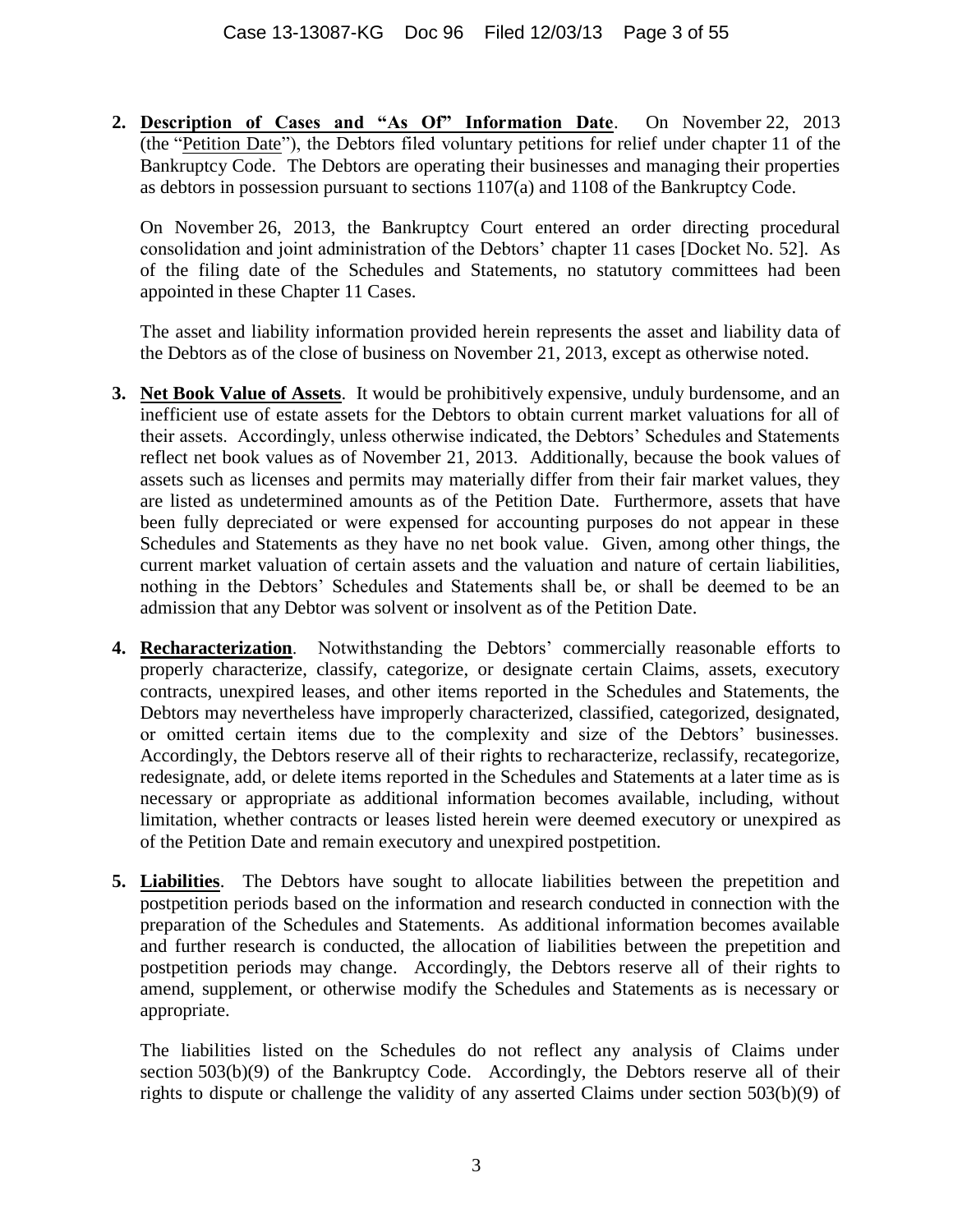the Bankruptcy Code or the characterization of the structure of any such transaction or any document or instrument related to any creditor's Claim.

- **6. Excluded Assets and Liabilities**. The Debtors also have excluded rejection damage Claims of counterparties to executory contracts and unexpired leases that may or may not be rejected, to the extent such damage Claims exist. In addition, certain immaterial assets and liabilities may have been excluded.
- **7. Insiders**. For purposes of the Schedules and Statements, the Debtors defined "insiders" pursuant to section 101(31) of the Bankruptcy Code as: (a) directors; (b) officers; (c) persons in control of the Debtors; (d) relatives of the Debtors' directors, officers, or persons in control of the Debtors; and (e) debtor/non-debtor affiliates of the foregoing. Persons listed as "insiders" have been included for informational purposes only and by including them in the Schedules and Statement, shall not constitute an admission that those persons are insiders for purposes of section 101(31) of the Bankruptcy Code. Moreover, the Debtors do not take any position with respect to: (a) any insider's influence over the control of the Debtors; (b) the management responsibilities or functions of any such insider; (c) the decision making or corporate authority of any such insider; or (d) whether the Debtors or any such insider could successfully argue that he or she is not an "insider" under applicable law or with respect to any theories of liability or for any other purpose.
- **8. Intellectual Property Rights**. Exclusion of certain intellectual property shall not be construed as an admission that such intellectual property rights have been abandoned, terminated, assigned, expired by their terms, or otherwise transferred pursuant to a sale, acquisition, or other transaction.
- **9. Executory Contracts**. Although the Debtors made commercially reasonable efforts to attribute an executory contract to its rightful Debtor, in certain instances, the Debtors may have inadvertently failed to do so due to the complexity and size of the Debtors' businesses. Accordingly, the Debtors reserve all of their rights with respect to the named parties of any and all executory contracts, including the right to amend Schedule G.
- **10. Classifications**. Listing (a) a Claim on Schedule D as "secured," (b) a Claim on Schedule E as "priority,"  $(c)$  a Claim on Schedule F as "unsecured," or (d) a contract on Schedule G as "executory" or "unexpired," does not constitute an admission by the Debtors of the legal rights of the claimant or a waiver of the Debtors' rights to recharacterize or reclassify such Claims or contracts or to setoff of such Claims.
- **11. Claims Description**. Schedules D, E, and F permit each of the Debtors to designate a Claim as "disputed," "contingent," and/or "unliquidated." Any failure to designate a Claim on a given Debtor's Schedules and Statements as "disputed," "contingent," or "unliquidated" does not constitute an admission by that Debtor that such amount is not "disputed," "contingent," or "unliquidated," or that such Claim is not subject to objection. The Debtors reserve all of their rights to dispute, or assert offsets or defenses to, any Claim reflected on their respective Schedules and Statements on any grounds, including liability or classification. Additionally, the Debtors expressly reserve all of their rights to subsequently designate such Claims as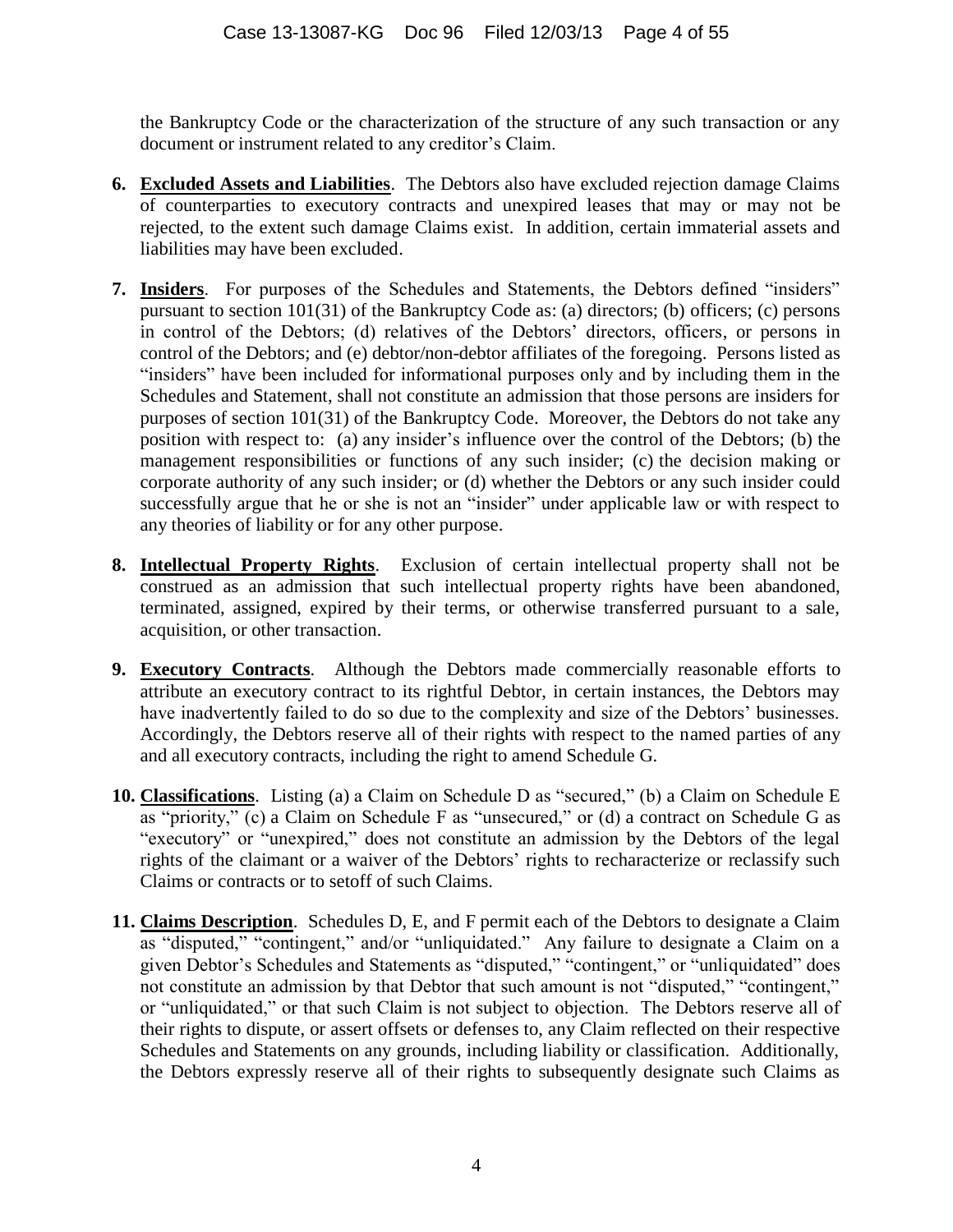"disputed," "contingent," or "unliquidated." Moreover, listing a Claim does not constitute an admission of liability by the Debtors.

- **12. Causes of Action**. Despite their commercially reasonable efforts to identify all known assets, the Debtors may not have listed all of their causes of action or potential causes of action against third parties as assets in the Schedules and Statements, including, without limitation, causes of action arising under the provisions of chapter 5 of the Bankruptcy Code and any other relevant non-bankruptcy laws to recover assets or avoid transfers. The Debtors reserve all of their rights with respect to any cause of action (including avoidance actions), controversy, right of setoff, cross claim, counterclaim, or recoupment and any claim on contracts or for breaches of duties imposed by law or in equity, demand, right, action, lien, indemnity, guaranty, suit, obligation, liability, damage, judgment, account, defense, power, privilege, license, and franchise of any kind or character whatsoever, known, unknown, fixed or contingent, matured or unmatured, suspected or unsuspected, liquidated or unliquidated, disputed or undisputed, secured or unsecured, assertable directly or derivatively, whether arising before, on, or after the Petition Date, in contract or in tort, in law or in equity, or pursuant to any other theory of law (collectively, "Causes of Action") they may have, and neither these Global Notes nor the Schedules and Statements shall be deemed a waiver of any claims or Causes of Action or in any way prejudice or impair the assertion of such claims or Causes of Action.
- **13. Summary of Significant Reporting Policies**. The following is a summary of significant reporting policies:
	- a. Undetermined Amounts. The description of an amount as "unknown," "TBD," or "undetermined," or the use of comparable terminology, is not intended to reflect upon the materiality of such amount.
	- b. Totals. All totals that are included in the Schedules and Statements represent totals of all known amounts. To the extent there are unknown or undetermined amounts, the actual total may be different than the listed total.
	- c. Paid Claims. The Debtors were authorized (but not directed) to pay certain outstanding prepetition Claims pursuant to various orders entered by the Bankruptcy Court. Accordingly, certain outstanding liabilities may have been reduced by postpetition payments made on account of prepetition liabilities. To the extent the Debtors pay any of the Claims listed in the Schedules and Statements pursuant to any orders entered by the Bankruptcy Court, the Debtors reserve all of their rights to amend or supplement the Schedules and Statements or take other action as is necessary or appropriate to avoid overpayment of or duplicate payments for any such liabilities.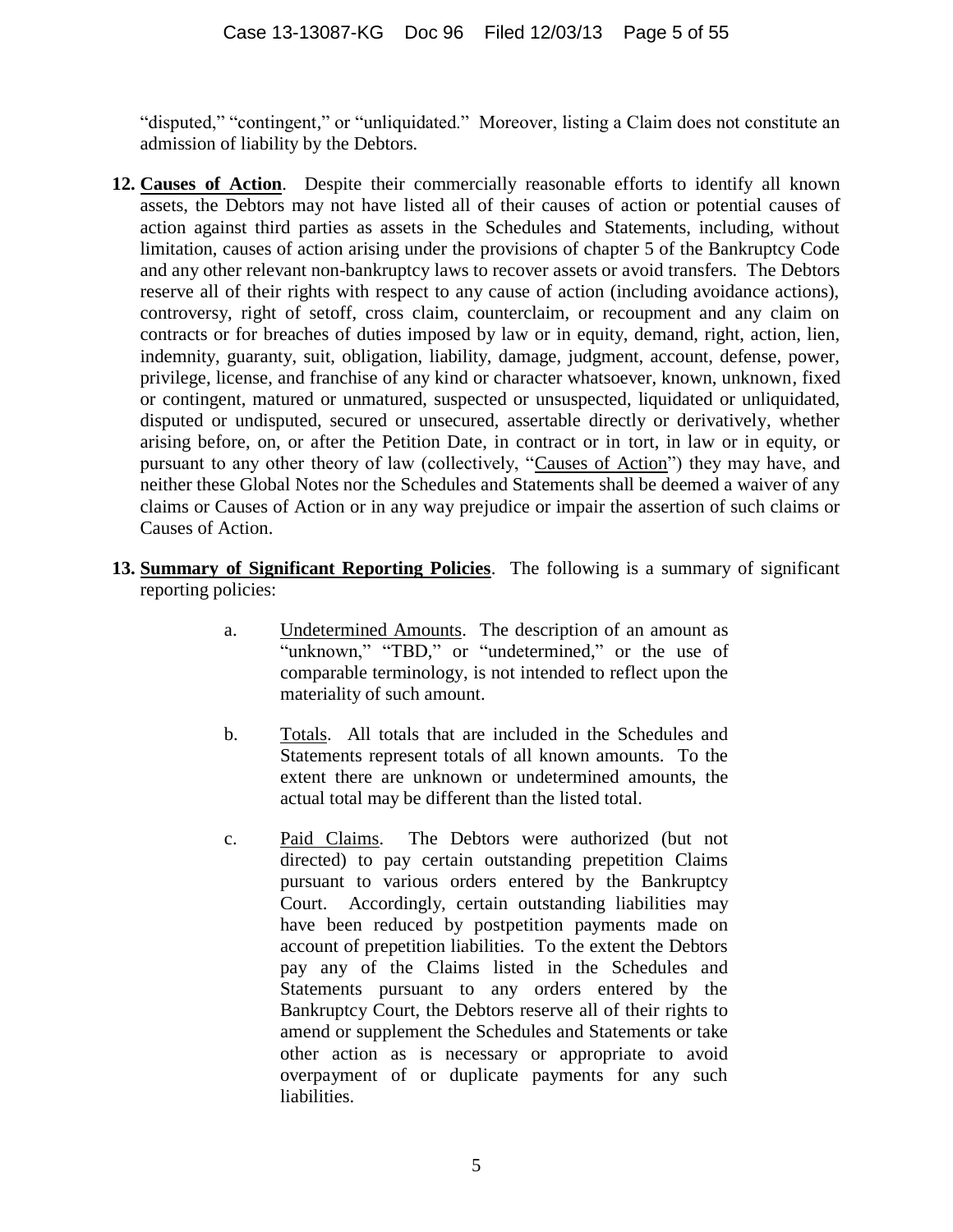- d. Liens. Property and equipment listed in the Schedules and Statements are presented without consideration of any liens that may attach (or have attached) to such property and equipment.
- **14. Currency**.Unless otherwise indicated, all amounts are reflected in U.S. dollars.
- **15. Intercompany**. Intercompany payables and receivables between the Debtors and non-Debtor affiliates are set forth on Schedule F or Schedule B16 as applicable. In the ordinary course of business, the Debtors do not monitor intercompany balances between the two Debtor entities. Intercompany balances between the two Debtor entities are not included on the Schedules and Statements.
- **16. Employee Addresses**. Employee and customer addresses have been removed from entries listed on Schedules E, F, and G and the Statements, where applicable.
- **17. Global Notes Control**. In the event that the Schedules and Statements differ from the foregoing Global Notes, the Global Notes shall control.

## **Specific Disclosures with Respect to the Debtors' Schedules**

**Schedule A.** For the Debtor that owns real property, such owned real estate is reported at book value, net of accumulated depreciation.

**Schedule B1 and B2.** Details with respect to the Debtors' cash management system and bank accounts are provided in the *Motion of the Debtors for Entry of Interim and Final Orders (I) Authorizing the Debtors to (A) Continue to Operate the Cash Management System, (B) Honor Certain Prepetition Obligations Related Thereto, (C) Continue Current Investment Practices, and (D) Maintain Existing Business Forms; and (II) Granting Related Relief [Docket No. 5].* 

**Schedule B3**. The Bankruptcy Court, pursuant to the *Motion of the Debtors for Entry of Interim and Final Orders (A) Prohibiting Utility Providers From Altering, Refusing, or Discontinuing Utility Services, (B) Deeming Utility Providers Adequately Assured of Future Performance, and (C) Establishing Procedures for Determining Adequate Assurance of Payment* [Docket No. 7], has provided interim authorization for the Debtors to provide adequate assurance of payment for future utility services, including an initial deposit in the amount of \$160,000. Such deposits, if any, are not listed on Schedule B3, which was prepared as of November 21, 2013.

**Schedule B9**. Additional information regarding the insurance policies listed on Schedule B9 is available in the *Motion of the Debtors for Entry of an Order Authorizing, But Not Directing, Debtors to Pay Their Insurance Obligations in the Ordinary Course of Business* [Docket No. 9].

**Schedule B21**. In the ordinary course of their businesses, the Debtors may have accrued, or may subsequently accrue, certain rights to counter claims, cross-claims, setoffs, refunds with their customers and, suppliers or potential warranty claims against their suppliers. Additionally, certain of the Debtors may be a party to pending litigation in which the Debtors have asserted, or may assert, claims as a plaintiff or counter claims and/or cross-claims as a defendant. Because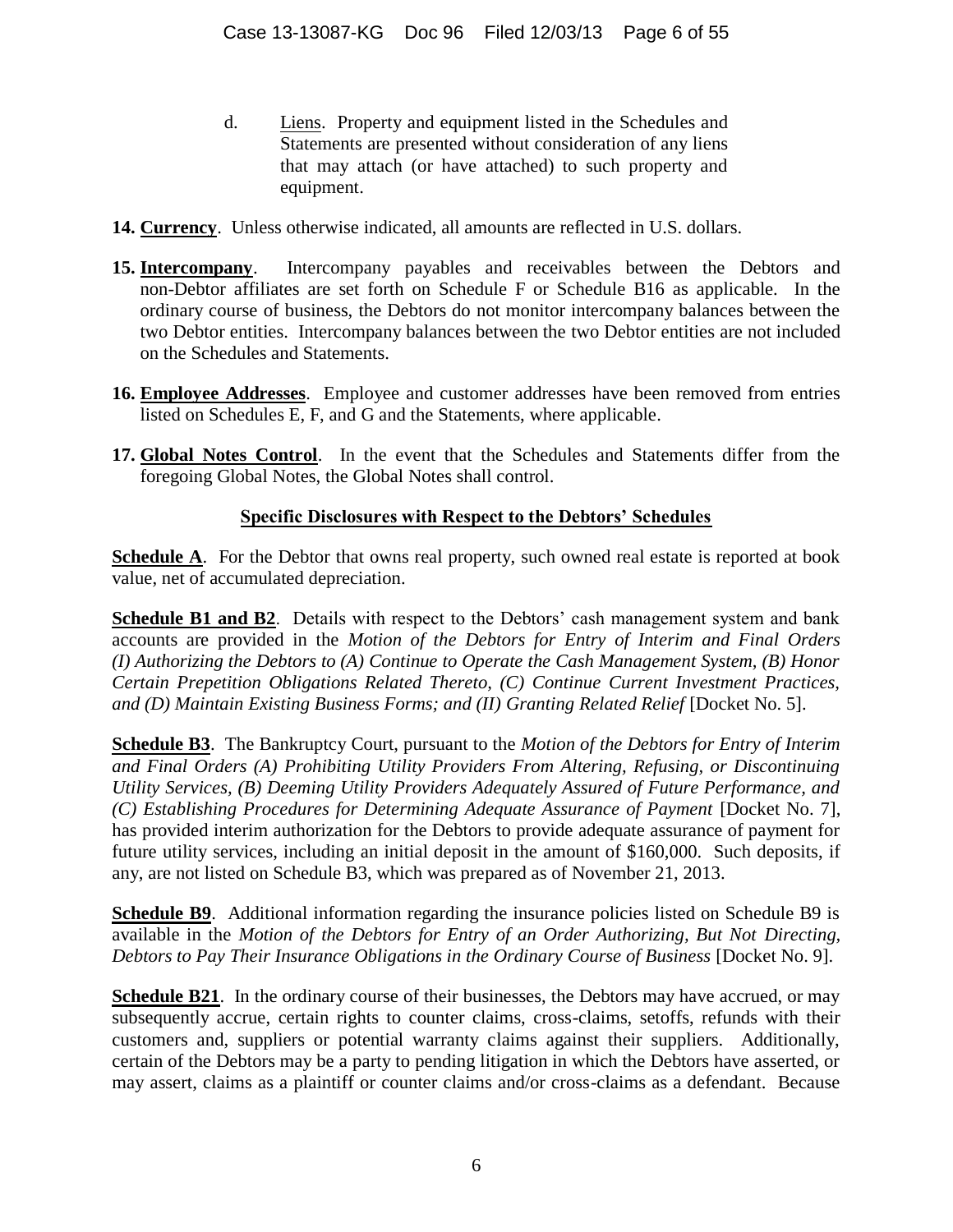such claims are unknown to the Debtors and not quantifiable as of the Petition Date, they are not listed on Schedule B21.

**Schedule B25 and B30**. The Debtors have not listed their vehicle inventory on Schedule B25, only those vehicles that the Debtors own either as company vehicles or as a result of customer buybacks. The Debtors' vehicle inventory is set forth on Schedule B30.

**Schedule D**. The Claims listed on Schedule D arose or were incurred on various dates. A determination of the date upon which each Claim arose or was incurred would be unduly burdensome and cost prohibitive. Accordingly, not all such dates are included for each Claim. All Claims listed on Schedule D, however, appear to have arisen or been incurred before the Petition Date.

Except as otherwise agreed pursuant to a stipulation or order entered by the Bankruptcy Court, the Debtors reserve their rights to dispute or challenge the validity, perfection, or immunity from avoidance of any lien purported to be granted or perfected in any specific asset of a secured creditor listed on Schedule D of any Debtor. Moreover, although the Debtors have scheduled Claims of various creditors as secured Claims, the Debtors reserve all of their rights to dispute or challenge the secured nature of any such creditor's Claim or the characterization of the structure of any such transaction or any document or instrument related to such creditor's Claim. The descriptions provided in Schedule D are solely intended to be a summary—and not an admission—of liability.

Reference to the applicable loan agreements and related documents is necessary for a complete description of the collateral and the nature, extent, and priority of liens. The secured debt is jointly and severally the responsibility of multiple Debtors, as such the liability has been listed on each Debtor who is an obligor or guarantor of such debt. Nothing in the Global Notes or the Schedules and Statements shall be deemed a modification or interpretation of the terms of such agreements. Except as specifically stated on Schedule D, real property lessors, utility companies, and other parties that may hold security deposits have not been listed on Schedule D. The Debtors reserve all of their rights to amend Schedule D to the extent that the Debtors determine that any Claims associated with such agreements should be reported on Schedule D. Nothing herein shall be construed as an admission by the Debtors of the legal rights of the claimant or a waiver of the Debtors' rights to recharacterize or reclassify such Claim or contract.

Moreover, the Debtors have not included on Schedule D parties that may believe their Claims are secured through setoff rights or inchoate statutory lien rights. Where the Debtors have listed Claim amounts outstanding, such amounts reflect approximate amounts as of the Petition Date.

**Schedule E**. The Bankruptcy Court has authorized the Debtors, in their discretion, to pay certain liabilities that may be entitled to priority under the applicable provisions of the Bankruptcy Code. For example, on November 26, 2013, the Bankruptcy Court entered the *Order (I) Authorizing, But Not Directing, the Debtors to (A) Pay Prepetition Employee Wages, Salaries, Other Compensation, and Reimbursable Employee Expenses and (B) Continue Employee Benefits Programs and (II) Granting Related Relief* [Docket No. 58] authorizing the Debtors to pay or honor certain prepetition obligations with respect to employee wages, salaries and other compensation, reimbursable employee expenses, and similar benefits. Additionally, on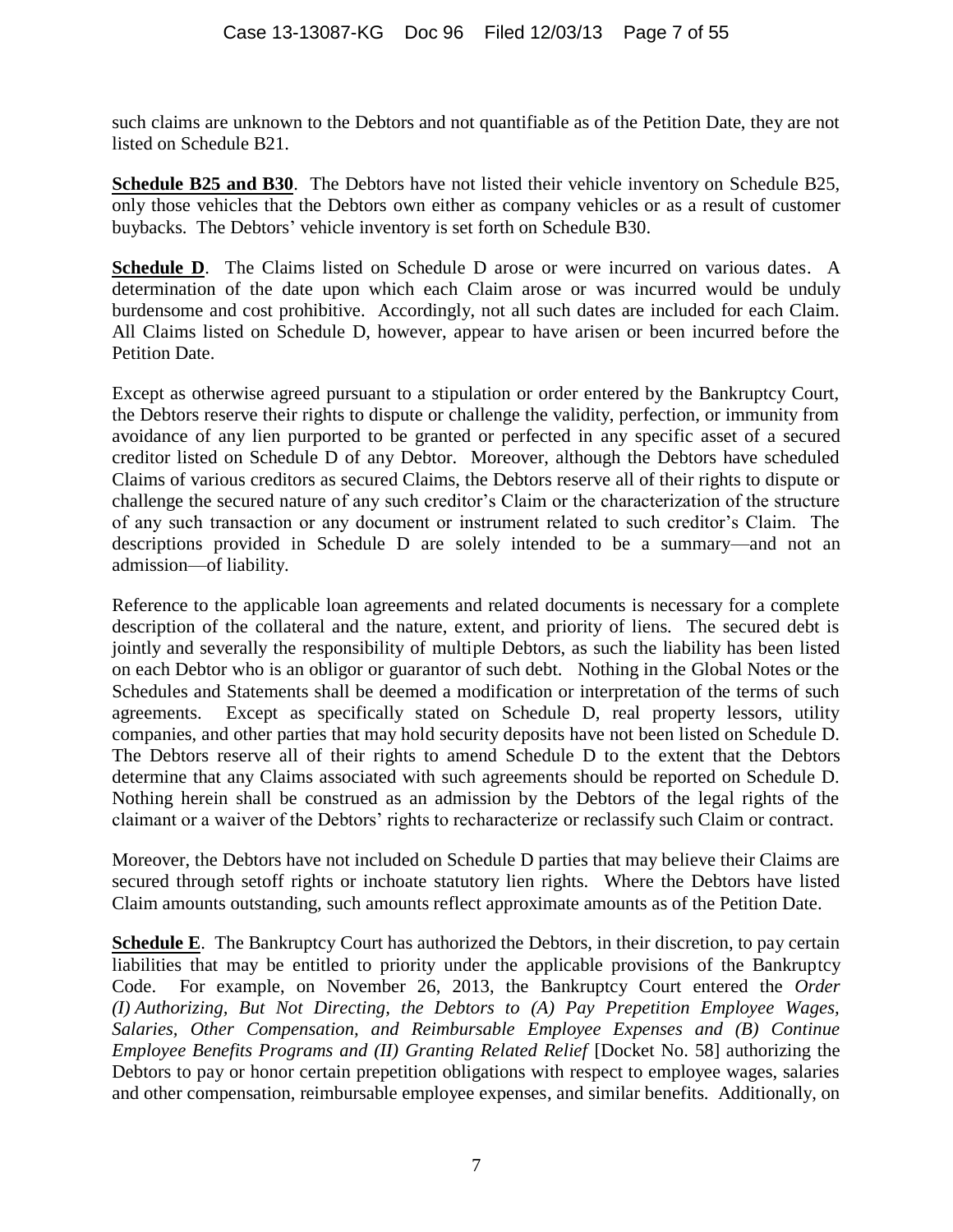November 26, 2013, the Bankruptcy Court entered the *Order Authorizing, But Not Directing, the Payment of Certain Prepetition Taxes* [Docket No. 56] authorizing the Debtors to pay or honor certain prepetition obligations owed to taxing authorities. To the extent such claims have been paid or may be paid pursuant to further Bankruptcy Court order, they may not be included on Schedule E.

**Schedule F**. The Debtors have used commercially reasonable efforts to report all general unsecured Claims against the Debtors on Schedule F based upon the Debtors' existing books and records as of the Petition Date. The Claims of individual creditors for, among other things, products, goods, or services are listed as either the lower of the amounts invoiced by such creditor or the amounts entered on the Debtors' books and records and may not reflect credits or allowances due from such creditors to the applicable Debtor. The Debtors reserve all of their rights with respect to any such credits and allowances including the right to assert objections and/or setoffs with respect to same. Schedule F does not include certain deferred charges, deferred liabilities, accruals, or general reserves. Such amounts are, however, reflected on the Debtors' books and records as required in accordance with GAAP. Such accruals are general estimates of liabilities and do not represent specific Claims as of the Petition Date. The Debtors have made commercially reasonable efforts to include as contingent, unliquidated, or disputed the Claim of any vendor not included on the Debtors' open accounts payable that is associated with an account that has an accrual or receipt not invoiced.

The Claims listed in Schedule F arose or were incurred on various dates. In certain instances, the date on which a Claim arose is an open issue of fact. Determining the date upon which each Claim in Schedule F was incurred or arose would be unduly burdensome and cost prohibitive and, therefore, the Debtors do not list a date for each Claim listed on Schedule F. Furthermore, claims listed on Schedule F have been aggregated by creditor and may include several dates of incurrence for the aggregate balance listed.

Schedule F contains information regarding pending litigation involving the Debtors. The dollar amount of potential Claims associated with any such pending litigation is listed as "undetermined" or "\$0.00," and marked as contingent, unliquidated, and disputed in the Schedules and Statements. Some of the litigation Claims listed on Schedule F may be subject to subordination pursuant to section 510 of the Bankruptcy Code.

Schedule F may also include potential or threatened legal disputes that are not formally recognized by an administrative, judicial, or other adjudicative forum due to certain procedural conditions that counterparties have yet to satisfy. Any information contained in Schedule F with respect to such potential litigation shall not be a binding representation of the Debtors' liabilities with respect to any of the potential suits and proceedings included therein.

Schedule F reflects the prepetition amounts owing to counterparties to executory contracts and unexpired leases. Such prepetition amounts, however, may be paid in connection with the assumption or assumption and assignment of an executory contract or unexpired lease. Additionally, Schedule F does not include potential rejection damage Claims, if any, of the counterparties to executory contracts and unexpired leases that may be rejected.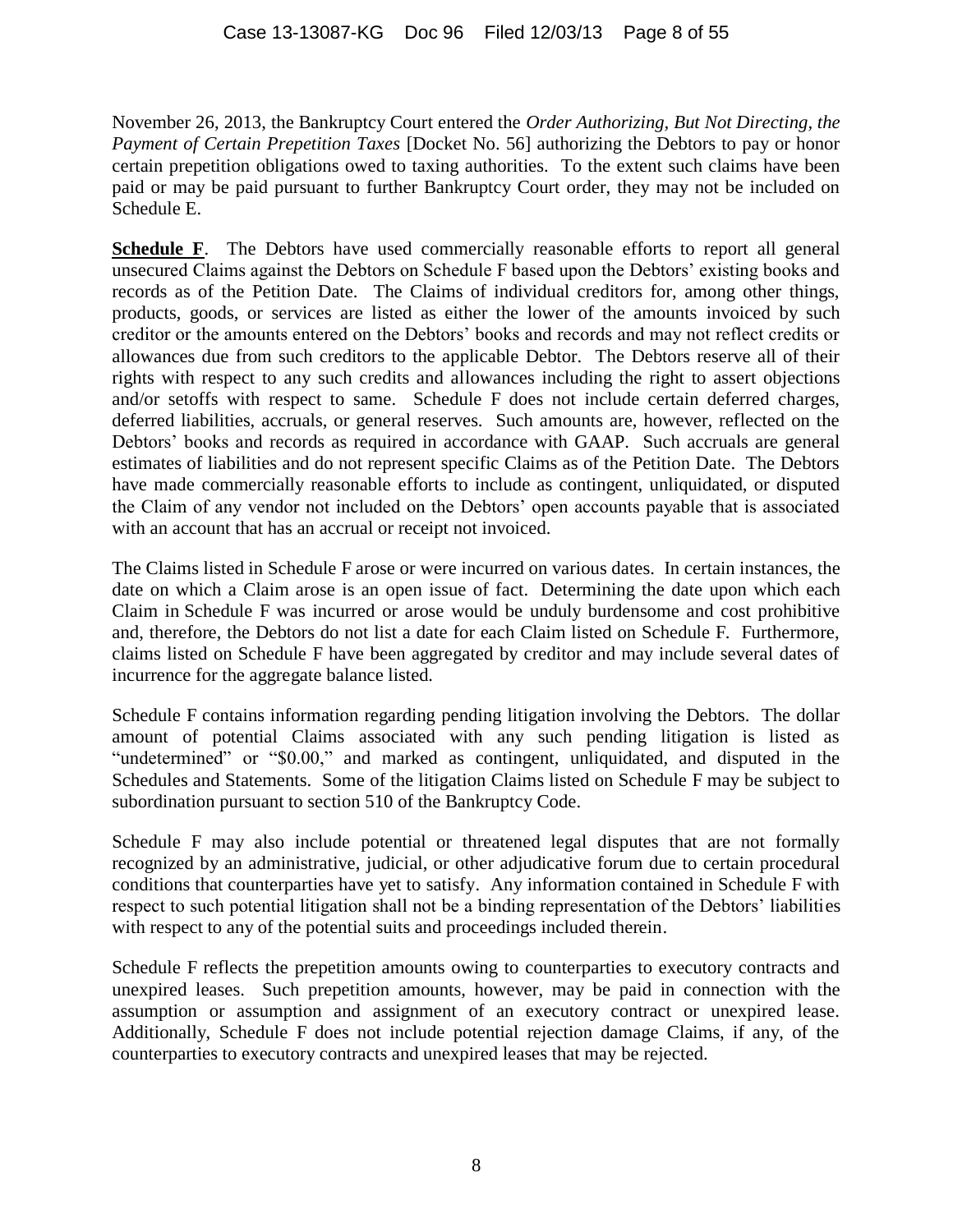## Case 13-13087-KG Doc 96 Filed 12/03/13 Page 9 of 55

**Schedule G**. Although the Debtors' existing books, records, and financial systems have been relied upon to identify and schedule executory contracts at each of the Debtors and diligent efforts have been made to ensure the accuracy of each Debtor's Schedule G, inadvertent errors, omissions, or over-inclusions may have occurred. Certain information, such as the contact information of the counterparty, may not be included where such information could not be obtained using the Debtors' commercially reasonable efforts. Listing a contract or agreement on Schedule G does not constitute an admission that such contract or agreement is an executory contract or unexpired lease or that such contract or agreement was in effect on the Petition Date or is valid or enforceable. The Debtors hereby reserve all of their rights to dispute the validity, status, or enforceability of any contracts, agreements, or leases set forth on Schedule G and to amend or supplement Schedule G as necessary. Certain of the leases and contracts listed on Schedule G may contain certain renewal options, guarantees of payment, indemnifications, options to purchase, rights of first refusal, and other miscellaneous rights. Such rights, powers, duties, and obligations are not set forth separately on Schedule G.

The contracts, agreements, and leases listed on Schedule G may have expired or may have been modified, amended, or supplemented from time to time by various amendments, restatements, waivers, estoppel certificates, letters, memoranda, and other documents, instruments, and agreements that may not be listed therein despite the Debtors' use of commercially reasonable efforts to identify such documents. Further, unless otherwise specified on Schedule G, each executory contract or unexpired lease listed therein shall include all exhibits, schedules, riders, modifications, declarations, amendments, supplements, attachments, restatements, or other agreements made directly or indirectly by any agreement, instrument, or other document that in any manner affects such executory contract or unexpired lease, without respect to whether such agreement, instrument, or other document is listed therein. In some cases, the same supplier or provider appears multiple times on Schedule G. This multiple listing is intended to reflect distinct agreements between the applicable Debtor and such supplier or provider.

The Debtors reserve all of their rights, claims, and Causes of Action with respect to the contracts on Schedule G, including the right to dispute or challenge the characterization of the structure of any transaction or any document or instrument related to a creditor's Claim.

In addition, the Debtors may have entered into various other types of agreements in the ordinary course of their businesses, such as subordination, nondisturbance, and attornment agreements, supplemental agreements, settlement agreements, amendments/letter agreements, and title agreements. Such documents may not be set forth on Schedule G. Further, the Debtors reserve all of their rights to alter or amend these Schedules to the extent that additional information regarding the Debtor obligor to such executory contracts becomes available. Certain of the executory agreements may not have been memorialized and could be subject to dispute. Executory agreements that are oral in nature have not been included on Schedule G.

Omission of a contract or agreement from Schedule G does not constitute an admission that such omitted contract or agreement is not an executory contract or unexpired lease. The Debtors' rights under the Bankruptcy Code with respect to any such omitted contracts or agreements are not impaired by the omission.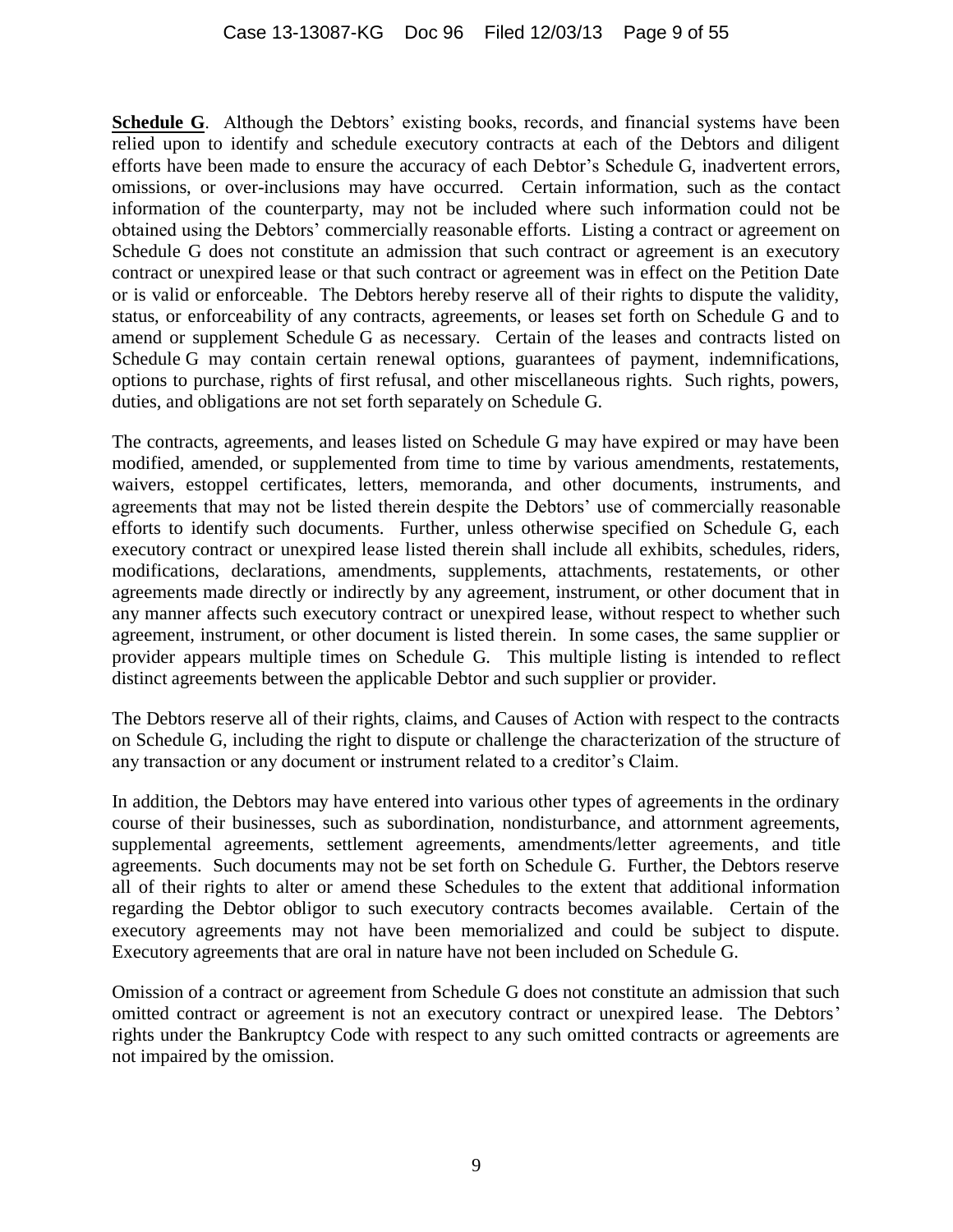The listing of any contract on Schedule G does not constitute an admission by the Debtors as to the validity of any such contract or that such contract is an executory contract or unexpired lease. The Debtors reserve all of their rights to dispute the effectiveness of any such contract listed on Schedule G or to amend Schedule G at any time to remove any contract.

**Schedule H**. For purposes of Schedule H, the Debtors that are either the principal obligors or guarantors under the Debtors' funded debt obligations are listed as codebtors on Schedule H. The Debtors may not have identified certain guarantees associated with the Debtors' executory contracts, unexpired leases, secured financings, debt instruments, and other such agreements. The Debtors reserve all of their rights to amend the Schedules to the extent that additional guarantees are identified or such guarantees are discovered to have expired or be unenforceable.

In the ordinary course of their businesses, the Debtors may be involved in pending or threatened litigation. These matters may involve multiple plaintiffs and defendants, some or all of whom may assert cross-Claims and counter-Claims against other parties. Because all such Claims are contingent, disputed, or unliquidated, such Claims have not been set forth individually on Schedule H. Litigation matters can be found on each Debtor's Schedule F and Statement 4a, as applicable.

## **Specific Disclosures with Respect to the Debtors' Statements**

**Statement 4a.** Any information contained in Statement 4a shall not be a binding representation of the Debtors' liabilities with respect to any of the suits and proceedings identified therein. The Debtors reserve all rights with respect to the suits and administrative proceedings set forth in Statement 4a, and any claims filed in relation to such suits and administrative proceedings.

**Statement 8**. The Debtors have listed the losses they incurred on October 29, 2012, as a result of Hurricane Sandy, even though such losses occurred more than one year before the Petition Date, due to the magnitude of the loss and the fact that the Debtors settled the related dispute with their insurance provider regarding coverage of the loss during the one-year period before the Petition Date.

**Statement 19a–c.** The Debtors have listed those individuals and/or firms that have been identified as having the primary responsibility to maintain or supervised the keeping of the Debtors' books and records. Notwithstanding this listing, additional parties not listed may have had access to the Debtors' books and record including individuals listed in response to Statement questions 21 and 22.

**Statement 19d**. The Debtors have provided financial statements in the ordinary course of their businesses to numerous financial institutions, creditors, and other parties within two years immediately before the Petition Date. Considering the number of such recipients and the possibility that such information may have been shared with parties without the Debtors' knowledge or consent, the Debtors have not disclosed any parties that may have received such financial statements for the purposes of Statement 19d.

**Statement 21b.** The Debtors have relied on their existing books and records to identify their shareholders that directly or indirectly own, control, or hold five percent of more of the Debtors'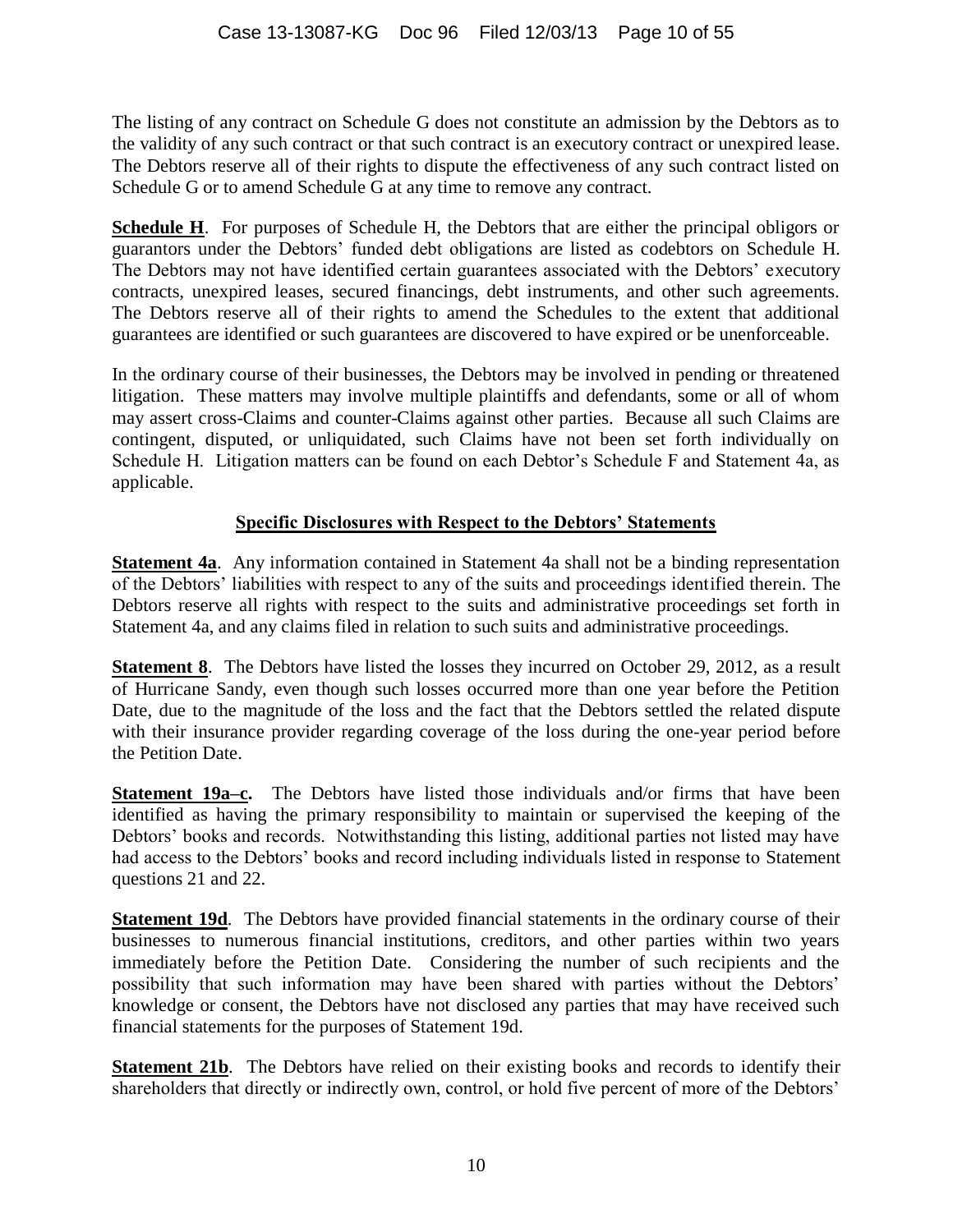equity securities on a fully diluted basis. Although commercially reasonable efforts have been made to ensure the accuracy of the Debtors' response to Statement 21b, inadvertent errors, omissions, or over-inclusions may have occurred given the complexity of the Debtors equity ownership structure and the fact that various holders of the Debtors' equity securities may be commonly controlled.

**Statement 23**. Where applicable, the Debtors have included a comprehensive response to Statement 23 in Statement 3c.

\*\*\*\*\*\*\*\*\*\*\*\*\*\*\*\*\*\*\*\*\*\*\*\*\*\*\*\*\*\*\*\*\*\*\*\*\*\*\*\*\*\*\*\*\*\*\*\*\*\*\*\*

END OF GLOBAL NOTES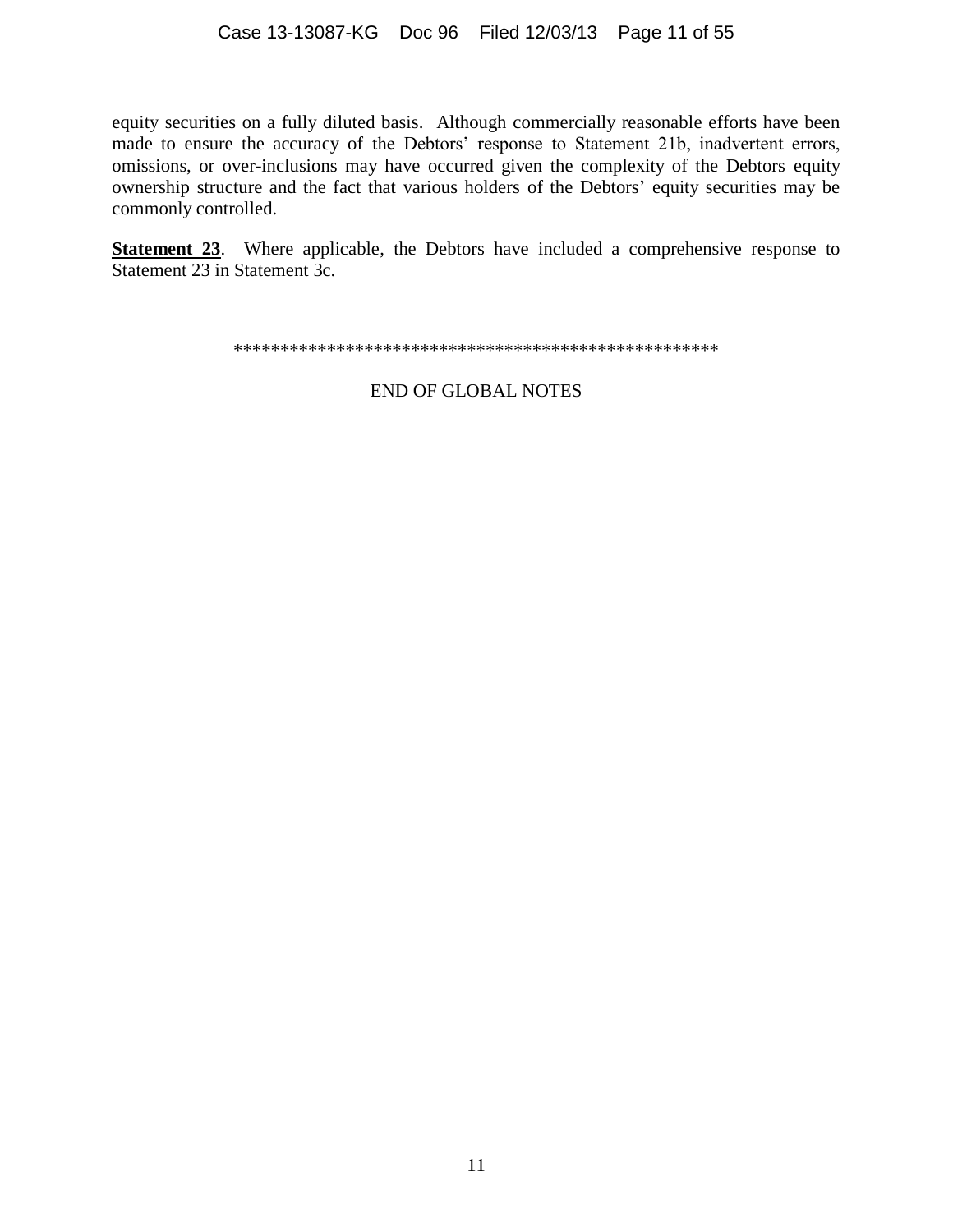B7 (Official Form 7) (12/12)

## **STATEMENT OF FINANCIAL AFFAIRS**

## **UNITED STATES BANKRUPTCY COURT**

### **DISTRICT OF DELAWARE**

### In re Case No. **FISKER AUTOMOTIVE, INC. 13-13086**

(if known)

**Debtor** 

 This statement is to be completed by every debtor. Spouses filing a joint petition may file a single statement on which the information for both spouses is combined. If the case is filed under chapter 12 or chapter 13, a married debtor must furnish information for both spouses whether or not a joint petition is filed, unless the spouses are separated and a joint petition is not filed. An individual debtor engaged in business as a sole proprietor, partner, family farmer, or self-employed professional, should provide the information requested on this statement concerning all such activities as well as the individual's personal affairs. To indicate payments, transfers and the like to minor children, state the child's initials and the name and address of the child's parent or guardian, such as "A.B., a minor child, by John Doe, guardian." Do not disclose the child's name. See, 11 U.S.C. § 112 and Fed.R.Bankr.P. 1007(m).

 Questions 1 - 18 are to be completed by all debtors. Debtors that are or have been in business, as defined below, also must complete Questions 19 - 25. **If the answer to an applicable question is "None," mark the box labeled "None."** If additional space is needed for the answer to any question, use and attach a separate sheet properly identified with the case name, case number (if known), and the number of the question.

#### *Definitions*

"In business." A debtor is "in business" for the purpose of this form if the debtor is a corporation or partnership. An individual debtor is "in business" for the purpose of this form if the debtor is or has been, within the six years immediately proceding the filing of this bankruptcy case, any of the following: an officer, director, managing executive, or owner of 5 percent or more of the v oting or equity securities of a corporation; a partner, other than a limited partner, of a partnership; a sole proprietor or self-employed full-time or part-time. An individual debtor also may be "in business" for the purpose of this form if the debtor engages in a trade, business, or other activity, other than as an employee, to supplement income from the debtor's primary employment.

"Insider." The term "insider" includes but is not limited to: relatives of the debtor; general partners of the debtor and their relatives: corporations of which the debtor is an officer, director, or person in control; officers, directors, and any persons in control of a corporate debtor and their relatives; affiliates of the debtor and insiders of such affiliates; any managing agent of the debtor. 11 U.S.C. § 101 (2), (31).

#### **1. Income from employment or operation of business**

State the gross amount of income the debtor has received from employment, trade, or profession, or from operation of the debtor's business, including part-time activities either as an employee or in independent trade or business, from the beginning of this calendar year to the date this case was commenced. State also the gross amounts received during the two years immediately preceding this calendar year. (A debtor that maintains, or has maintained, financial records on the basis of a fiscal rather than a calendar year may report fiscal year income. Identify the beginning and ending dates of the debtor's fiscal year.) If a joint petition is filed, state income for each spouse separately. (Married debtors filing under chapter 12 or chapter 13 must state income of both spouses whether or not a joint petition is filed, unless the spouses are separated and a joint petition is not filed.)

| <b>AMOUNT</b>  | <b>SOURCE</b>                    |
|----------------|----------------------------------|
| \$28,098,872   | 2011 INCOME                      |
| \$170,257,857  | 2012 INCOME                      |
| \$8,616,133.47 | 2013 YTD THROUGH 10/31/13 INCOME |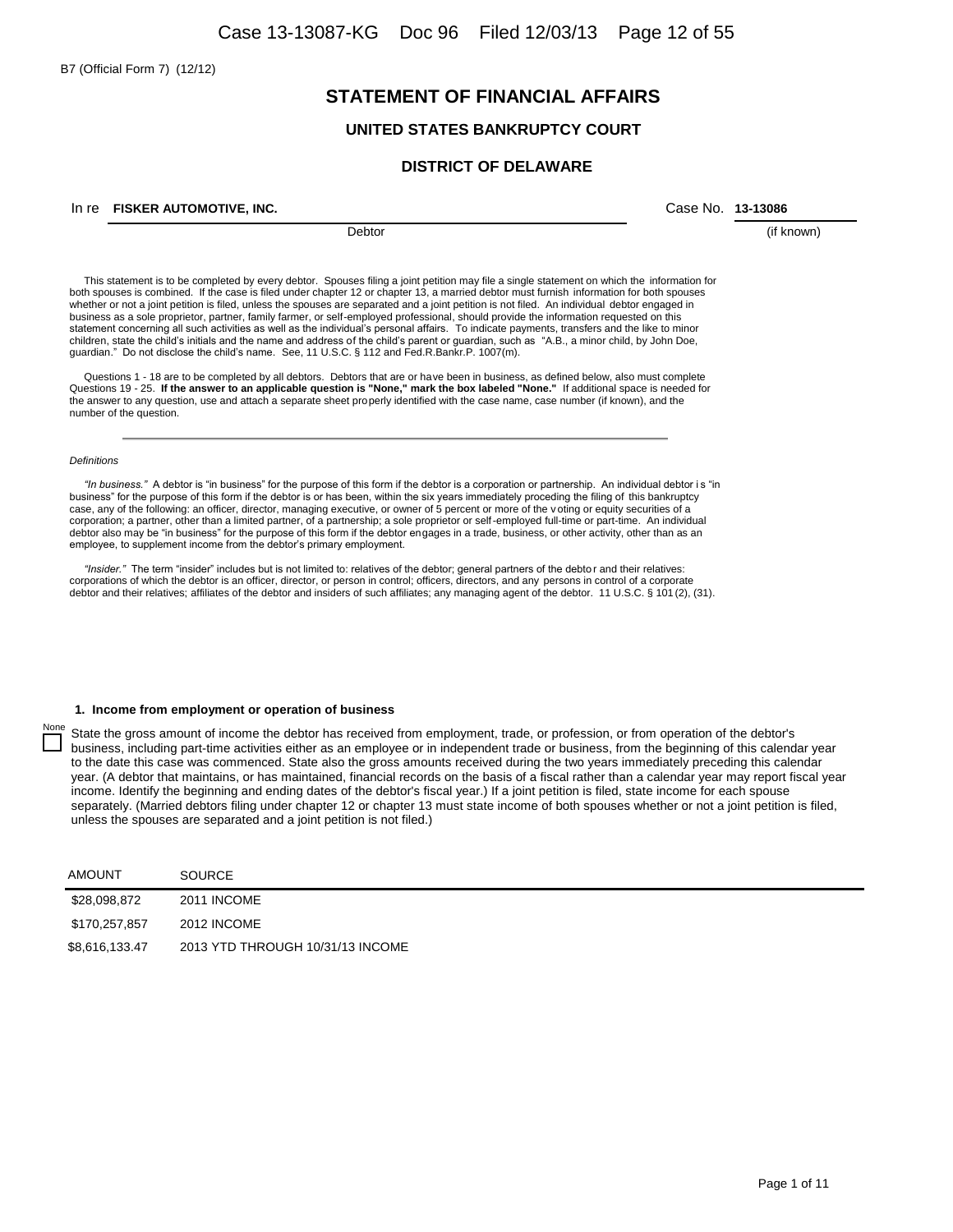**X**

**X**

**STATEMENT OF FINANCIAL AFFAIRS**

In re FISKER AUTOMOTIVE, INC. Case No. 13-13086

### **2. Income other than from employment or operation of business**

State the amount of income received by the debtor other than from employment, trade, profession, or operation of the debtor's business during the two years immediately preceding the commencement of this case. Give particulars. If a joint petition is filed, state income for each spouse separately. (Married debtors filing under chapter 12 or chapter 13 must state income for each spouse whether or not a joint petition is filed, unless the spouses are separated and a joint petition is not filed.)

AMOUNT SOURCE

#### **3. Payments to creditors**

Complete a. or b., as appropriate, and c.

a. Individual or joint debtor(s) with primarily consumer debts: List all payments on loans, installment purchases of goods or services, and other debts to any creditor made within 90 days immediately preceding the commencement of this case unless the aggregate value of all property that constitutes or is affected by such transfer is less than \$600. Indicate with an asterisk (\*) any payments that were made to a creditor on account of a domestic support obligation or as part of an alternative repayment schedule under a plan by an approved nonprofit budgeting and creditor counseling agency. (Married debtors filing under chapter 12 or chapter 13 must include payments by either or both spouses whether or not a joint petition is filed, unless the spouses are separated and a joint petition is not filed.)

|                               | DATES OF        |                    | ⊺ STILL<br><b>AMOUNT</b> |
|-------------------------------|-----------------|--------------------|--------------------------|
| NAME AND ADDRESS OF CREDITORS | <b>PAYMENTS</b> | <b>AMOUNT PAID</b> | OWING                    |

b. Debtor whose debts are not primarily consumer debts: List each payment or other transfer to any creditor made within 90 days immediately preceding the commencement of the case unless the aggregate value of all property that constitutes or is affected by such transfer is less than \$5,850\*. If the debtor is an individual, indicate with an asterisk (\*) any payments that were made to a creditor on account of a domestic support obligation or as part of an alternative repayment schedule under a plan by an approved nonprofit budgeting and credit counseling agency. (Married debtors filing under chapter 12 or chapter 13 must include payments and other transfers by either or both spouses whether or not a joint petition is filed, unless the spouses are separated and a joint petition is not filed.)

|                               | DATES OF<br>PAYMENTS/ | AMOUNT PAID<br>OR VALUE OF | AMOUNT STILL |
|-------------------------------|-----------------------|----------------------------|--------------|
| NAMES AND ADDRESS OF CREDITOR | TRANSFERS             | <b>TRANSFERS</b>           | OWING        |

#### SEE ATTACHED EXHIBIT SOFA 3B

c. All debtors: List all payments made within one year immediately preceding the commencement of this case to or for the benefit of creditors who are or were insiders. (Married debtors filing under chapter 12 or chapter 13 must include payments by either or both spouses whether or not a joint petition is filed, unless the spouses are separated and a joint petition is not filed.)

| NAMES AND ADDRESS OF CREDITOR AND | DATES OF       |                    | <b>AMOUNT STILL</b> |
|-----------------------------------|----------------|--------------------|---------------------|
| RELATIONSHIP TO DEBTOR            | <b>PAYMENT</b> | <b>AMOUNT PAID</b> | OWING               |

SEE ATTACHED EXHIBIT SOFA 3C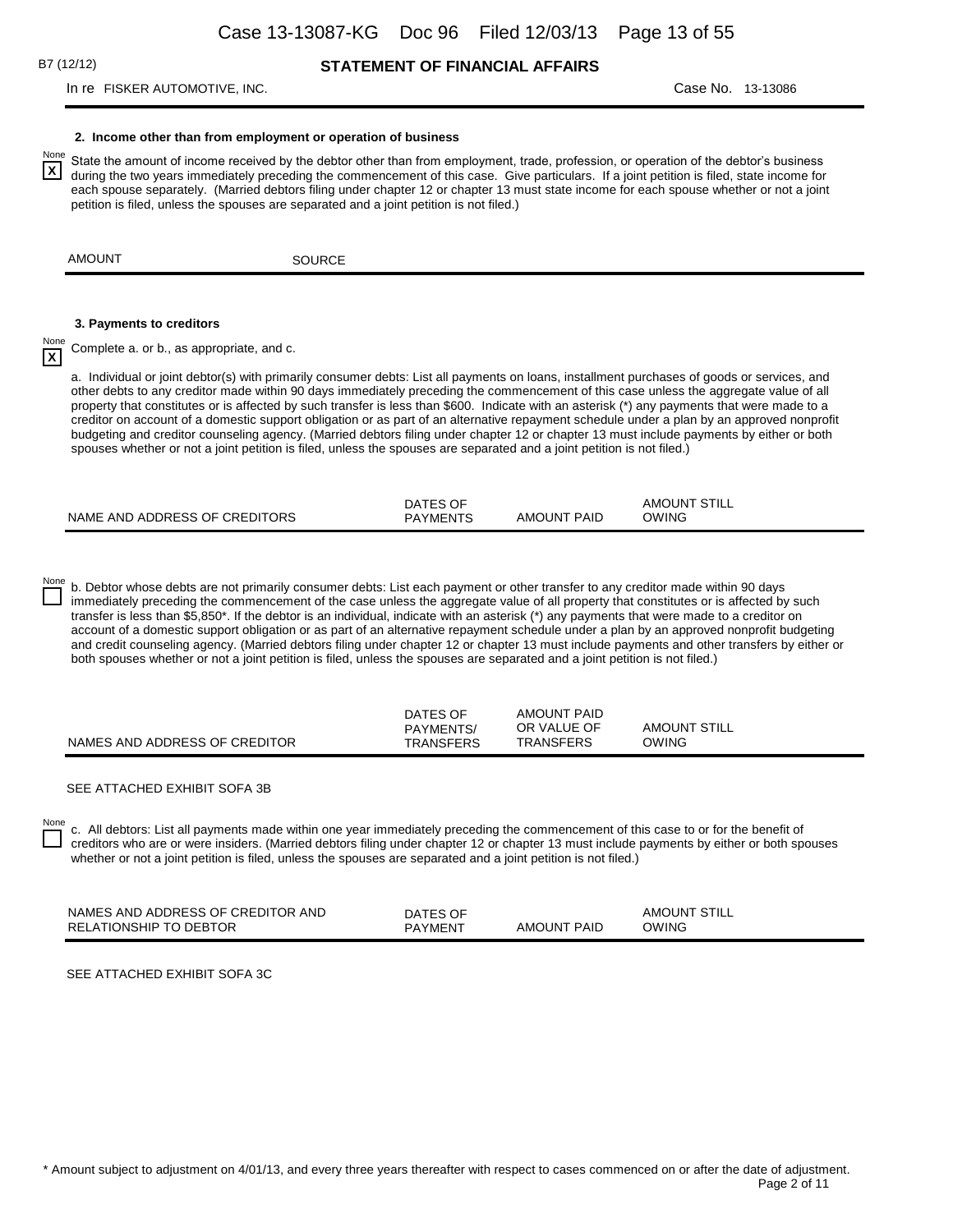### **STATEMENT OF FINANCIAL AFFAIRS**

### In re FISKER AUTOMOTIVE, INC. Case No. 13-13086

### **4. Suits and administrative proceedings, executions, garnishments and attachments**

 $N_{\text{max}}^{0.000}$  a. List all suits and administrative proceedings to which the debtor is or was a party within one year immediately preceding the filing of this bankruptcy case. (Married debtors filing under chapter 12 or chapter 13 must include information concerning either or both spouses whether or not a joint petition is filed, unless the spouses are separated and a joint petition is not filed.)

| CAPTION OF SUIT | NATURE OF         | <b>COURT OR AGENCY</b> | <b>STATUS OR</b> |
|-----------------|-------------------|------------------------|------------------|
| AND CASE NUMBER | <b>PROCEEDING</b> | AND LOCATION           | DISPOSITION      |
|                 |                   |                        |                  |

### SEE ATTACHED EXHIBIT SOFA 4A

 $\overline{1}$  b. Describe all property that has been attached, garnished or seized under any legal or equitable process within one year immediately preceding the commencement of this case. (Married debtors filing under chapter 12 or chapter 13 must include information concerning property of either or both spouses whether or not a joint petition is filed, unless the spouses are separated and a joint petition is not filed.)

| NAME AND ADDRESS OF<br>PERSON FOR WHOSE BENEFIT<br>PROPERTY WAS SEIZED                        | DATE OF SEIZURE | DESCRIPTION AND VALUE OF<br><b>PROPERTY</b>                                                                                    |
|-----------------------------------------------------------------------------------------------|-----------------|--------------------------------------------------------------------------------------------------------------------------------|
| DEPARTMENT OF ENERGY                                                                          | 4/11/2013       | ACCOUNT XXX-XXX5001<br>(ACCOUNT NAME ATVM FISKER<br>DEBT SERVICE RESERVE)<br>BALANCE OF \$20,559,572.73 WAS<br>SENT TO THE DOE |
| DEPARTMENT OF ENERGY                                                                          | 5/6/2013        | ACCOUNT XXX-XXX8786<br>(ACCOUNT NAME FISKER -<br><b>MIDLAND DEDA ESCROW)</b><br>BALANCE OF \$843,936.89 WAS<br>SENT TO THE DOE |
| OC SERVICE SYSTEMS, LLC<br>ATTN: DON WARNER<br>824 W. 15TH ST. #12<br>NEWPORT BEACH, CA 92663 | 5/1/2013        | RACKS AND BINS FOR PARTS<br>DISTRIBUTION CENTER<br>\$44.289.87                                                                 |

### **5. Repossessions, foreclosures and returns**

None List all property that has been repossessed by a creditor, sold at a foreclosure sale, transferred through a deed in lieu of foreclosure or returned to the seller, within one year immediately preceding the commencement of this case. (Married debtors filing under chapter 12 or chapter 13 must include information concerning property of either or both spouses whether or not a joint petition is filed, unless the spouses are separated and a joint petition is not filed.) **X**

|                     | DATE OF REPOSSESSION. |                          |
|---------------------|-----------------------|--------------------------|
| NAME AND ADDRESS OF | FORECLOSURE SALE,     | DESCRIPTION AND VALUE OF |
| CREDITOR OR SELLER  | TRANSFER OF RETURN    | <b>PROPERTY</b>          |

#### **6. Assignments and receiverships**

None a. Describe any assignment of property for the benefit of creditors made within 120 days immediately preceding the commencement of this case. (Married debtors filing under chapter 12 or chapter 13 must include any assignment by either or both spouses whether or not a joint petition is filed, unless the spouses are separated and a joint petition is not filed.) **X**

| NAME AND ADDRESS OF |                    | TERMS OF ASSIGNMENT OR |
|---------------------|--------------------|------------------------|
| ASSIGNEE            | DATE OF ASSIGNMENT | SETTLEMENT             |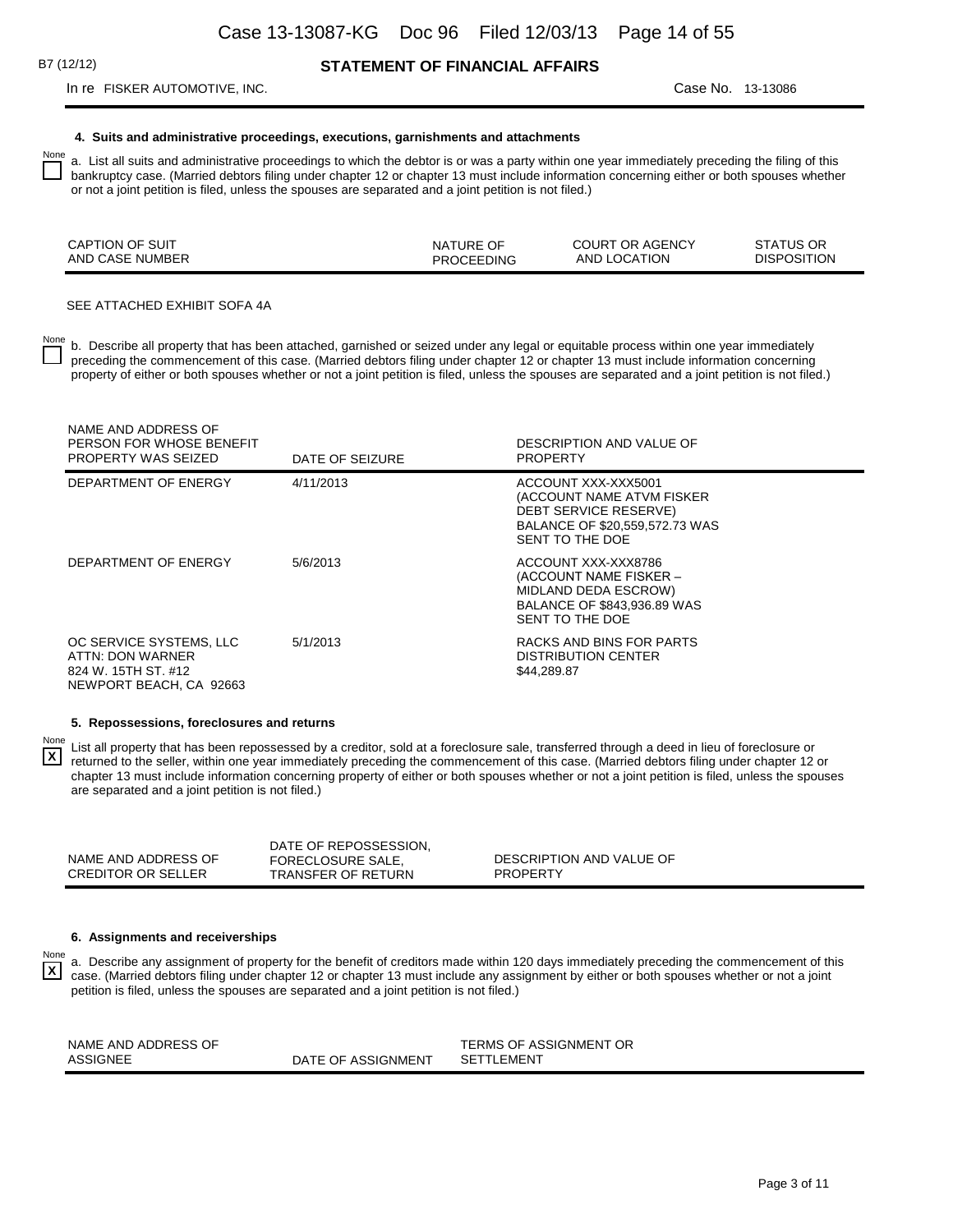## **STATEMENT OF FINANCIAL AFFAIRS**

In re FISKER AUTOMOTIVE, INC. Case No. 13-13086

None b. List all property which has been in the hands of a custodian, receiver, or court-appointed official within one year immediately preceding the commencement of this case. (Married debtors filing under chapter 12 or chapter 13 must include information concerning property of either or both spouses whether or not a joint petition is filed, unless the spouses are separated and a joint petition is not filed.) **X**

| NAME AND ADDRESS OF | NAME AND LOCATION OF                 | DATE OF | DESCRIPTION AND VALUE OF |
|---------------------|--------------------------------------|---------|--------------------------|
| <b>CUSTODIAN</b>    | <b>COURT CASE TITLE &amp; NUMBER</b> | ORDER   | <b>PROPERTY</b>          |

### **7. Gifts**

 $\frac{N_{\text{one}}}{N_{\text{on}}}$  List all gifts or charitable contributions made within one year immediately preceding the commencement of this case except ordinary and usual gifts to family members aggregating less than \$200 in value per individual family member and charitable contributions aggregating less than \$100 per recipient. (Married debtors filing under chapter 12 or chapter 13 must include gifts or contributions by either or both spouses whether or not a joint petition is filed, unless the spouses are separated and a joint petition is not filed.) **X**

| NAME AND ADDRESS OF PERSON OR | <b>RELATIONSHIP TO</b> |              | DESCRIPTION AND VALUE OF |
|-------------------------------|------------------------|--------------|--------------------------|
| <b>ORGANIZATION</b>           | DEBTOR. IF ANY         | DATE OF GIFT | GIF <sup>-</sup>         |

### **8. Losses**

 $\overline{1}$  List all losses from fire, theft, other casualty or gambling within one year immediately preceding the commencement of this case or since the commencement of this case. (Married debtors filing under chapter 12 or chapter 13 must include losses by either or both spouses whether or not a joint petition is filed, unless the spouses are separated and a joint petition is not filed.)

|                                   | DESCRIPTION OF CIRCUMSTANCE AND, IF LOSS |              |
|-----------------------------------|------------------------------------------|--------------|
|                                   | WAS COVERED IN WHOLE OR IN PART BY       |              |
| DESCRIPTION AND VALUE OF PROPERTY | INSURANCE, GIVE PARTICULARS              | DATE OF LOSS |
|                                   |                                          |              |

### SEE ATTACHED EXHIBIT SOFA 8

### **9. Payments related to debt counseling or bankruptcy**

List all payments made or property transferred by or on behalf of the debtor to any persons, including attorneys, for consultation concerning debt consolidation, relief under the bankruptcy law or preparation of a petition in bankruptcy within one year immediately preceding the commencement of this case.

| NAME AND ADDRESS OF PAYEE                    | DATE OF PAYMENT,<br>NAME OF PAYER<br>IF OTHER THAN DEBTOR | AMOUNT OF MONEY OR DESCRIPTION<br>AND VALUE OF PROPERTY |
|----------------------------------------------|-----------------------------------------------------------|---------------------------------------------------------|
| BEILINSON ADVISORY GROUP                     | NOVEMBER, 2013                                            | \$190,000.00                                            |
| EVERCORE GROUP LLC                           | 01/10/2013 - 05/21/2013                                   | \$749.539.79                                            |
| HURON CONSULTING GROUP                       | 04/10/2013 - 11/04/2013                                   | \$2,100,000.00                                          |
| KIRKLAND & ELLIS                             | 03/20/2013 - 10/21/2013                                   | \$4.550.000.00                                          |
| <b>PACHULSKI STANG ZIEHL &amp; JONES LLP</b> | 04/30/2013 - 11/01/2013                                   | \$115,000.00                                            |
| RUST CONSULTING/OMNI BANKRUPTCY              | 07/01/2013 - 11/01/2013                                   | \$77,753.28                                             |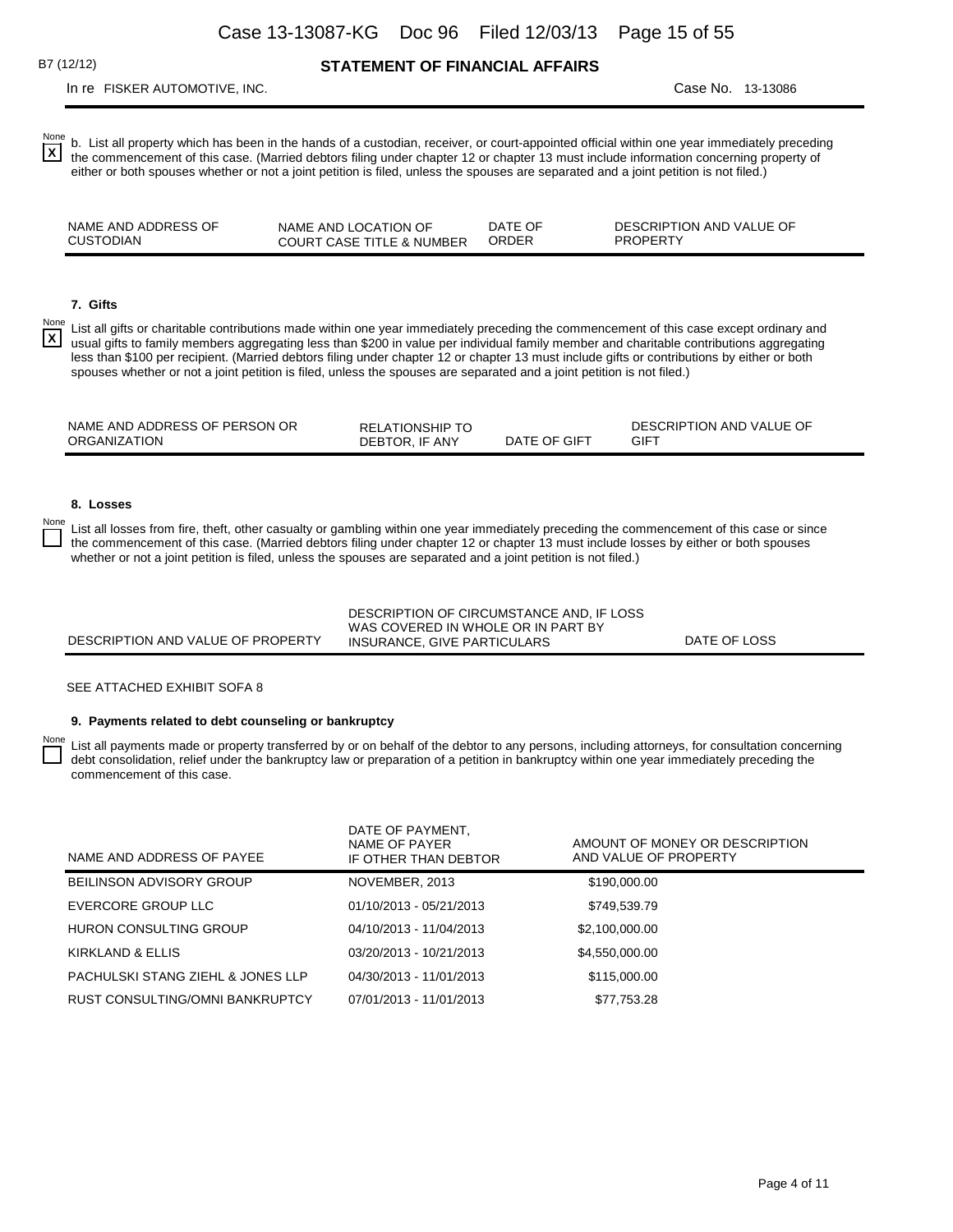## **STATEMENT OF FINANCIAL AFFAIRS**

In re FISKER AUTOMOTIVE, INC. Case No. 13-13086

### **10. Other transfers**

B7 (12/12)

 $N_{\text{max}}$  a. List all other property, other than property transferred in the ordinary course of the business or financial affairs of the debtor, transferred either absolutely or as security within two years immediately preceding the commencement of this case. (Married debtors filing under chapter 12 or chapter 13 must include transfers by either or both spouses whether or not a joint petition is filed, unless the spouses are separated and a joint petition is not filed.) **X**

| NAME AND ADDRESS OF TRANSFERREE. |      | DESCRIBE PROPERTY TRANSFERRED |
|----------------------------------|------|-------------------------------|
| <b>RELATIONSHIP TO DEBTOR</b>    | DATE | AND VALUE RECEIVED            |

 $\overline{X}$  b. List all property transferred by the debtor within ten years immediately preceding the commencement of this case to a self-settled trust or  $\overline{X}$  similar device of which the debtor is a beneficiary. similar device of which the debtor is a beneficiary.

| NAME OF TRUST OR OTHER | DATE(S) OF  | AMOUNT OF MONEY OR DESCRIPTION AND VALUE OF |
|------------------------|-------------|---------------------------------------------|
| <b>DEVICE</b>          | TRANSFER(S) | PROPERTY OR DEBTOR'S INTEREST IN PROPERTY   |

#### **11. Closed financial records**

None List all financial accounts and instruments held in the name of the debtor or for the benefit of the debtor which were closed, sold, or otherwise transferred within one year immediately preceding the commencement of this case. Include checking, savings, or other financial accounts, certificates of deposit, or other instruments; shares and share accounts held in banks, credit unions, pension funds, cooperatives, associations, brokerage houses and other financial institutions. (Married debtors filing under chapter 12 or chapter 13 must include information concerning accounts or instruments held by or for either or both spouses whether or not a joint petition is filed, unless the spouses are separated and a joint petition is not filed.)

| NAME AND ADDRESS OF<br>INSTITUTION                                             | TYPE OF ACCOUNT. LAST FOUR<br>DIGITS OF ACCOUNT NUMBER, AND<br>AMOUNT OF FINAL BALANCE            | AMOUNT AND DATE OF SALE OR<br><b>CLOSING</b> |
|--------------------------------------------------------------------------------|---------------------------------------------------------------------------------------------------|----------------------------------------------|
| CITIBANK LONDON - CAD<br>ACCOUNT<br>20 PACIFICA, SUITE 300<br>IRVINE, CA 92618 | ALL PAYMENTS AND RECEIPTS<br>RELATED TO CANADIAN<br><b>OPERATIONS</b><br>XXXX9124<br>\$132,013.14 | 3/4/2013                                     |

### **12. Safe deposit boxes**

 $\frac{None}{N-1}$  List each safe deposit or other box or depository in which the debtor has or had securities, cash, or other valuables within one year immediately preceding the commencement of this case. (Married debtors filing under chapter 12 or chapter 13 must include boxes or depositories of either or both spouses whether or not a joint petition is filed, unless the spouses are separated and a joint petition is not filed.) **X**

|                          |                          |                         | DATE OF       |
|--------------------------|--------------------------|-------------------------|---------------|
|                          | NAME AND ADDRESSES OF    |                         | TRANSFER OR   |
| NAME AND ADDRESS OF BANK | THOSE WITH ACCESS TO THE |                         | SURRENDER.    |
| OR OTHER DEPOSITORY      | BOX OR DEPOSITORY        | DESCRIPTION OF CONTENTS | <b>IF ANY</b> |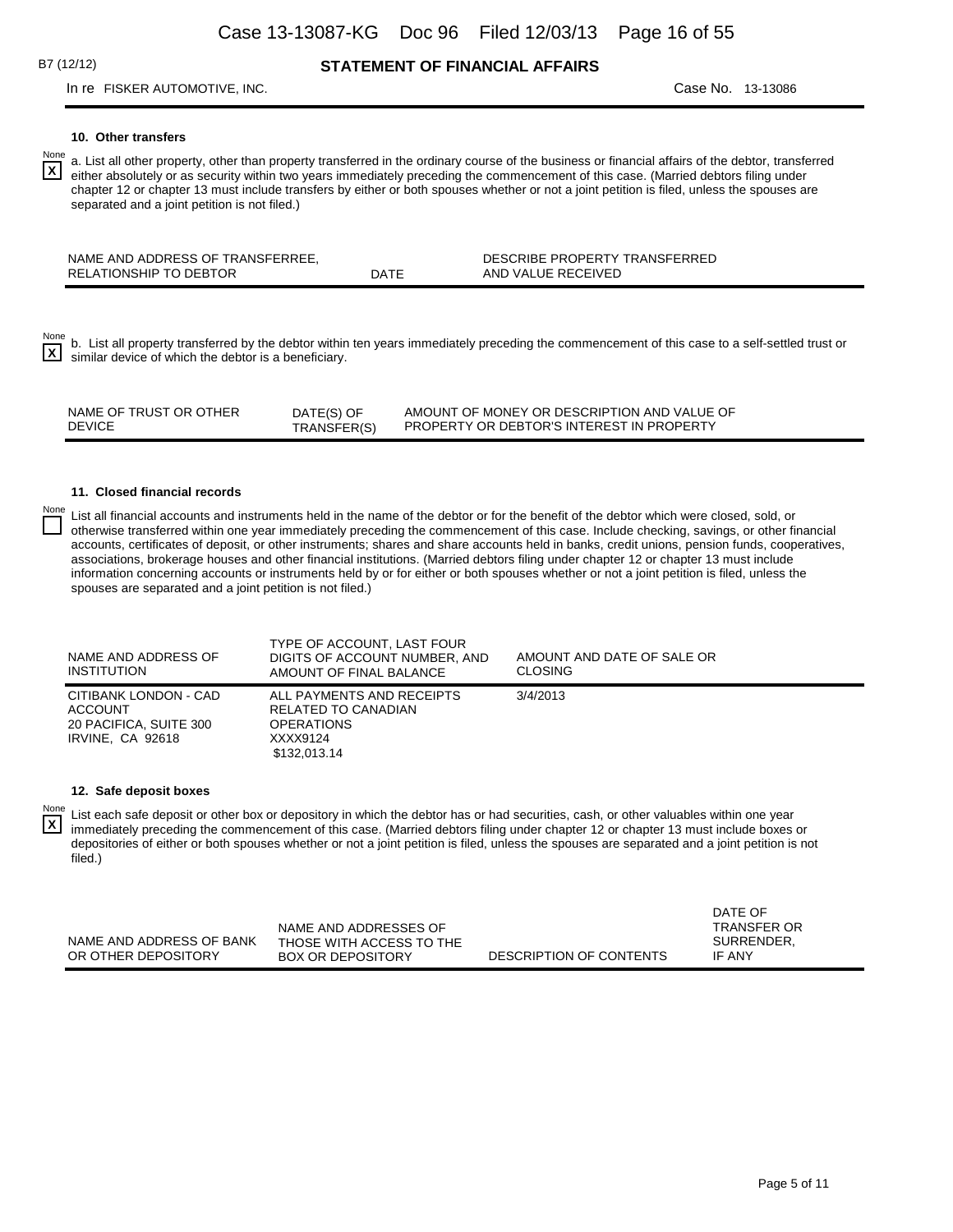### **STATEMENT OF FINANCIAL AFFAIRS**

In re FISKER AUTOMOTIVE, INC. And the state of the state of the state of the state of the STAR Case No. 13-13086

### **13. Setoffs**

B7 (12/12)

**X**

List all setoffs made by any creditor, including a bank, against a debt or deposit of the debtor within 90 days preceding the commencement of this case. (Married debtors filing under chapter 12 or chapter 13 must include information concerning either or both spouses whether or not a joint petition is filed, unless the spouses are separated and a joint petition is not filed.)

|                              | DATE OF |                  |
|------------------------------|---------|------------------|
| NAME AND ADDRESS OF CREDITOR | SETOFF  | AMOUNT OF SETOFF |

SEE ATTACHED EXHIBIT SOFA 13

#### **14. Property held for another person**

List all property owned by another person that the debtor holds or controls.

NAME AND ADDRESS OF OWNER DESCRIPTION AND VALUE OF PROPERTY LOCATION OF PROPERTY

#### **15. Prior address of debtor**

 $\sum_{n=1}^{\text{None}}$  If debtor has moved within three years immediately preceding the commencement of this case, list all premises which the debtor occupied during that period and vacated prior to the commencement of this case. If a joint petition is filed, report also any separate address of either spouse.

ADDRESS NAME USED DATE OF OCCUPANCY PRIOR TO APRIL 2011

19 CORPORATE PARK IRVINE, CA 92606

#### **16. Spouses and Former Spouses**

None If the debtor resides or resided in a community property state, commonwealth, or territory (including Alaska, Arizona, California, Idaho, Louisiana, Nevada, New Mexico, Puerto Rico, Texas, Washington, or Wisconsin) within eight years immediately preceding the commencement of the case, identify the name of the debtor's spouse and of any former spouse who resides or resided with the debtor in the community property state. **X**

NAME

**X**

#### **17. Environmental Information**

For the purpose of this question, the following definitions apply:

"Environmental Law" means any federal, state, or local statute or regulation regulating pollution, contamination, releases of hazardous or toxic substances, wastes or material into the air, land, soil, surface water, groundwater, or other medium, including, but not limited to, statutes or regulations regulating the cleanup of these substances, wastes, or material.

"Site" means any location, facility, or property as defined under any Environmental Law, whether or not presently or formerly owned or operated by the debtor, including, but not limited to, disposal sites.

"Hazardous Material" means anything defined as a hazardous waste, hazardous substance, toxic substance, hazardous material, pollutant, or contaminant or similar term under an Environmental Law.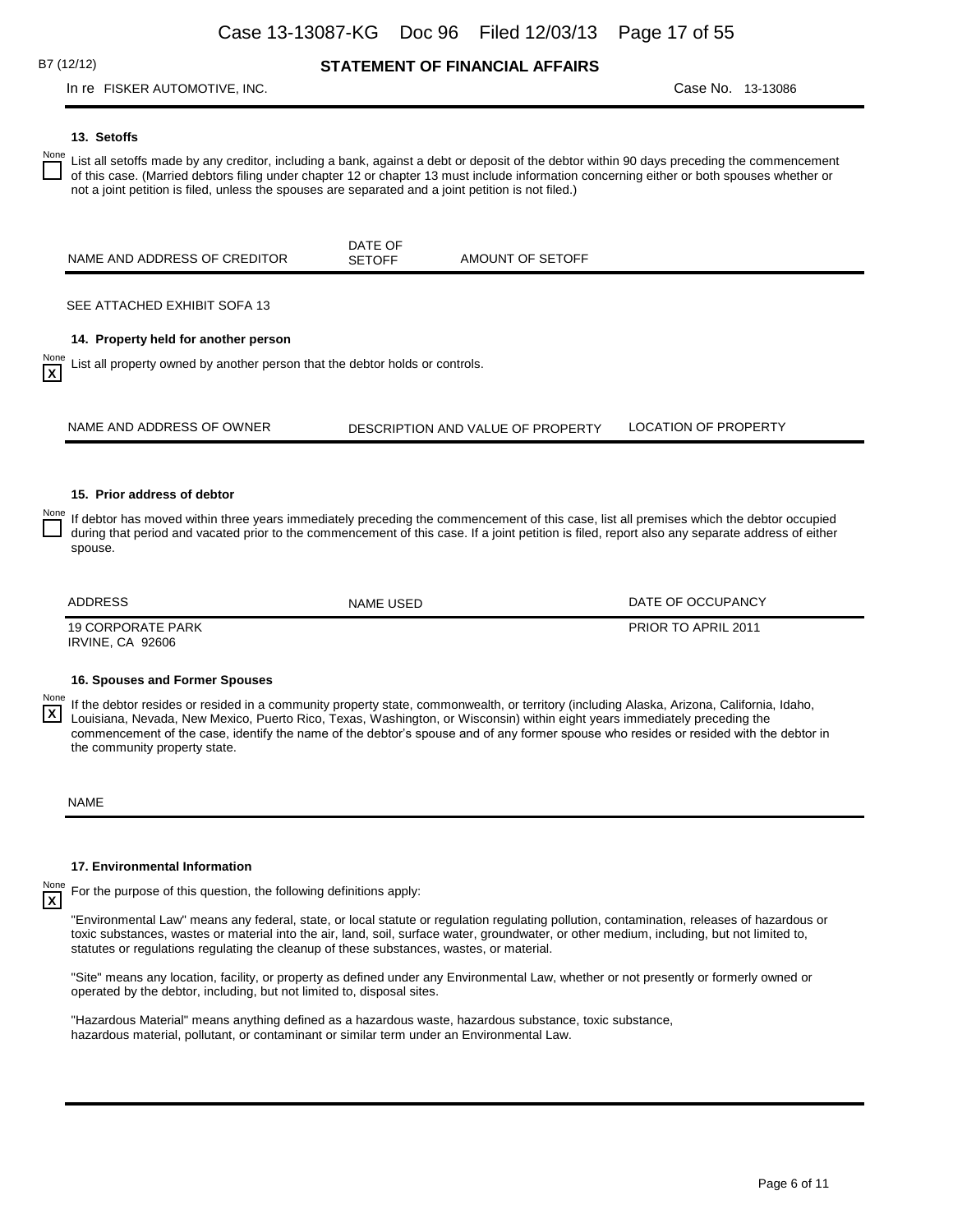## **STATEMENT OF FINANCIAL AFFAIRS**

In re FISKER AUTOMOTIVE, INC. Case No. 13-13086

 $\sum_{n=1}^{\text{None}}$  a. List the name and address of every site for which the debtor has received notice in writing by a governmental unit that it may be liable or potentially liable under or in violation of an Environmental Law. Indicate the governmental unit, the date of the notice, and, if known, the Environmental Law:

| SITE NAME AND ADDRESS                                               | NAME AND ADDRESS OF<br><b>GOVERNMENTAL UNIT</b>                                                                                                                                                                                            | DATE OF NOTICE | ENVIRONMENTAL LAW                                               |
|---------------------------------------------------------------------|--------------------------------------------------------------------------------------------------------------------------------------------------------------------------------------------------------------------------------------------|----------------|-----------------------------------------------------------------|
| FISKER AUTOMOTIVE, INC.<br>801 BOXWOOD ROAD<br>WILMINGTON, DE 19804 | DELAWARE DEPARTMENT OF<br>NATURAL RESOURCES AND<br>ENVIRONMENTAL CONTROL<br>DIVISION OF AIR & WASTE<br>MANAGEMENT<br><b>89 KINGS HIGHWAY</b><br><b>DOVER, DE 19901</b>                                                                     | 07/16/2012     |                                                                 |
| FISKER AUTOMOTIVE, INC.<br>801 BOXWOOD ROAD<br>WILMINGTON, DE 19804 | DELAWARE DEPARTMENT OF<br>NATURAL RESOURCES &<br>ENVIRONMENTAL CONTROL<br>DIVISION OF WATER<br>89 KINGS HIGHWAY<br><b>DOVER, DE 19901</b>                                                                                                  | 11/2/2012      | SPILL PREVENTION.<br>CONTROL, AND<br><b>COUNTERMEASURE PLAN</b> |
| FISKER AUTOMOTIVE, INC.<br>801 BOXWOOD ROAD<br>WILMINGTON, DE 19804 | UNITED STATES<br>ENVIRONMENTAL<br>PROTECTION AGENCY<br><b>REGION III</b><br>1650 ARCH STREET<br>PHILADELPHIA, PA 19103-2029                                                                                                                | 12/31/2012     | SPILL PREVENTION.<br>CONTROL, AND<br><b>COUNTERMEASURE PLAN</b> |
| FISKER AUTOMOTIVE, INC.<br>801 BOXWOOD ROAD<br>WILMINGTON, DE 19804 | DELAWARE DEPARTMENT OF<br><b>NATURAL RESOURCES &amp;</b><br>ENVIRONMENTAL CONTROL<br><b>SURFACE WATER</b><br><b>DISCHARGES SECTION</b><br><b>COMPLIANCE AND</b><br><b>ENFORCEMENT BRANCH</b><br>89 KINGS HIGHWAY<br><b>DOVER, DE 19901</b> | 07/29/2013     | NPDES PERMIT NO. DE-<br>0000523                                 |

FISKER IS CURRENTLY IN THE PROCESS OF DISASSEMBLING AND DISCHARGING THE 338 HIGH-VOLTAGE LI-ION BATTERY PACKS DAMAGED BY SUPERSTORM SANDY, WHICH BATTERY COMPONENTS ARE CURRENTLY LOCATED AT THE FAPS FACILITY IN PORT NEWARK, IN ORDER TO ALLOW THE BATTERY COMPONENTS TO BE PROPERLY PACKAGED AND TRANSPORTED TO AN APPROVED BATTERY RECYCLING CENTER.

None b. List the name and address of every site for which the debtor provided notice to a governmental unit of a release of Hazardous Material. Indicate the governmental unit to which the notice was sent and the date of the notice. **X**

|                                           | NAME AND ADDRESS OF                  |                                    |                      |
|-------------------------------------------|--------------------------------------|------------------------------------|----------------------|
| AND ADDRESS<br><b>SITE</b><br><b>NAME</b> | UNIT<br>GOVERNMENTAL<br>$\mathbf{G}$ | <b>NOTICE</b><br>ΩF<br><b>DATE</b> | ∟AW<br>ENVIRONMENTAL |

c. List all judicial or administrative proceedings, including settlements or orders, under any Environmental Law with respect to which the debtor is or was a party. Indicate the name and address of the governmental unit that is or was a party to the proceeding, and the docket number. **X**

| NAME AND ADDRESS OF      | DOCKET        |                       |
|--------------------------|---------------|-----------------------|
| <b>GOVERNMENTAL UNIT</b> | <b>NUMBER</b> | STATUS OR DISPOSITION |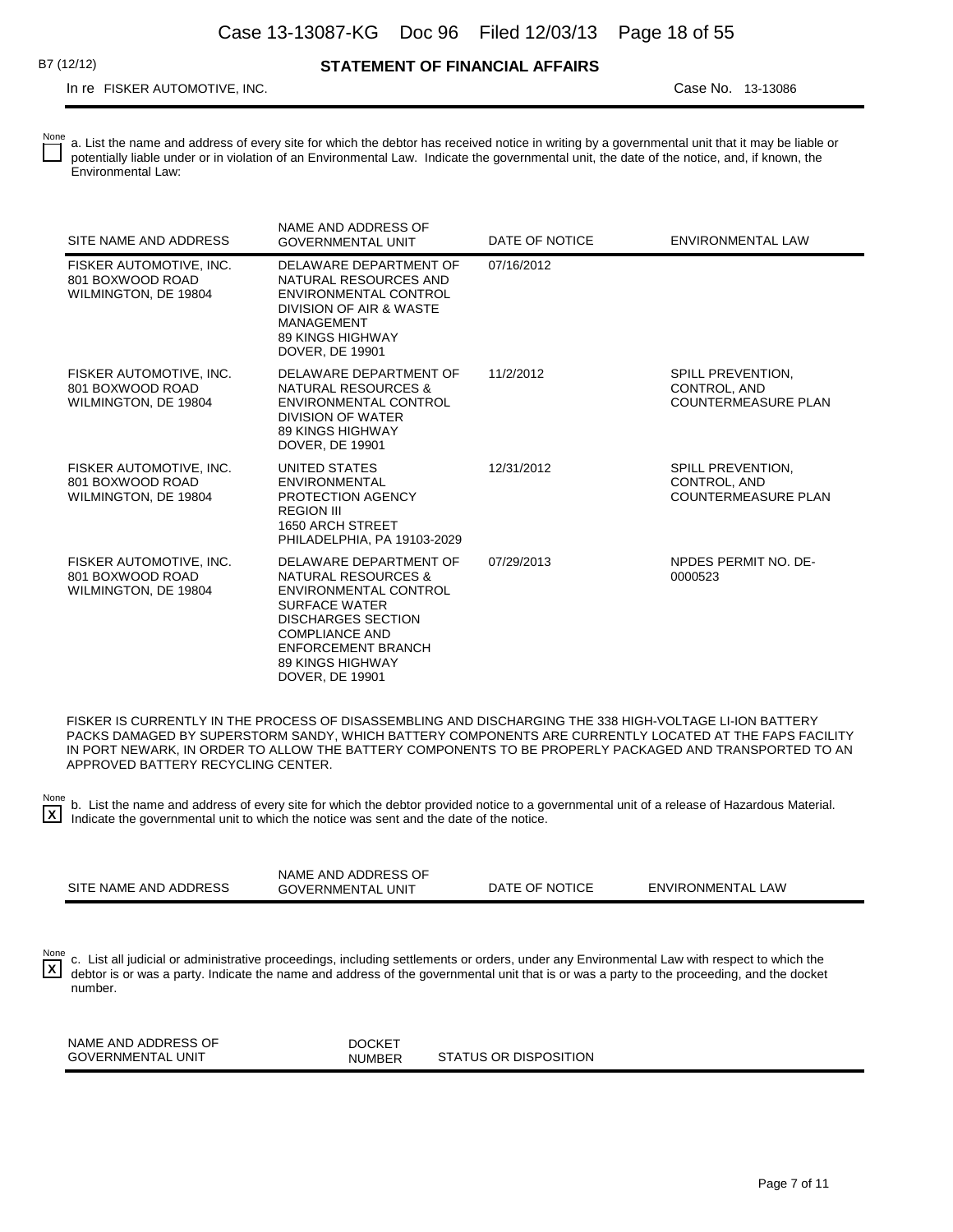**X**

**STATEMENT OF FINANCIAL AFFAIRS**

### In re FISKER AUTOMOTIVE, INC. Case No. 13-13086

### **18. Nature, location, and name of business**

a. If the debtor is an individual, list the names, addresses, taxpayer identification numbers, nature of the businesses, and beginning and ending dates of all businesses in which the debtor was an officer, director, partner, or managing executive of a corporation, partner in a partnership, sole proprietor, or was self-employed in a trade, profession, or other activity either full- or part-time within six years immediately preceding the commencement of this case, or in which the debtor owned 5 percent or more of the voting or equity securities within six years immediately preceding the commencement of this case.

If the debtor is a partnership, list the names, addresses, taxpayer identification numbers, nature of the businesses, and beginning and ending dates of all businesses in which the debtor was a partner or owned 5 percent or more of the voting or equity securities, within six years immediately preceding the commencement of this case.

If the debtor is a corporation, list the names, addresses, taxpayer identification numbers, nature of the businesses, and beginning and ending dates of all businesses in which the debtor was a partner or owned 5 percent or more of the voting or equity securities within six years immediately preceding the commencement of this case.

|                  | LAST FOUR DIGITS<br>OF SOC. SEC.<br>NO./COMPLETE EIN |                    |                                            |
|------------------|------------------------------------------------------|--------------------|--------------------------------------------|
| NAME AND ADDRESS | OR OTHER<br>TAXPAYER I.D. NO.                        | NATURE OF BUSINESS | BEGINNING AND ENDING<br>DATES OF OPERATION |

b. Identify any business listed in response to subdivision a., above, that is "single asset real estate" as defined in 11 U.S.C. § 101.

**X**

NAME ADDRESS

 The following questions are to be completed by every debtor that is a corporation or partnership and by any individual debtor who is or has been, within six years immediately preceding the commencement of this case, any of the following: an officer, director, managing executive, or owner of more than 5 percent of the voting or equity securities of a corporation; a partner, other than a limited partner, of a partnership, a sole proprietor, or self-employed in a trade, profession, or other activity, either full- or part-time.

 (An individual or joint debtor should complete this portion of the statement only if the debtor is or has been in business, as defined above, within six years immediately preceding the commencement of this case. A debtor who has not been in business within those six years should go directly to the signature page.)

#### **19. Books, records and financial statements**

a. List all bookkeepers and accountants who within two years immediately preceding the filing of this bankruptcy case kept or supervised the keeping of books of account and records of the debtor.

| NAME AND ADDRESS | DATES SERVICES RENDERED         |
|------------------|---------------------------------|
| <b>JIM YOST</b>  | JULY 2012 - JUNE 2013           |
| JOE DAMOUR       | MARCH 2010 - JULY 2012          |
| KELLY ANDERSON   | OCTOBER 2012 - PRESENT          |
| MARILYN LOBEL    | SEPTEMBER 2010 - SEPTEMBER 2012 |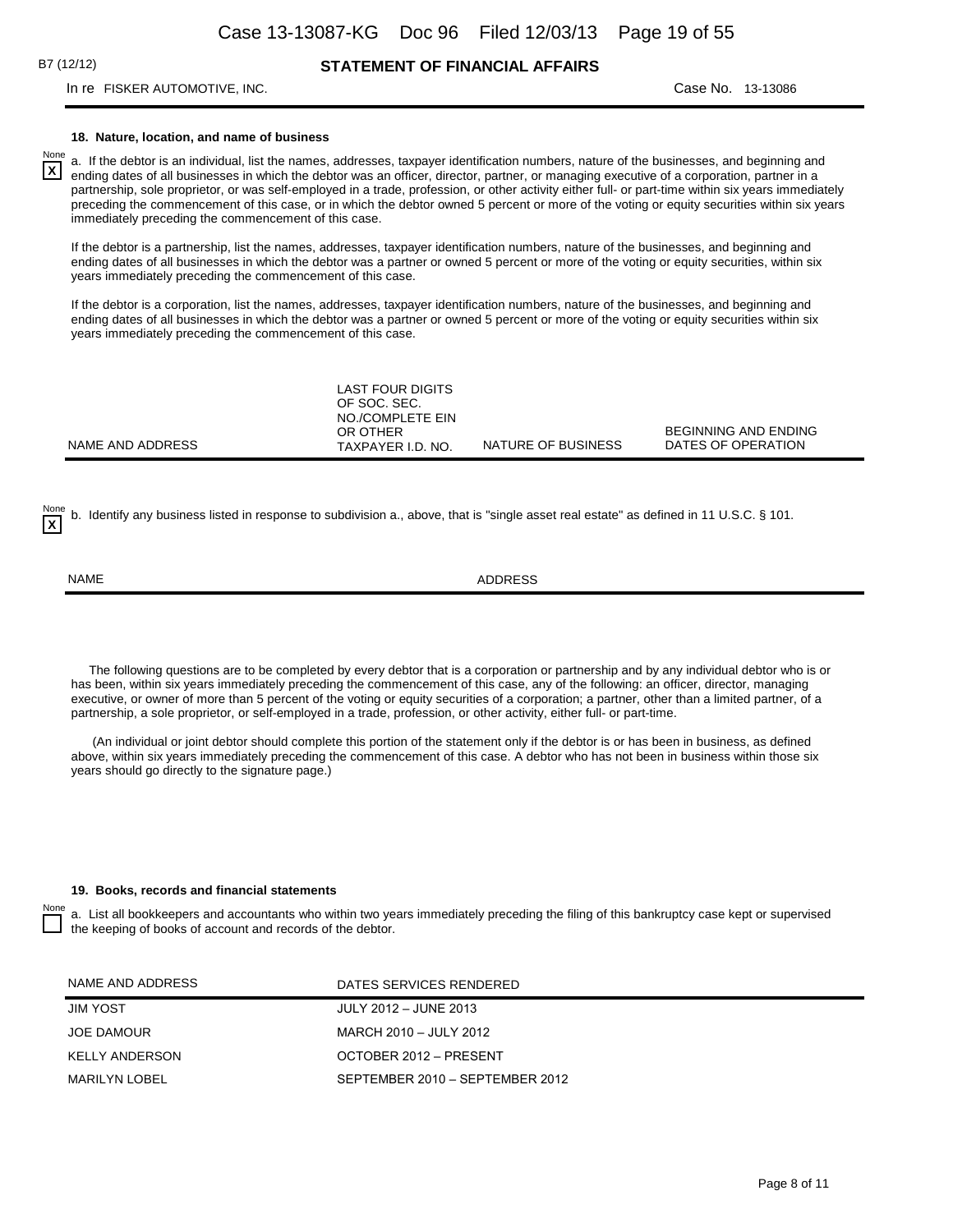| Case 13-13087-KG Doc 96 Filed 12/03/13 Page 20 of 55 |  |  |  |
|------------------------------------------------------|--|--|--|
|------------------------------------------------------|--|--|--|

**STATEMENT OF FINANCIAL AFFAIRS** In re FISKER AUTOMOTIVE, INC. Case No. 13-13086 B7 (12/12)  $\overline{H}$  b. List all firms or individuals who within two years immediately preceding the filing of this bankruptcy case have audited the books of account and records, or prepared a financial statement of the debtor. NAME ADDRESS ADDRESS DATES SERVICES RENDERED PRICEWATERHOUSE COOPERS **SINCE 2008** None c. List all firms or individuals who at the time of the commencement of this case were in possession of the books of account and records of the debtor. If any of the books of account and records are not available, explain. NAME ADDRESS CORPORATE OFFICES None d. List all financial institutions, creditors and other parties, including mercantile and trade agencies, to whom a financial statement was issued by the debtor within two years immediately preceding the commencement of this case. NAME AND ADDRESS DATE ISSUED DURING THE TWO YEAR PERIOD PRIOR TO THE COMMENCEMENT OF THE CASE, THE DEBTOR HAS PROVIDED FINANCIAL STATEMENTS TO NUMEROUS INTERESTED PARTIES.  $\overline{1}$  a. List the dates of the last two inventories taken of your property, the name of the person who supervised the taking of each inventory, and the dollar amount and basis of each inventory. DATE OF INVENTORY INVENTORY SUPERVISOR DOLLAR AMOUNT OF INVENTORY (SPECIFY COST, MARKET OR OTHER BASIS) **20. Inventories** 06/25/2012 - 07/13/2012 MARILYN LOBEL \$95,825,562.27 STANDARD COST JANUARY 2012 MARILYN LOBEL \$156,029,876.87 STANDARD COST b. List the name and address of the person having possession of the records of each of the inventories reported in a., above. DATE OF INVENTORY NAME AND ADDRESS OF CUSTODIAN OF INVENTORY RECORDS 06/25/2012 - 07/13/2012 MARILYN LOBEL 5515 E. LA PALMA AVE. ANAHEIM, CA 92807 JANUARY 2012 MARILYN LOBEL 5515 E. LA PALMA AVE.

ANAHEIM, CA 92807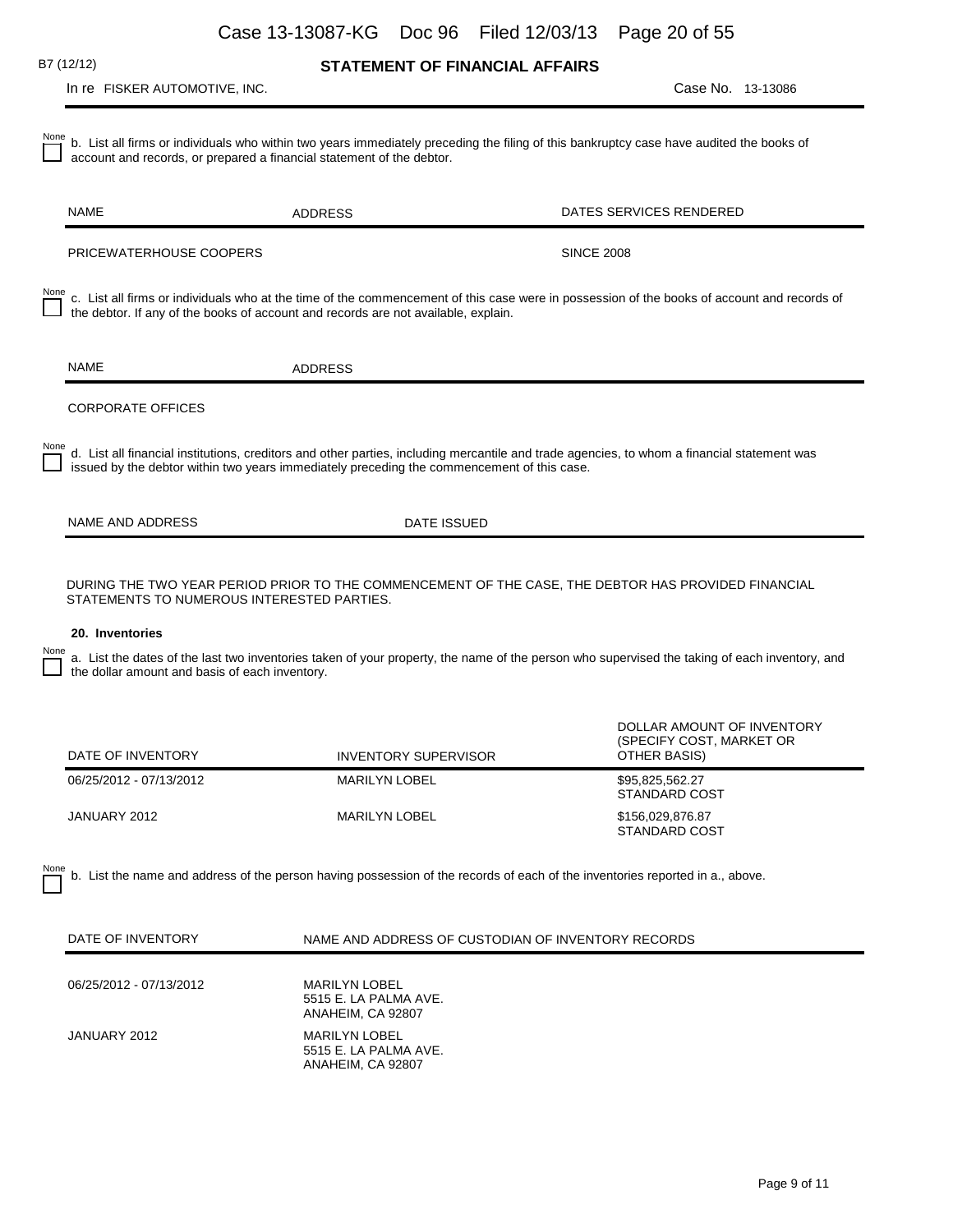## **STATEMENT OF FINANCIAL AFFAIRS**

In re FISKER AUTOMOTIVE, INC. Case No. 13-13086

B7 (12/12)

**X**

### **21. Current Partners, Officers, Directors and Shareholders**

 $\frac{N_{\text{one}}}{N}$  a. If the debtor is a partnership, list the nature and percentage of partnership interest of each member of the partnership.

| ADDRESS<br>NAME<br><b>AND</b> | <b>INTEREST</b><br>OF<br><b>URE</b><br>ΝA | <b>NTAGE</b><br>OF INTEREST<br>PERCI<br>FΝ<br>$\sim$ $\sim$ |
|-------------------------------|-------------------------------------------|-------------------------------------------------------------|
|-------------------------------|-------------------------------------------|-------------------------------------------------------------|

None b. If the debtor is a corporation, list all officers and directors of the corporation, and each stockholder who directly or indirectly owns, controls, or holds 5 percent or more of the voting or equity securities of the corporation.

|                    | NAME AND ADDRESS                                                                                                                                              | <b>TITLE</b>                | NATURE AND PERCENTAGE OF<br><b>STOCK OWNERSHIP</b> |  |  |
|--------------------|---------------------------------------------------------------------------------------------------------------------------------------------------------------|-----------------------------|----------------------------------------------------|--|--|
|                    | BARRY W. HUFF                                                                                                                                                 | <b>DIRECTOR</b>             |                                                    |  |  |
|                    | BERNARD L. ZUROFF                                                                                                                                             | <b>DIRECTOR</b>             |                                                    |  |  |
|                    | <b>MARC BEILINSON</b>                                                                                                                                         | CHIEF RESTRUCTURING OFFICER |                                                    |  |  |
|                    | <b>BERNHARD KOEHLER</b>                                                                                                                                       | <b>OFFICER</b>              |                                                    |  |  |
|                    | SAMUEL KOROGLU                                                                                                                                                | <b>OFFICER</b>              |                                                    |  |  |
|                    | ADVANCED EQUITIES, INC. FUNDS<br>(INCLUDING WARRANTS)                                                                                                         | <b>STOCKHOLDER</b>          | 21.72%                                             |  |  |
|                    | KPCB HOLDINGS, INC.                                                                                                                                           | <b>STOCKHOLDER</b>          | 6.99%                                              |  |  |
|                    | NEW ENTERPRISE ASSOCIATES 13.<br><b>LIMITED PARTNERSHIP</b>                                                                                                   | <b>STOCKHOLDER</b>          | 6.21%                                              |  |  |
|                    | <b>PACIFIC CENTURY GROUP INVESTMENTS</b><br>LIMITED                                                                                                           | <b>STOCKHOLDER</b>          | 5.50%                                              |  |  |
|                    | 22. Former partners, officers, directors and shareholders                                                                                                     |                             |                                                    |  |  |
| $\pmb{\mathsf{x}}$ | a. If the debtor is a partnership, list each member who withdrew from the partnership within one year immediately preceding the<br>commencement of this case. |                             |                                                    |  |  |
|                    | <b>NAME</b>                                                                                                                                                   | <b>ADDRESS</b>              | DATE OF WITHDRAWAL                                 |  |  |

None b. If the debtor is a corporation, list all officers, or directors whose relationship with the corporation terminated within one year immediately preceding the commencement of this case.

| <b>NAME</b><br>ANI<br>.<br><b>11</b> | -<br>--- | TION<br>MINA<br>℩⊢<br>$\sim$ $\sim$ |
|--------------------------------------|----------|-------------------------------------|
|                                      |          |                                     |

SEE ATTACHED EXHIBIT SOFA 22B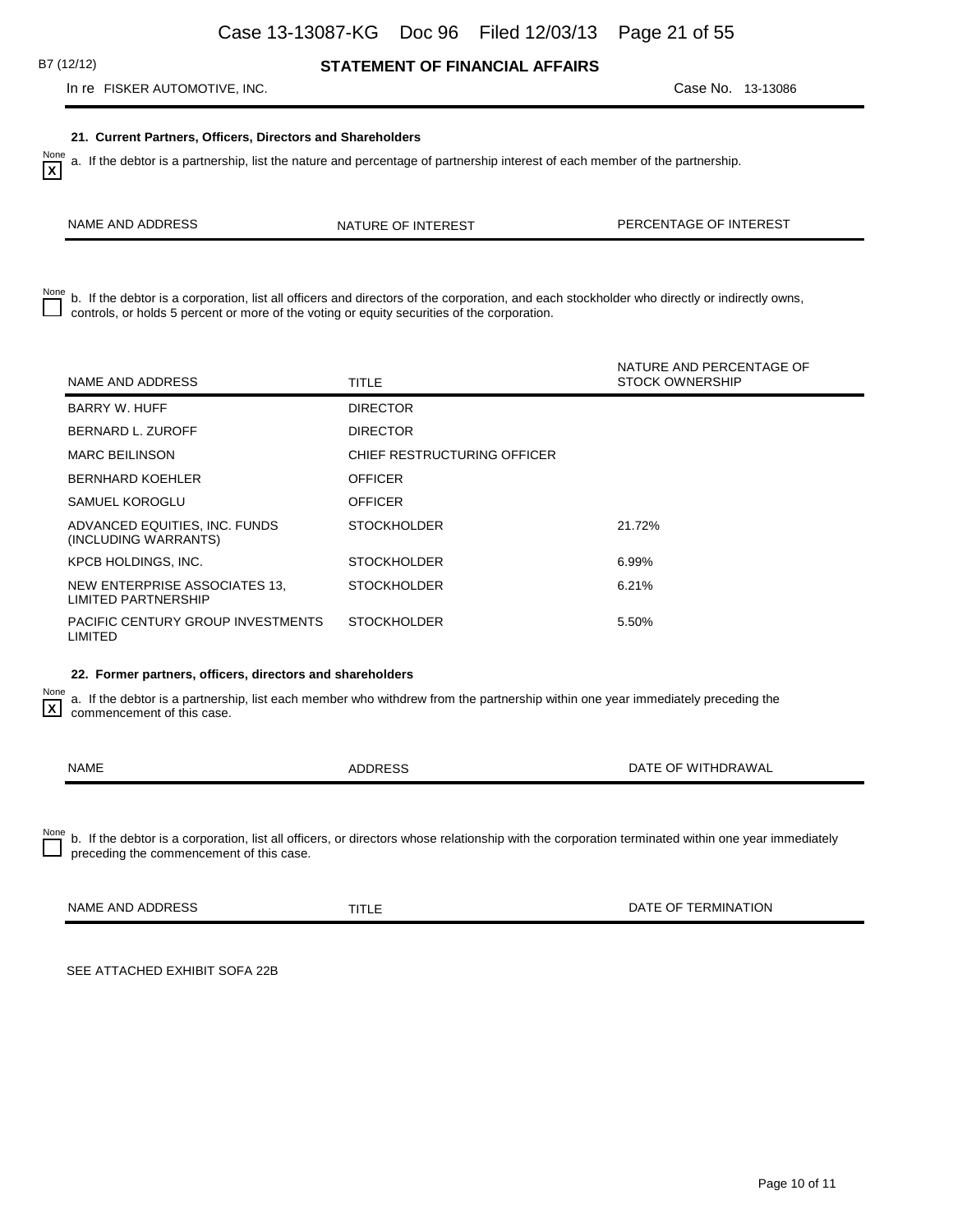## **STATEMENT OF FINANCIAL AFFAIRS**

### In re FISKER AUTOMOTIVE, INC. Case No. 13-13086

### **23. Withdrawals from a partnership or distributions by a corporation**

 $\sum_{n=1}^{\text{None}}$  If the debtor is a partnership or corporation, list all withdrawals or distributions credited or given to an insider, including compensation in any form, bonuses, loans, stock redemptions, options exercised and any other perquisite during one year immediately preceding the commencement of this case. **X**

NAME AND ADDRESS OF RECIPIENT,<br>RELATIONSHIP TO DEBTOR

DATE AND PURPOSE OF WITHDRAWAL

AMOUNT OF MONEY OR DESCRIPTION AND VALUE OF **PROPERTY** 

### **24. Tax Consolidation Group**

None If the debtor is a corporation, list the name and federal taxpayer identification number of the parent corporation of any consolidated group for tax purposes of which the debtor has been a member at any time within six years immediately preceding the commencement of the case.

FISKER AUTOMOTIVE HOLDINGS, INC. 27-2359678

NAME OF PARENT CORPORATION TAXPAYER IDENTIFICATION NUMBER (EIN)

### **25. Pension Funds**

None If the debtor is not an individual, list the name and federal taxpayer identification number of any pension fund to which the debtor, as an  $\overline{X}$  employer has been responsible for contributing at any time within s employer, has been responsible for contributing at any time within six years immediately preceding the commencement of the case. **X**

NAME OF PENSION FUND TAXPAYER IDENTIFICATION NUMBER (EIN)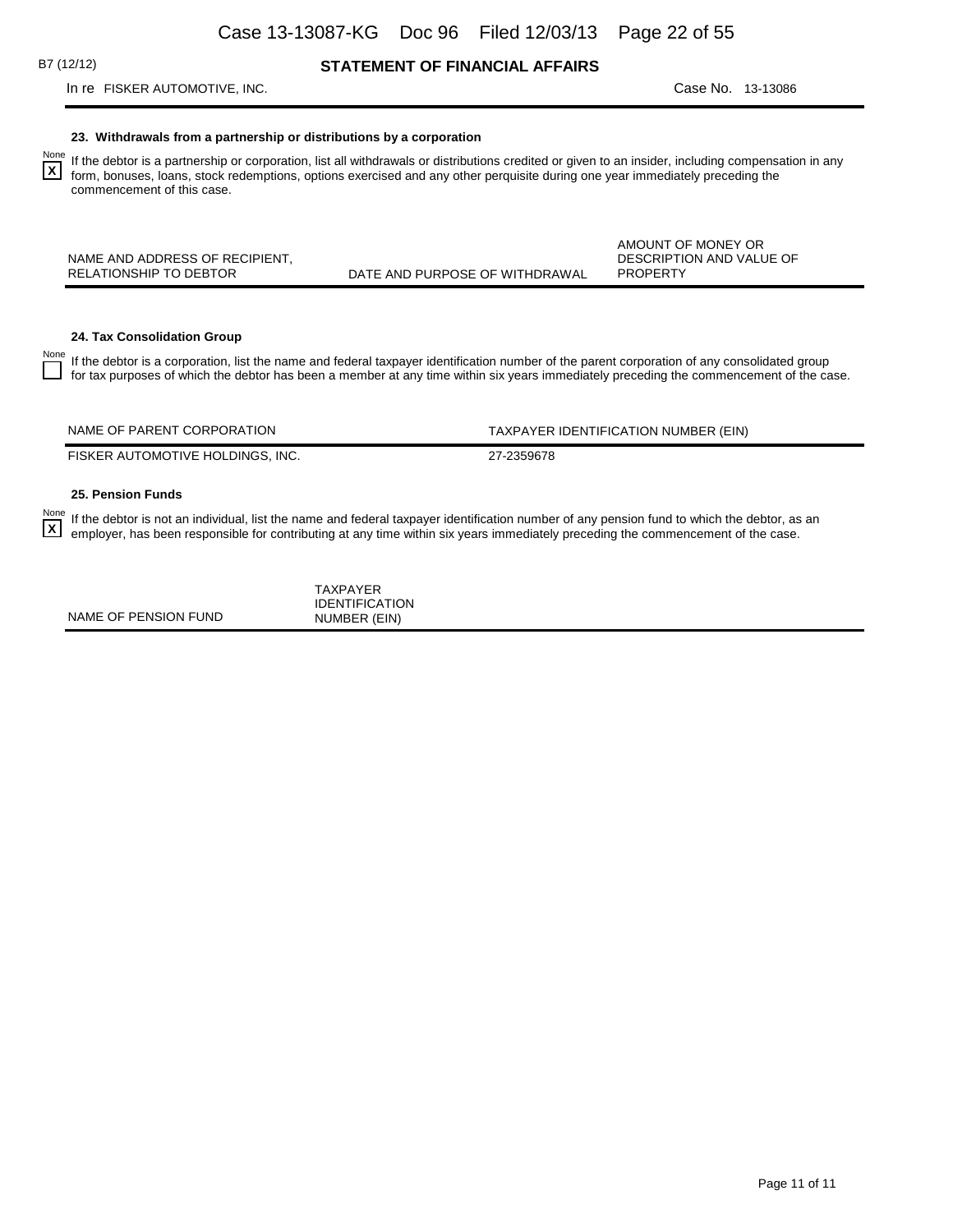# STATEMENT OF FINANCIAL AFFAIRS

# EXHIBIT 3b

# PAYMENTS TO CREDITORS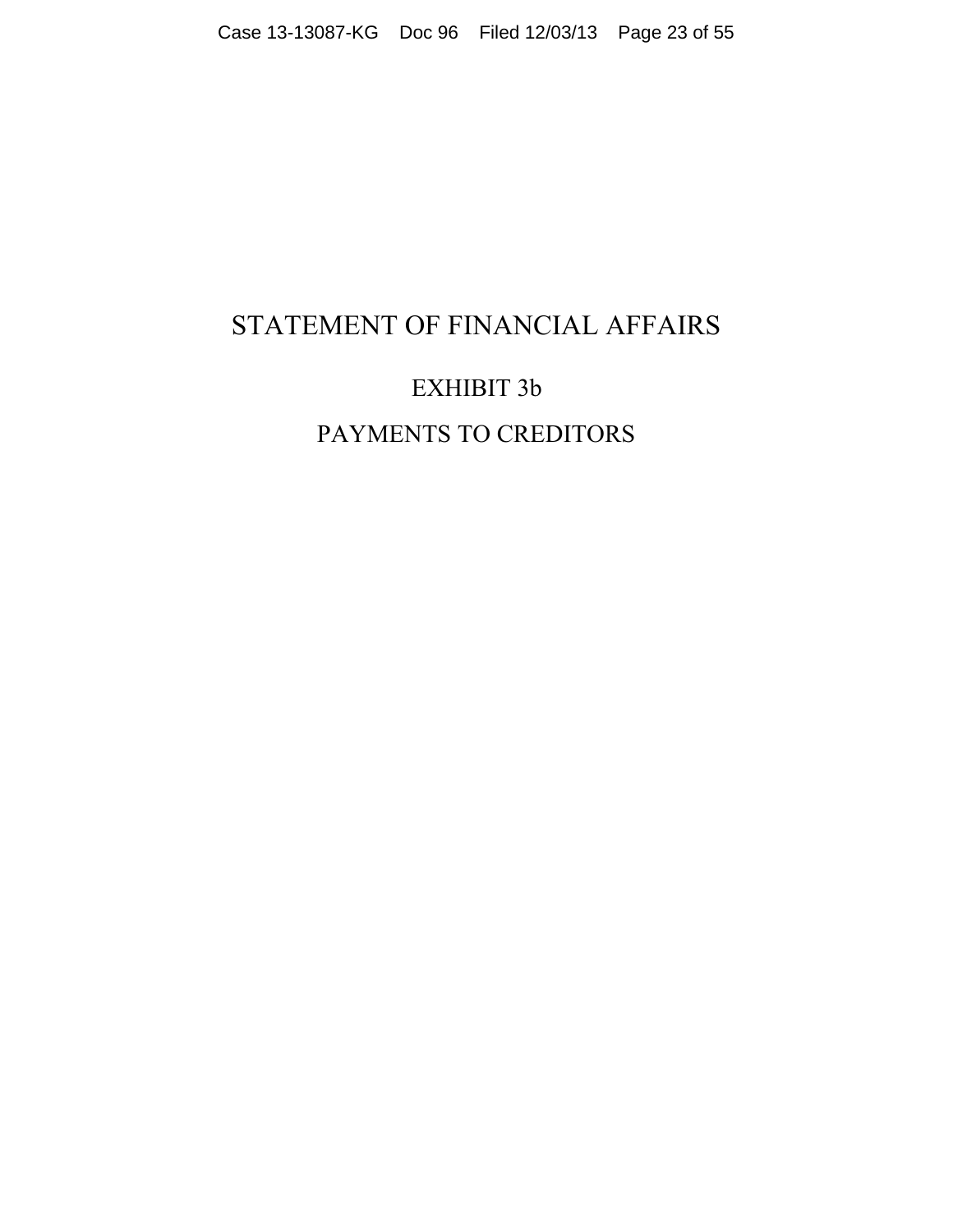| <b>VENDOR NO.</b> | <b>CREDITOR</b>                     | <b>PAYMENT TYPE</b>   | <b>POSTING</b><br><b>DATE</b> | <b>CLEARING DATE</b> | <b>PAYMENT AMOUINT</b> |
|-------------------|-------------------------------------|-----------------------|-------------------------------|----------------------|------------------------|
| 12465             | ABB INC                             | <b>VENDOR PAYMENT</b> | 10/28/2013                    | 10/28/2013           | \$1,292.19             |
| 12465             | ABB INC                             | <b>VENDOR PAYMENT</b> | 11/8/2013                     | 11/8/2013            | \$1,375.00             |
| 12465             |                                     |                       |                               | ABB INC TOTAL:       | \$2,667.19             |
| 10129             | <b>ADP PAYROLL</b>                  | <b>VENDOR PAYMENT</b> | 09/18/2013                    | 10/17/2013           | \$472.10               |
| 10129             | <b>ADP PAYROLL</b>                  | <b>VENDOR PAYMENT</b> | 09/30/2013                    | 09/30/2013           | \$717.30               |
| 10129             | <b>ADP PAYROLL</b>                  | <b>VENDOR PAYMENT</b> | 10/17/2013                    | 10/17/2013           | \$1,160.83             |
| 10129             | <b>ADP PAYROLL</b>                  | <b>VENDOR PAYMENT</b> | 10/17/2013                    | 10/28/2013           | \$0.17                 |
| 10129             | <b>ADP PAYROLL</b>                  | <b>VENDOR PAYMENT</b> | 10/28/2013                    | 10/28/2013           | \$475.28               |
| 10129             | <b>ADP PAYROLL</b>                  | <b>VENDOR PAYMENT</b> | 11/4/2013                     | 11/4/2013            | \$600.00               |
| 10129             | <b>ADP PAYROLL</b>                  | <b>VENDOR PAYMENT</b> | 11/15/2013                    | 11/15/2013           | \$886.07               |
| 10129             | ADP PAYROLL TOTAL                   |                       |                               |                      | \$4,311.75             |
|                   | ANAHEIM PRE-OWNED CARS              | <b>VENDOR PAYMENT</b> | 11/1/2013                     | 11/1/2013            | \$12,000.00            |
|                   | ANAHEIM PRE-OWNED CARS              | <b>VENDOR PAYMENT</b> | 11/1/2013                     | 11/1/2013            | \$8,550.00             |
|                   | ANAHEIM PRE-OWNED CARS TOTAL        |                       |                               |                      | \$20,550.00            |
| 400001            | ANDREW SHUNE                        | <b>VENDOR PAYMENT</b> | 06/28/2013                    | 10/25/2013           | \$1,017.06             |
| 400001            | ANDREW SHUNE TOTAL                  |                       |                               |                      | \$1,017.06             |
| 11081             | ARTESIAN WATER COMPANY INC          | <b>VENDOR PAYMENT</b> | 09/11/2013                    | 09/11/2013           | \$395.07               |
| 11081             | ARTESIAN WATER COMPANY INC          | <b>VENDOR PAYMENT</b> | 09/11/2013                    | 09/11/2013           | \$1,034.79             |
| 11081             | ARTESIAN WATER COMPANY INC          | <b>VENDOR PAYMENT</b> | 09/11/2013                    | 09/11/2013           | \$1,082.94             |
| 11081             | ARTESIAN WATER COMPANY INC          | <b>VENDOR PAYMENT</b> | 09/11/2013                    | 09/11/2013           | \$3,204.49             |
| 11081             | ARTESIAN WATER COMPANY INC          | <b>VENDOR PAYMENT</b> | 10/9/2013                     | 10/9/2013            | \$3,244.72             |
| 11081             | ARTESIAN WATER COMPANY INC          | <b>VENDOR PAYMENT</b> | 11/12/2013                    | 11/12/2013           | \$386.61               |
| 11081             | ARTESIAN WATER COMPANY INC          | <b>VENDOR PAYMENT</b> | 11/12/2013                    | 11/12/2013           | \$692.29               |
| 11081             | ARTESIAN WATER COMPANY INC          | <b>VENDOR PAYMENT</b> | 11/12/2013                    | 11/12/2013           | \$800.48               |
| 11081             | ARTESIAN WATER COMPANY INC          | <b>VENDOR PAYMENT</b> | 11/12/2013                    | 11/12/2013           | \$1,034.79             |
| 11081             | ARTESIAN WATER COMPANY INC TOTAL    |                       |                               |                      | \$11,876.18            |
| 11255             | AT&T                                | <b>VENDOR PAYMENT</b> | 08/29/2013                    | 08/29/2013           | \$230.90               |
| 11255             | AT&T                                | <b>VENDOR PAYMENT</b> | 09/26/2013                    | 09/26/2013           | \$90.75                |
| 11255             | AT&T                                | <b>VENDOR PAYMENT</b> | 10/9/2013                     | 10/9/2013            | \$74.50                |
| 11255             | AT&T                                | <b>VENDOR PAYMENT</b> | 10/29/2013                    | 10/29/2013           | \$44.97                |
| 11255             | AT&T                                | <b>VENDOR PAYMENT</b> | 11/15/2013                    | 11/15/2013           | \$46.01                |
| 11255             | <b>AT&amp;T TOTAL</b>               |                       |                               |                      | \$487.13               |
| 10183             | <b>AT&amp;T MOBILITY</b>            | <b>VENDOR PAYMENT</b> | 09/26/2013                    | 09/26/2013           | \$1.54                 |
| 10183             | <b>AT&amp;T MOBILITY</b>            | <b>VENDOR PAYMENT</b> | 09/26/2013                    | 09/26/2013           | \$166.10               |
| 10183             | <b>AT&amp;T MOBILITY TOTAL</b>      |                       |                               |                      | \$167.64               |
| 12723             | <b>BESTLOG - INNOVATIVE</b>         | <b>VENDOR PAYMENT</b> | 08/20/2013                    | 08/20/2013           | \$ 1,844.26            |
| 12723             | <b>BESTLOG - INNOVATIVE TOTAL</b>   |                       |                               |                      | \$1,844.26             |
| 11902             | BLUE MARBLE ENVIRONMENTAL INC       | <b>VENDOR PAYMENT</b> | 09/11/2013                    | 09/11/2013           | \$1,710.82             |
| 11902             | BLUE MARBLE ENVIRONMENTAL INC TOTAL |                       |                               |                      | \$1,710.82             |
| 12896             | <b>BRIAN SHAW</b>                   | <b>VENDOR PAYMENT</b> | 08/28/2013                    | 08/28/2013           | \$10,000.00            |
| 12896             | <b>BRIAN SHAW</b>                   | <b>VENDOR PAYMENT</b> | 09/27/2013                    | 09/27/2013           | \$2,000.00             |
| 12896             | <b>BRIAN SHAW</b>                   | <b>VENDOR PAYMENT</b> | 11/1/2013                     | 11/1/2013            | \$2,000.00             |
| 12896             | <b>BRIAN SHAW TOTAL</b>             |                       |                               |                      | \$14,000.00            |
| 10222             | <b>BRIGHTFIELDS, INC</b>            | <b>VENDOR PAYMENT</b> | 10/28/2013                    | 10/28/2013           | \$10,444.00            |
| 10222             | <b>BRIGHTFIELDS, INC</b>            | <b>VENDOR PAYMENT</b> | 11/4/2013                     | 11/4/2013            | \$2,099.05             |
| 10222             | <b>BRIGHTFIELDS, INC TOTAL</b>      |                       |                               |                      | \$12,543.05            |
| 10249             | CHEMTREAT, INC.                     | <b>VENDOR PAYMENT</b> | 11/4/2013                     | 11/4/2013            | \$1,550.00             |
| 10249             | CHEMTREAT, INC. TOTAL               |                       |                               |                      | \$1,550.00             |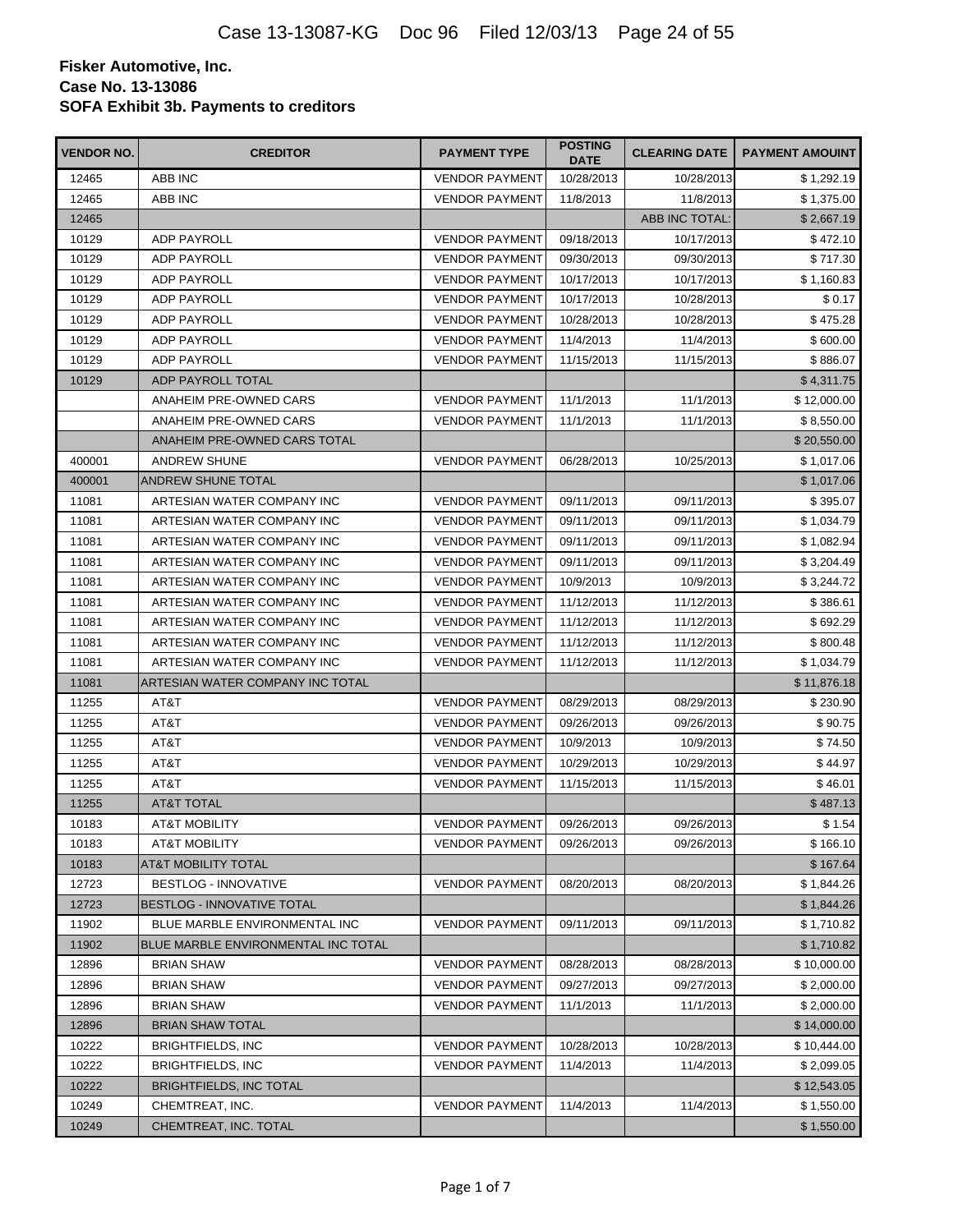| VENDOR NO. | <b>CREDITOR</b>                          | <b>PAYMENT TYPE</b>   | <b>POSTING</b><br><b>DATE</b> | <b>CLEARING DATE</b> | <b>PAYMENT AMOUINT</b> |
|------------|------------------------------------------|-----------------------|-------------------------------|----------------------|------------------------|
| 11515      | <b>CITY OF ANAHEIM</b>                   | <b>VENDOR PAYMENT</b> | 08/28/2013                    | 08/28/2013           | \$5,122.73             |
| 11515      | <b>CITY OF ANAHEIM</b>                   | <b>VENDOR PAYMENT</b> | 09/11/2013                    | 09/11/2013           | \$5,122.73             |
| 11515      | <b>CITY OF ANAHEIM</b>                   | <b>VENDOR PAYMENT</b> | 09/11/2013                    | 09/11/2013           | \$226.51               |
| 11515      | <b>CITY OF ANAHEIM</b>                   | <b>VENDOR PAYMENT</b> | 10/9/2013                     | 10/9/2013            | \$5,122.73             |
| 11515      | <b>CITY OF ANAHEIM</b>                   | <b>VENDOR PAYMENT</b> | 11/8/2013                     | 11/8/2013            | \$5,122.73             |
| 11515      | CITY OF ANAHEIM TOTAL TOTAL              |                       |                               |                      | \$20,717.43            |
| 11655      | <b>CITY OF ANAHEIM</b>                   | <b>VENDOR PAYMENT</b> | 07/26/2013                    | 08/28/2013           | \$11,748.83            |
| 11655      | <b>CITY OF ANAHEIM</b>                   | <b>VENDOR PAYMENT</b> | 07/29/2013                    | 09/11/2013           | \$720.92               |
| 11655      | <b>CITY OF ANAHEIM</b>                   | <b>VENDOR PAYMENT</b> | 08/28/2013                    | 08/28/2013           | \$19,258.92            |
| 11655      | <b>CITY OF ANAHEIM</b>                   | <b>VENDOR PAYMENT</b> | 08/28/2013                    | 09/11/2013           | \$9,741.08             |
| 11655      | <b>CITY OF ANAHEIM</b>                   | <b>VENDOR PAYMENT</b> | 09/11/2013                    | 09/11/2013           | \$24,224.94            |
| 11655      | <b>CITY OF ANAHEIM</b>                   | <b>VENDOR PAYMENT</b> | 09/11/2013                    | 10/9/2013            | \$7,775.06             |
| 11655      | <b>CITY OF ANAHEIM</b>                   | <b>VENDOR PAYMENT</b> | 10/9/2013                     | 10/9/2013            | \$29,114.26            |
| 11655      | <b>CITY OF ANAHEIM</b>                   | <b>VENDOR PAYMENT</b> | 11/8/2013                     | 11/8/2013            | \$38,000.00            |
| 11655      | <b>CITY OF ANAHEIM TOTAL</b>             |                       |                               |                      | \$140,584.01           |
| 12962      | <b>COMPASS ENERGY GAS SERVICES, LLC</b>  | <b>VENDOR PAYMENT</b> | 10/21/2013                    | 10/21/2013           | \$13,500.00            |
| 12962      | COMPASS ENERGY GAS SERVICES, LLC         | <b>VENDOR PAYMENT</b> | 11/15/2013                    | 11/15/2013           | \$78,778.75            |
| 12962      | COMPASS ENERGY GAS SERVICES, LLC TOTAL   |                       |                               |                      | \$92,278.75            |
| 11677      | COMPUTER PROTECTION TECHNOLOGY INC       | <b>VENDOR PAYMENT</b> | 08/14/2013                    | 09/26/2013           | \$5,876.60             |
| 11677      | COMPUTER PROTECTION TECHNOLOGY INC       | <b>VENDOR PAYMENT</b> | 08/15/2013                    | 09/26/2013           | \$2,000.00             |
| 11677      | COMPUTER PROTECTION TECHNOLOGY INC       | <b>VENDOR PAYMENT</b> | 09/26/2013                    | 09/26/2013           | \$2,000.00             |
| 11677      | COMPUTER PROTECTION TECHNOLOGY INC       | <b>VENDOR PAYMENT</b> | 10/9/2013                     | 10/9/2013            | \$6,440.00             |
| 11677      | COMPUTER PROTECTION TECHNOLOGY INC       | <b>VENDOR PAYMENT</b> | 11/12/2013                    | 11/12/2013           | \$1,944.00             |
| 11677      | COMPUTER PROTECTION TECHNOLOGY INC TOTAL |                       |                               |                      | \$18,260.60            |
| 10282      | <b>CT CORPORATION</b>                    | <b>VENDOR PAYMENT</b> | 07/25/2013                    | 10/25/2013           | \$5,361.14             |
| 10282      | <b>CT CORPORATION TOTAL</b>              |                       |                               |                      | \$5,361.14             |
| 10304      | DAVID ANDERSON                           | <b>VENDOR PAYMENT</b> | 09/11/2013                    | 09/11/2013           | \$2,500.00             |
| 10304      | <b>DAVID ANDERSON TOTAL</b>              |                       |                               |                      | \$2,500.00             |
| 11451      | <b>DAVID WILSON</b>                      | <b>VENDOR PAYMENT</b> | 10/21/2013                    | 10/21/2013           | \$6,000.00             |
| 11451      | DAVID WILSON TOTAL                       |                       |                               |                      | \$6,000.00             |
| 10308      | <b>DEAL INTERACTIVE</b>                  | <b>VENDOR PAYMENT</b> | 11/4/2013                     | 11/4/2013            | \$6,000.00             |
| 10308      | DEAL INTERACTIVE TOTAL                   |                       |                               |                      | \$6,000.00             |
|            | DELAWARE DNR - DIVISION OF WATER         | <b>VENDOR PAYMENT</b> | 11/5/2013                     | 11/5/2013            | \$2,250.00             |
|            | DELAWARE DNR - DIVISION OF WATER TOTAL   |                       |                               |                      | \$2,250.00             |
| 11039      | DELMARVA POWER                           | <b>VENDOR PAYMENT</b> | 07/15/2013                    | 09/13/2013           | \$84.12                |
| 11039      | <b>DELMARVA POWER</b>                    | <b>VENDOR PAYMENT</b> | 06/5/2013                     | 09/13/2013           | \$86.72                |
| 11039      | DELMARVA POWER                           | <b>VENDOR PAYMENT</b> | 07/25/2013                    | 09/13/2013           | \$21,658.08            |
| 11039      | DELMARVA POWER                           | <b>VENDOR PAYMENT</b> | 07/25/2013                    | 09/13/2013           | \$27.05                |
| 11039      | DELMARVA POWER                           | <b>VENDOR PAYMENT</b> | 08/15/2013                    | 09/13/2013           | \$2.20                 |
| 11039      | DELMARVA POWER TOTAL                     |                       |                               |                      | \$21,858.17            |
| 12959      | <b>DESIGN CONSULTING GMBH</b>            | <b>VENDOR PAYMENT</b> | 8/20/2013                     | 8/20/2013            | \$7,391.13             |
| 12959      | <b>DESIGN CONSULTING GMBH</b>            | <b>VENDOR PAYMENT</b> | 8/26/2013                     | 8/26/2013            | \$7,391.13             |
| 12959      | <b>DESIGN CONSULTING GMBH</b>            | <b>VENDOR PAYMENT</b> | 9/4/2013                      | 9/4/2013             | \$ 7,391.13            |
| 12959      | <b>DESIGN CONSULTING GMBH</b>            | <b>VENDOR PAYMENT</b> | 9/10/2013                     | 9/10/2013            | \$7,391.13             |
| 12959      | <b>DESIGN CONSULTING GMBH</b>            | <b>VENDOR PAYMENT</b> | 9/17/2013                     | 9/17/2013            | \$ 7,391.13            |
| 12959      | <b>DESIGN CONSULTING GMBH</b>            | <b>VENDOR PAYMENT</b> | 09/24/2013                    | 09/24/2013           | \$7,391.13             |
| 12959      | <b>DESIGN CONSULTING GMBH</b>            | <b>VENDOR PAYMENT</b> | 10/1/2013                     | 10/1/2013            | \$7,391.13             |
| 12959      | <b>DESIGN CONSULTING GMBH</b>            | <b>VENDOR PAYMENT</b> | 10/7/2013                     | 10/7/2013            | \$7,391.13             |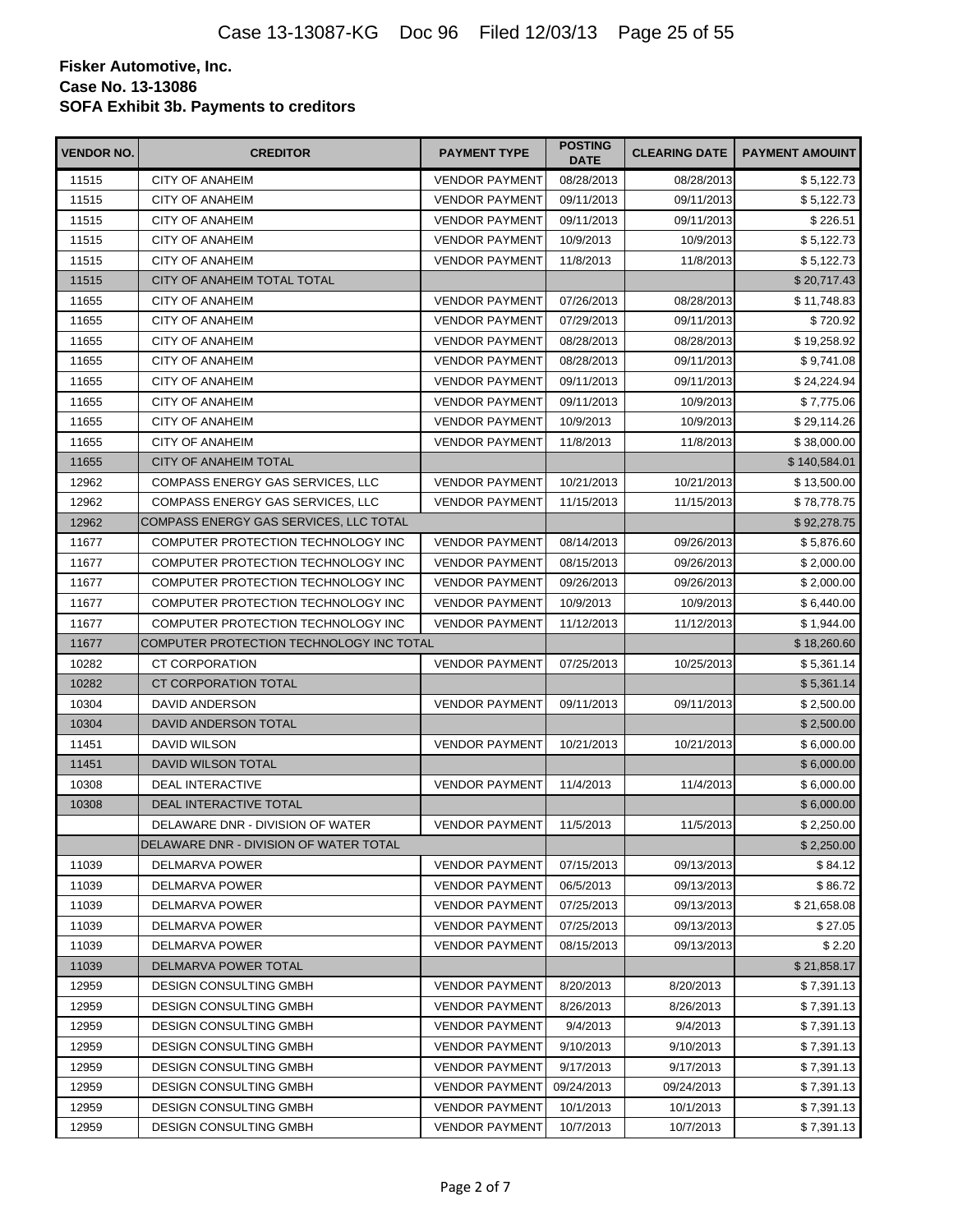| <b>VENDOR NO.</b> | <b>CREDITOR</b>                         | <b>PAYMENT TYPE</b>   | <b>POSTING</b><br><b>DATE</b> | <b>CLEARING DATE</b> | <b>PAYMENT AMOUINT</b> |
|-------------------|-----------------------------------------|-----------------------|-------------------------------|----------------------|------------------------|
| 12959             | <b>DESIGN CONSULTING GMBH</b>           | <b>VENDOR PAYMENT</b> | 10/16/2013                    | 10/16/2013           | \$7,391.13             |
| 12959             | <b>DESIGN CONSULTING GMBH</b>           | <b>VENDOR PAYMENT</b> | 10/22/2013                    | 10/22/2013           | \$7,391.13             |
| 12959             | <b>DESIGN CONSULTING GMBH</b>           | <b>VENDOR PAYMENT</b> | 10/29/2013                    | 10/29/2013           | \$7,391.13             |
| 12959             | <b>DESIGN CONSULTING GMBH</b>           | <b>VENDOR PAYMENT</b> | 11/4/2013                     | 11/4/2013            | \$7,812.73             |
| 12959             | <b>DESIGN CONSULTING GMBH</b>           | <b>VENDOR PAYMENT</b> | 11/12/2013                    | 11/12/2013           | \$7,766.61             |
| 12959             | DESIGN CONSULTING GMBH                  | <b>VENDOR PAYMENT</b> | 11/15/2013                    | 11/15/2013           | \$7,817.92             |
| 12959             | <b>DESIGN CONSULTING GMBH</b>           | <b>VENDOR PAYMENT</b> | 11/22/2013                    | 11/22/2013           | \$7,821.38             |
| 12959             | <b>DESIGN CONSULTING GMBH TOTAL</b>     |                       |                               |                      | \$112,521.07           |
|                   | <b>DON WARNER</b>                       | <b>VENDOR PAYMENT</b> | 11/15/2013                    | 11/15/2013           | \$136,763.77           |
|                   | <b>DON WARNER TOTAL</b>                 |                       |                               |                      | \$136,763.77           |
| 10383             | <b>FEDERAL EXPRESS</b>                  | <b>VENDOR PAYMENT</b> | 09/26/2013                    | 09/26/2013           | \$519.47               |
| 10383             | <b>FEDERAL EXPRESS</b>                  | <b>VENDOR PAYMENT</b> | 11/5/2013                     | 11/5/2013            | \$501.02               |
| 10383             | FEDERAL EXPRESS TOTAL                   |                       |                               |                      | \$1,020.49             |
| 11656             | FIDELITY INVESTMENT INSTITUTIONAL       | <b>VENDOR PAYMENT</b> | 06/20/2013                    | 08/28/2013           | \$3,026.00             |
| 11656             | FIDELITY INVESTMENT INSTITUTIONAL       | <b>VENDOR PAYMENT</b> | 08/28/2013                    | 08/28/2013           | \$3,074.00             |
| 11656             | FIDELITY INVESTMENT INSTITUTIONAL       | <b>VENDOR PAYMENT</b> | 10/9/2013                     | 10/9/2013            | \$3,050.00             |
| 11656             | FIDELITY INVESTMENT INSTITUTIONAL       | <b>VENDOR PAYMENT</b> | 11/5/2013                     | 11/5/2013            | \$3,050.00             |
| 11656             | FIDELITY INVESTMENT INSTITUTIONAL       | <b>VENDOR PAYMENT</b> | 11/15/2013                    | 11/15/2013           | \$3,050.00             |
| 11656             | FIDELITY INVESTMENT INSTITUTIONAL TOTAL |                       |                               |                      | \$15,250.00            |
| 10396             | FOLEY AND LARDNER                       | <b>VENDOR PAYMENT</b> | 09/18/2013                    | 09/18/2013           | \$25,000.00            |
| 10396             | FOLEY AND LARDNER                       | <b>VENDOR PAYMENT</b> | 09/26/2013                    | 09/26/2013           | \$15,000.00            |
| 10396             | FOLEY AND LARDNER                       | <b>VENDOR PAYMENT</b> | 10/9/2013                     | 10/9/2013            | \$19,000.00            |
| 10396             | FOLEY AND LARDNER                       | <b>VENDOR PAYMENT</b> | 10/21/2013                    | 10/21/2013           | \$10,500.00            |
| 10396             | FOLEY AND LARDNER                       | <b>VENDOR PAYMENT</b> | 11/8/2013                     | 11/8/2013            | \$21,000.00            |
| 10396             | FOLEY AND LARDNER TOTAL                 |                       |                               |                      | \$90,500.00            |
| 12206             | <b>GREATAMERICA LEASING CORPORATION</b> | <b>VENDOR PAYMENT</b> | 08/28/2013                    | 09/27/2013           | \$500.00               |
| 12206             | <b>GREATAMERICA LEASING CORPORATION</b> | <b>VENDOR PAYMENT</b> | 09/27/2013                    | 09/27/2013           | \$1,087.10             |
| 12206             | <b>GREATAMERICA LEASING CORPORATION</b> | <b>VENDOR PAYMENT</b> | 09/27/2013                    | 10/17/2013           | \$12.90                |
| 12206             | <b>GREATAMERICA LEASING CORPORATION</b> | <b>VENDOR PAYMENT</b> | 10/17/2013                    | 10/17/2013           | \$90.03                |
| 12206             | <b>GREATAMERICA LEASING CORPORATION</b> | <b>VENDOR PAYMENT</b> | 11/12/2013                    | 11/12/2013           | \$1,000.00             |
| 12206             | GREATAMERICA LEASING CORPORATION TOTAL  |                       |                               |                      | \$2,690.03             |
| 12801             | <b>IGNITED, LLC</b>                     | <b>VENDOR PAYMENT</b> | 09/26/2013                    | 10/14/2013           | \$50,000.00            |
| 12801             | <b>IGNITED, LLC TOTAL</b>               |                       |                               |                      | \$50,000.00            |
| 11519             | JAY GRESS, INC.                         | <b>VENDOR PAYMENT</b> | 08/28/2013                    | 08/28/2013           | \$770.01               |
| 11519             | JAY GRESS, INC. TOTAL                   |                       |                               |                      | \$770.01               |
| 12960             | <b>JOHN HOLLENBAUGH</b>                 | <b>VENDOR PAYMENT</b> | 10/9/2013                     | 10/9/2013            | \$2,000.00             |
| 12960             | JOHN HOLLENBAUGH TOTAL                  |                       |                               |                      | \$2,000.00             |
| 12101             | MERCER HEALTH & BENEFITS                | <b>VENDOR PAYMENT</b> | 08/20/2013                    | 08/20/2013           | \$17,352.75            |
| 12101             | MERCER HEALTH & BENEFITS                | <b>VENDOR PAYMENT</b> | 09/30/2013                    | 09/30/2013           | \$38,109.14            |
| 12101             | <b>MERCER HEALTH &amp; BENEFITS</b>     | <b>VENDOR PAYMENT</b> | 10/28/2013                    | 10/28/2013           | \$50,510.18            |
| 12101             | MERCER HEALTH & BENEFITS                | <b>VENDOR PAYMENT</b> | 11/15/2013                    | 11/15/2013           | \$17,352.78            |
| 12101             | MERCER HEALTH & BENEFITS                | <b>VENDOR PAYMENT</b> | 11/21/2013                    | 11/21/2013           | \$36,588.17            |
| 12101             | MERCER HEALTH & BENEFITS TOTAL          |                       |                               |                      | \$159,913.02           |
| 11457             | MICROSOFT LICENSING GP                  | <b>VENDOR PAYMENT</b> | 09/26/2013                    | 10/17/2013           | \$93,737.96            |
| 11457             | MICROSOFT LICENSING GP                  | <b>VENDOR PAYMENT</b> | 11/12/2013                    | 11/12/2013           | \$93,737.96            |
| 11457             | MICROSOFT LICENSING GP TOTAL            |                       |                               |                      | \$187,475.92           |
|                   | <b>MMC SECURITIES</b>                   | <b>VENDOR PAYMENT</b> | 11/4/2013                     | 11/4/2013            | \$1,822.48             |
|                   | MMC SECURITIES TOTAL                    |                       |                               |                      | \$1,822.48             |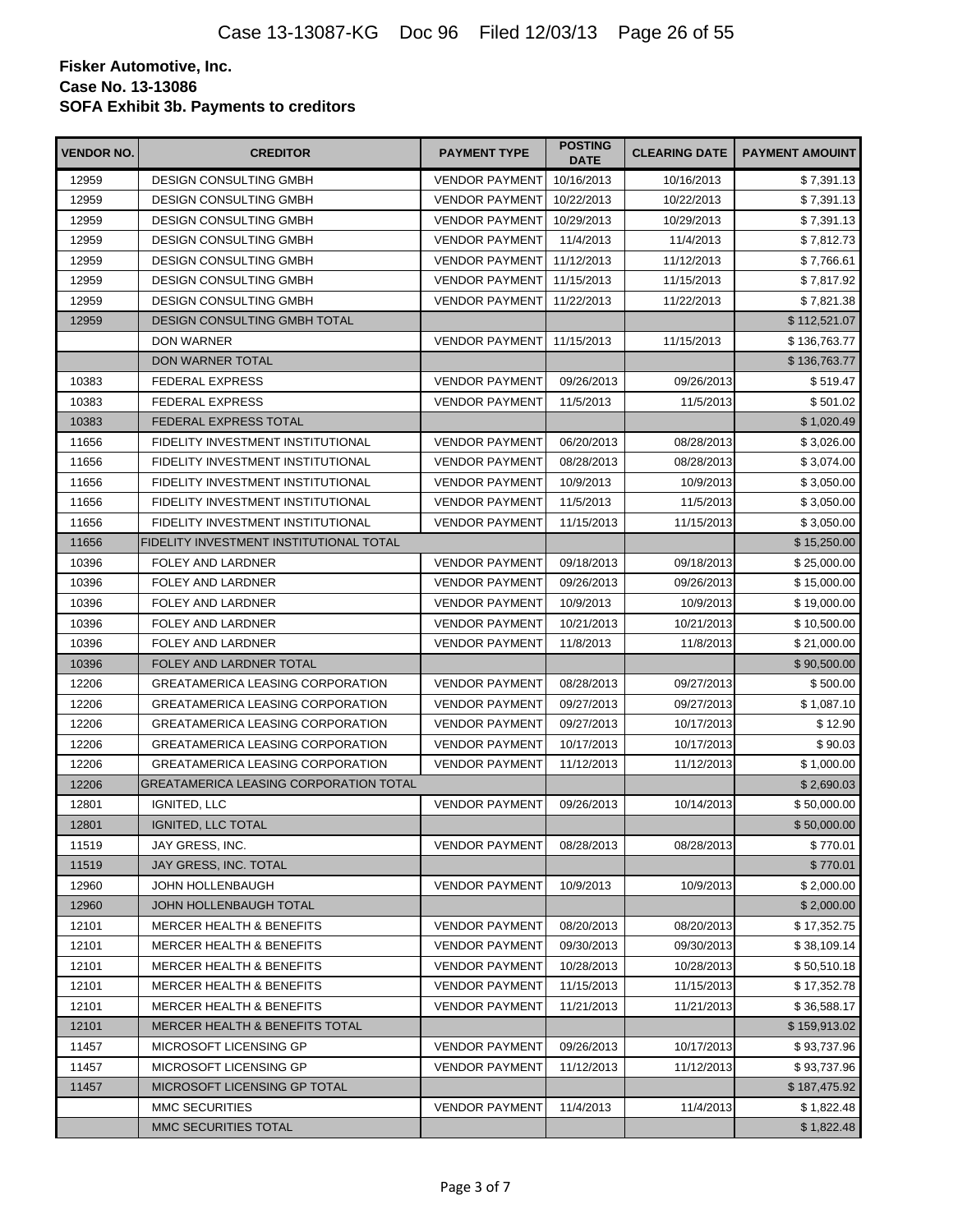| <b>VENDOR NO.</b> | <b>CREDITOR</b>                           | <b>PAYMENT TYPE</b>   | <b>POSTING</b><br><b>DATE</b> | <b>CLEARING DATE</b> | <b>PAYMENT AMOUINT</b> |
|-------------------|-------------------------------------------|-----------------------|-------------------------------|----------------------|------------------------|
| 12956             | MRS. S. GOHIL                             | <b>VENDOR PAYMENT</b> | 06/27/2013                    | 10/25/2013           | \$3,000.00             |
| 12956             | MRS. S. GOHIL                             | <b>VENDOR PAYMENT</b> | 11/15/2013                    | 11/15/2013           | \$2,000.00             |
| 12956             | MRS. S. GOHIL TOTAL                       |                       |                               |                      | \$5,000.00             |
| 11018             | NEW CASTLE COUNTY GOVERNMENT CENTER       | <b>VENDOR PAYMENT</b> | 08/28/2013                    | 08/28/2013           | \$6,872.00             |
| 11018             | NEW CASTLE COUNTY GOVERNMENT CENTER       | <b>VENDOR PAYMENT</b> | 09/11/2013                    | 09/11/2013           | \$521.49               |
| 11018             | NEW CASTLE COUNTY GOVERNMENT CENTER TOTAL |                       |                               |                      | \$7,393.49             |
| 10644             | OC SERVICE SYSTEMS LLC                    | <b>VENDOR PAYMENT</b> | 09/11/2013                    | 09/11/2013           | \$648.23               |
| 10644             | OC SERVICE SYSTEMS LLC                    | <b>VENDOR PAYMENT</b> | 09/18/2013                    | 09/18/2013           | \$5,807.66             |
| 10644             | OC SERVICE SYSTEMS LLC                    | <b>VENDOR PAYMENT</b> | 10/28/2013                    | 10/28/2013           | \$3,581.83             |
| 10644             | OC SERVICE SYSTEMS LLC TOTAL              |                       |                               |                      | \$10,037.72            |
| 11685             | ORANGE COUNTY DOCUMENT DESTRUCTION        | <b>VENDOR PAYMENT</b> | 04/18/2013                    | 10/25/2013           | \$631.60               |
| 11685             | ORANGE COUNTY DOCUMENT DESTRUCTION TOTAL  |                       |                               |                      | \$631.60               |
| 12862             | OY KUEHNE + NAGEL LTD.                    | <b>VENDOR PAYMENT</b> | 09/30/2013                    | 09/30/2013           | \$80,770.41            |
| 12862             | OY KUEHNE + NAGEL LTD.                    | <b>VENDOR PAYMENT</b> | 11/12/2013                    | 11/12/2013           | \$84,873.60            |
| 12862             | OY KUEHNE + NAGEL LTD. TOTAL              |                       |                               |                      | \$165,644.01           |
| 11846             | <b>PAETEC</b>                             | <b>VENDOR PAYMENT</b> | 09/11/2013                    | 09/11/2013           | \$1,479.73             |
| 11846             | PAETEC                                    | <b>VENDOR PAYMENT</b> | 09/11/2013                    | 09/11/2013           | \$1,461.60             |
| 11846             | <b>PAETEC</b>                             | <b>VENDOR PAYMENT</b> | 09/11/2013                    | 10/9/2013            | \$739.36               |
| 11846             | PAETEC                                    | <b>VENDOR PAYMENT</b> | 10/9/2013                     | 10/9/2013            | \$1,673.67             |
| 11846             | <b>PAETEC</b>                             | <b>VENDOR PAYMENT</b> | 11/12/2013                    | 11/12/2013           | \$1,126.41             |
| 11846             | PAETEC TOTAL                              |                       |                               |                      | \$6,480.77             |
| 12938             | POPULUS GROUP, LLC                        | <b>VENDOR PAYMENT</b> | 08/28/2013                    | 08/28/2013           | \$ 2,820.96            |
| 12938             | POPULUS GROUP, LLC                        | <b>VENDOR PAYMENT</b> | 08/30/2013                    | 08/30/2013           | \$3,357.76             |
| 12938             | POPULUS GROUP, LLC                        | <b>VENDOR PAYMENT</b> | 08/29/2013                    | 08/30/2013           | \$3,357.76             |
| 12938             | POPULUS GROUP, LLC                        | <b>VENDOR PAYMENT</b> | 09/11/2013                    | 09/11/2013           | \$3,357.76             |
| 12938             | POPULUS GROUP, LLC                        | <b>VENDOR PAYMENT</b> | 09/26/2013                    | 09/26/2013           | \$5,641.92             |
| 12938             | POPULUS GROUP, LLC                        | <b>VENDOR PAYMENT</b> | 09/30/2013                    | 10/3/2013            | \$2,820.96             |
| 12938             | POPULUS GROUP, LLC                        | <b>VENDOR PAYMENT</b> | 10/9/2013                     | 10/9/2013            | \$2,851.68             |
| 12938             | POPULUS GROUP, LLC                        | <b>VENDOR PAYMENT</b> | 10/17/2013                    | 10/17/2013           | \$2,936.00             |
| 12938             | POPULUS GROUP, LLC                        | <b>VENDOR PAYMENT</b> | 10/28/2013                    | 10/28/2013           | \$2,936.00             |
| 12938             | POPULUS GROUP, LLC                        | <b>VENDOR PAYMENT</b> | 10/28/2013                    | 10/28/2013           | \$2,936.00             |
| 12938             | POPULUS GROUP, LLC                        | <b>VENDOR PAYMENT</b> | 11/4/2013                     | 11/4/2013            | \$2,936.00             |
| 12938             | POPULUS GROUP, LLC                        | <b>VENDOR PAYMENT</b> | 11/8/2013                     | 11/8/2013            | \$2,936.00             |
| 12938             | POPULUS GROUP, LLC                        | <b>VENDOR PAYMENT</b> | 11/15/2013                    | 11/15/2013           | \$2,936.00             |
| 12938             | POPULUS GROUP, LLC TOTAL                  |                       |                               |                      | \$41,824.80            |
| 10693             | PRICEWATERHOUSECOOPERS LLP                | <b>VENDOR PAYMENT</b> | 08/28/2013                    | 10/9/2013            | \$12,000.00            |
| 10693             | PRICEWATERHOUSECOOPERS LLP                | <b>VENDOR PAYMENT</b> | 08/28/2013                    | 08/28/2013           | \$2,200.00             |
| 10693             | PRICEWATERHOUSECOOPERS LLP                | <b>VENDOR PAYMENT</b> | 09/11/2013                    | 09/11/2013           | \$2,120.00             |
| 10693             | PRICEWATERHOUSECOOPERS LLP                | <b>VENDOR PAYMENT</b> | 09/26/2013                    | 09/26/2013           | \$1,335.00             |
| 10693             | PRICEWATERHOUSECOOPERS LLP TOTAL          |                       |                               |                      | \$17,655.00            |
| 400101            | <b>RJT COMPUQUEST</b>                     | <b>VENDOR PAYMENT</b> | 11/20/2013                    | 11/20/2013           | \$3,720.00             |
| 400101            | RJT COMPUQUEST TOTAL                      |                       |                               |                      | \$3,720.00             |
| 400101            | ROBERT PELKY                              | <b>VENDOR PAYMENT</b> | 08/28/2013                    | 08/28/2013           | \$119.82               |
| 400101            | ROBERT PELKY TOTAL                        |                       |                               |                      | \$119.82               |
| 12951             | RON SAMACO                                | <b>VENDOR PAYMENT</b> | 08/28/2013                    | 08/28/2013           | \$2,500.00             |
| 12951             | RON SAMACO                                | <b>VENDOR PAYMENT</b> | 08/28/2013                    | 08/28/2013           | \$2,125.00             |
| 12951             | RON SAMACO                                | <b>VENDOR PAYMENT</b> | 08/30/2013                    | 08/30/2013           | \$2,500.00             |
| 12951             | RON SAMACO                                | <b>VENDOR PAYMENT</b> | 09/11/2013                    | 09/11/2013           | \$2,500.00             |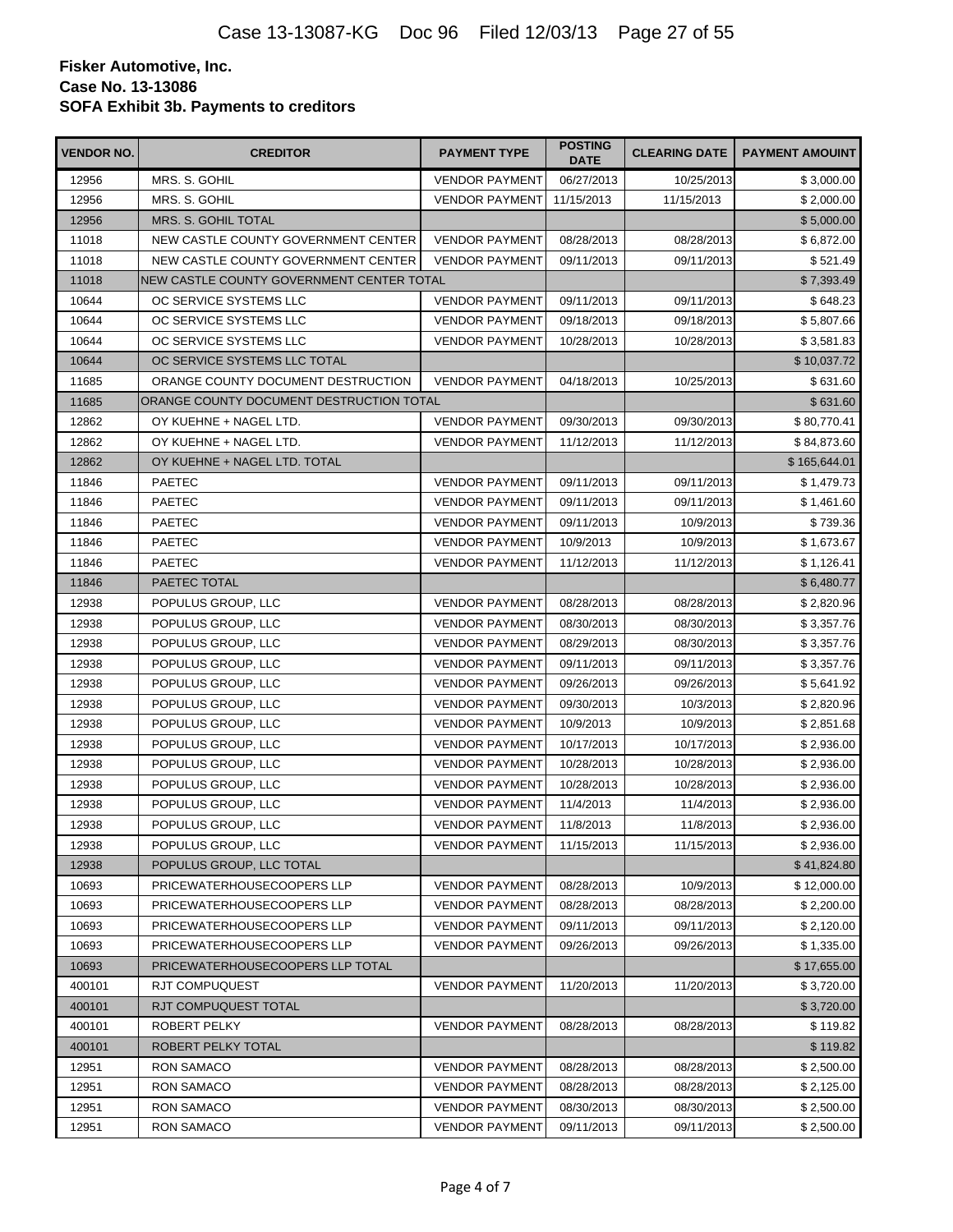| VENDOR NO. | <b>CREDITOR</b>                               | <b>PAYMENT TYPE</b>   | <b>POSTING</b><br><b>DATE</b> | <b>CLEARING DATE</b> | <b>PAYMENT AMOUINT</b> |
|------------|-----------------------------------------------|-----------------------|-------------------------------|----------------------|------------------------|
| 12951      | <b>RON SAMACO</b>                             | <b>VENDOR PAYMENT</b> | 09/18/2013                    | 09/18/2013           | \$2,500.00             |
| 12951      | <b>RON SAMACO</b>                             | <b>VENDOR PAYMENT</b> | 09/27/2013                    | 09/27/2013           | \$2,500.00             |
| 12951      | <b>RON SAMACO</b>                             | <b>VENDOR PAYMENT</b> | 10/9/2013                     | 10/9/2013            | \$2,500.00             |
| 12951      | <b>RON SAMACO</b>                             | <b>VENDOR PAYMENT</b> | 10/9/2013                     | 10/9/2013            | \$2,500.00             |
| 12951      | <b>RON SAMACO</b>                             | <b>VENDOR PAYMENT</b> | 10/17/2013                    | 10/17/2013           | \$2,500.00             |
| 12951      | RON SAMACO                                    | <b>VENDOR PAYMENT</b> | 10/28/2013                    | 10/28/2013           | \$4,375.00             |
| 12951      | <b>RON SAMACO</b>                             | <b>VENDOR PAYMENT</b> | 11/5/2013                     | 11/5/2013            | \$5,000.00             |
| 12951      | <b>RON SAMACO</b>                             | <b>VENDOR PAYMENT</b> | 11/12/2013                    | 11/12/2013           | \$4,375.00             |
| 12951      | RON SAMACO                                    | <b>VENDOR PAYMENT</b> | 11/15/2013                    | 11/15/2013           | \$5,375.00             |
| 12951      | <b>RON SAMACO</b>                             | <b>VENDOR PAYMENT</b> | 11/21/2013                    | 11/21/2013           | \$3,000.00             |
| 12951      | RON SAMACO TOTAL                              |                       |                               |                      | \$44,250.00            |
| 10773      | SECURITAS SECURITY SERVICES                   | <b>VENDOR PAYMENT</b> | 09/11/2013                    | 09/11/2013           | \$4,342.00             |
| 10773      | SECURITAS SECURITY SERVICES                   | <b>VENDOR PAYMENT</b> | 09/27/2013                    | 09/27/2013           | \$5,898.53             |
| 10773      | SECURITAS SECURITY SERVICES                   | <b>VENDOR PAYMENT</b> | 10/9/2013                     | 10/9/2013            | \$4,698.00             |
| 10773      | SECURITAS SECURITY SERVICES                   | <b>VENDOR PAYMENT</b> | 10/9/2013                     | 10/9/2013            | \$5,962.00             |
| 10773      | SECURITAS SECURITY SERVICES                   | <b>VENDOR PAYMENT</b> | 11/5/2013                     | 11/5/2013            | \$9,656.93             |
| 10773      | SECURITAS SECURITY SERVICES                   | <b>VENDOR PAYMENT</b> | 11/12/2013                    | 11/12/2013           | \$5,921.50             |
| 10773      | SECURITAS SECURITY SERVICES TOTAL             |                       |                               |                      | \$36,478.96            |
| 11222      | SEGA, INC.                                    | <b>VENDOR PAYMENT</b> | 09/30/2013                    | 09/30/2013           | \$5,361.92             |
| 11222      | SEGA, INC.                                    | <b>VENDOR PAYMENT</b> | 11/15/2013                    | 11/15/2013           | \$8,440.00             |
| 11222      | SEGA, INC. TOTAL                              |                       |                               |                      | \$13,801.92            |
|            | <b>SITRICK BRINKO</b>                         | <b>VENDOR PAYMENT</b> | 11/15/2013                    | 11/15/2013           | \$25,000.00            |
|            | SITRICK BRINKO TOTAL                          |                       |                               |                      | \$25,000.00            |
| 12821      | SOUTH COAST AIR QUALITY MANAGEMENT            | <b>VENDOR PAYMENT</b> | 10/29/2013                    | 10/29/2013           | \$434.94               |
| 12821      | SOUTH COAST AIR QUALITY MANAGEMENT TOTAL      |                       |                               |                      | \$434.94               |
| 10792      | SQUAR, MILNER, PETERSON, LLP                  | <b>VENDOR PAYMENT</b> | 08/28/2013                    | 08/28/2013           | \$30,000.00            |
| 10792      | SQUAR, MILNER, PETERSON, LLP                  | <b>VENDOR PAYMENT</b> | 09/18/2013                    | 09/18/2013           | \$8,500.00             |
| 10792      | SQUAR, MILNER, PETERSON, LLP TOTAL            |                       |                               |                      | \$38,500.00            |
| 12614      | STATE BOARD OF EQUALIZATION                   | <b>VENDOR PAYMENT</b> | 09/12/2013                    | 10/25/2013           | \$358.30               |
| 12614      | STATE BOARD OF EQUALIZATION                   | <b>VENDOR PAYMENT</b> | 09/12/2013                    | 09/12/2013           | \$877.83               |
| 12614      | STATE BOARD OF EQUALIZATION TOTAL             |                       |                               |                      | \$1,236.13             |
| 12711      | STI FLEET SERVICES INC                        | <b>VENDOR PAYMENT</b> | 09/26/2013                    | 10/25/2013           | \$8,100.00             |
| 12711      | STI FLEET SERVICES INC TOTAL                  |                       |                               |                      | \$8,100.00             |
| 10811      | <b>SYMMETRY CORP</b>                          | <b>VENDOR PAYMENT</b> | 11/8/2013                     | 11/8/2013            | \$1,500.00             |
| 10811      | SYMMETRY CORP TOTAL                           |                       |                               |                      | \$1,500.00             |
| 12954      | <b>TECHPRO INFOTECH INC</b>                   | <b>VENDOR PAYMENT</b> | 09/27/2013                    | 09/27/2013           | \$2,000.00             |
| 12954      | TECHPRO INFOTECH INC., TOTAL                  |                       |                               |                      | \$2,000.00             |
| 10838      | THE GAS COMPANY                               | <b>VENDOR PAYMENT</b> | 08/28/2013                    | 08/28/2013           | \$196.40               |
| 10838      | THE GAS COMPANY                               | <b>VENDOR PAYMENT</b> | 09/11/2013                    | 09/11/2013           | \$191.95               |
| 10838      | THE GAS COMPANY                               | <b>VENDOR PAYMENT</b> | 11/12/2013                    | 11/12/2013           | \$378.05               |
| 10838      | THE GAS COMPANY TOTAL                         |                       |                               |                      | \$766.40               |
| 12961      | TRANSPORTE J. MARZ                            | <b>VENDOR PAYMENT</b> | 10/1/2013                     | 10/1/2013            | \$352.43               |
| 12961      | TRANSPORTE J. MARZ                            | <b>VENDOR PAYMENT</b> | 11/15/2013                    | 11/15/2013           | \$597.62               |
| 12961      | <b>TRANSPORTE J. MARZ TOTAL</b>               |                       |                               |                      | \$950.05               |
|            | TRANSMISIONES Y EQUIPOS MECANICO              | <b>VENDOR PAYMENT</b> | 11/21/2013                    | 11/21/2013           | \$2,500.00             |
|            | <b>TRANSMISIONES Y EQUIPOS MECANICO TOTAL</b> |                       |                               |                      | \$2,500.00             |
| 11473      | TUBULAR PRODUCTS COMPANY                      | <b>VENDOR PAYMENT</b> | 10/9/2013                     | 10/9/2013            | \$2,125.00             |
| 11473      | TUBULAR PRODUCTS COMPANY TOTAL                |                       |                               |                      | \$2,125.00             |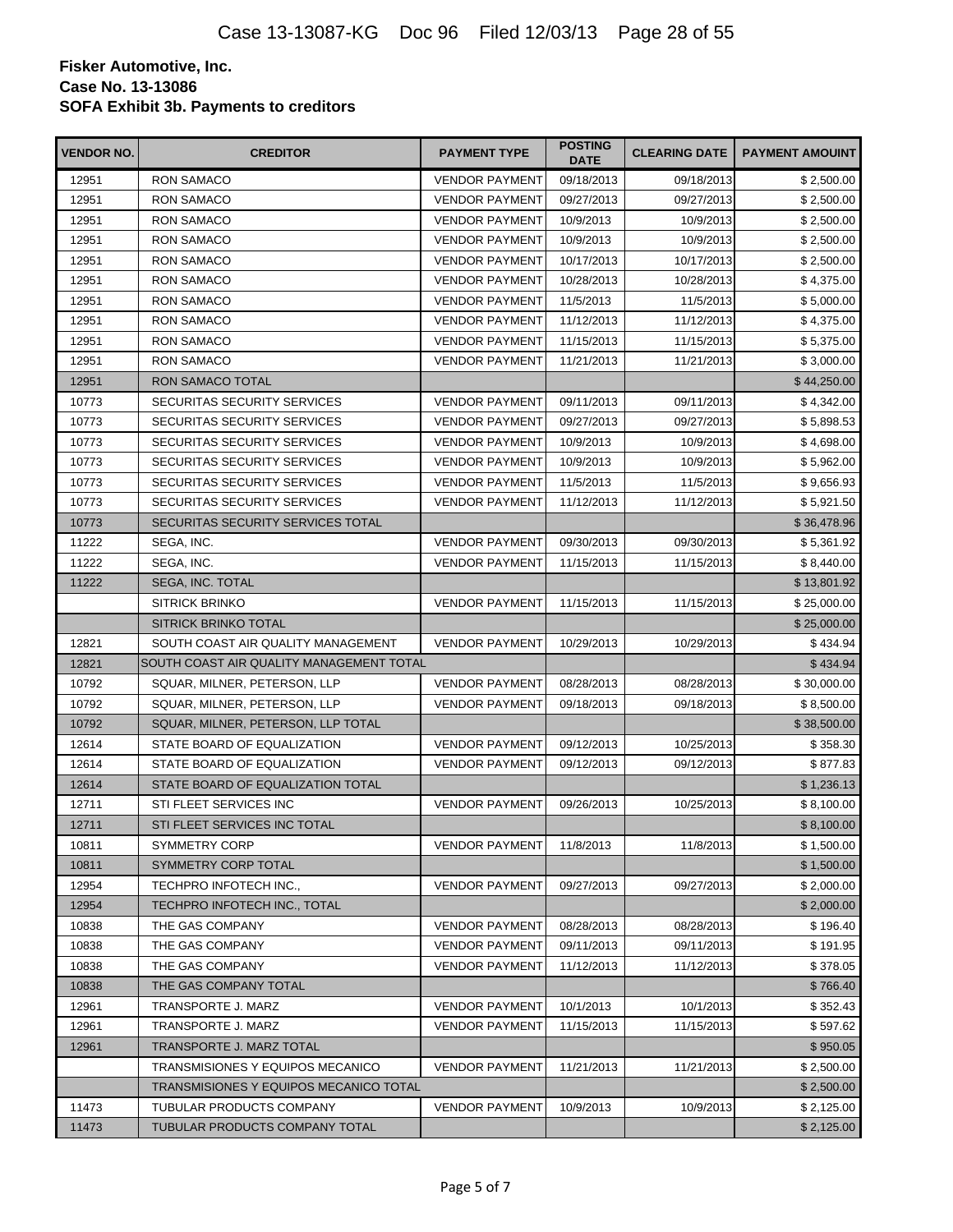| VENDOR NO. | <b>CREDITOR</b>                         | <b>PAYMENT TYPE</b>    | <b>POSTING</b><br><b>DATE</b> | <b>CLEARING DATE</b> | <b>PAYMENT AMOUINT</b> |
|------------|-----------------------------------------|------------------------|-------------------------------|----------------------|------------------------|
| 10868      | <b>TW TELECOM</b>                       | <b>VENDOR PAYMENT</b>  | 08/28/2013                    | 08/28/2013           | \$22,687.84            |
| 10868      | TW TELECOM                              | <b>VENDOR PAYMENT</b>  | 09/11/2013                    | 10/17/2013           | \$22,000.00            |
| 10868      | TW TELECOM                              | <b>VENDOR PAYMENT</b>  | 10/17/2013                    | 10/17/2013           | \$687.30               |
| 10868      | <b>TW TELECOM</b>                       | <b>VENDOR PAYMENT</b>  | 11/8/2013                     | 11/8/2013            | \$23,692.07            |
| 10868      | TW TELECOM TOTAL                        |                        |                               |                      | \$69,067.21            |
| 11950      | <b>UPS</b>                              | <b>VENDOR PAYMENT</b>  | 11/5/2013                     | 11/5/2013            | \$498.98               |
| 11950      | <b>UPS TOTAL</b>                        |                        |                               |                      | \$498.98               |
| 12009      | US BANCORP EQUIPMENT FINANCE INC        | <b>VENDOR PAYMENT</b>  | 08/28/2013                    | 08/28/2013           | \$1,029.91             |
| 12009      | US BANCORP EQUIPMENT FINANCE INC        | <b>VENDOR PAYMENT</b>  | 09/26/2013                    | 09/26/2013           | \$642.95               |
| 12009      | US BANCORP EQUIPMENT FINANCE INC        | <b>VENDOR PAYMENT</b>  | 11/12/2013                    | 11/12/2013           | \$1,063.33             |
| 12009      | US BANCORP EQUIPMENT FINANCE INC TOTAL  |                        |                               |                      | \$2,736.19             |
| 10974      | <b>VERIZON WIRELESS</b>                 | <b>VENDOR PAYMENT</b>  | 08/14/2013                    | 09/26/2013           | \$12,388.72            |
| 10974      | <b>VERIZON WIRELESS</b>                 | <b>VENDOR PAYMENT</b>  | 08/28/2013                    | 08/28/2013           | \$37.14                |
| 10974      | <b>VERIZON WIRELESS</b>                 | <b>VENDOR PAYMENT</b>  | 08/28/2013                    | 08/28/2013           | \$66.90                |
| 10974      | <b>VERIZON WIRELESS</b>                 | <b>VENDOR PAYMENT</b>  | 09/11/2013                    | 09/11/2013           | \$30.52                |
| 10974      | <b>VERIZON WIRELESS</b>                 | <b>VENDOR PAYMENT</b>  | 09/11/2013                    | 09/11/2013           | \$74.73                |
| 10974      | <b>VERIZON WIRELESS</b>                 | <b>VENDOR PAYMENT</b>  | 09/26/2013                    | 09/26/2013           | \$2,824.51             |
| 10974      | <b>VERIZON WIRELESS</b>                 | <b>VENDOR PAYMENT</b>  | 10/9/2013                     | 10/9/2013            | \$36.87                |
| 10974      | <b>VERIZON WIRELESS</b>                 | <b>VENDOR PAYMENT</b>  | 10/9/2013                     | 10/9/2013            | \$66.90                |
| 10974      | <b>VERIZON WIRELESS</b>                 | <b>VENDOR PAYMENT</b>  | 10/9/2013                     | 10/9/2013            | \$30.61                |
| 10974      | <b>VERIZON WIRELESS</b>                 | <b>VENDOR PAYMENT</b>  | 10/9/2013                     | 10/9/2013            | \$36.87                |
| 10974      | <b>VERIZON WIRELESS</b>                 | <b>VENDOR PAYMENT</b>  | 10/29/2013                    | 10/29/2013           | \$36.85                |
| 10974      | <b>VERIZON WIRELESS</b>                 | <b>VENDOR PAYMENT</b>  | 10/29/2013                    | 10/29/2013           | \$66.85                |
| 10974      | <b>VERIZON WIRELESS</b>                 | <b>VENDOR PAYMENT</b>  | 11/12/2013                    | 11/12/2013           | \$30.45                |
| 10974      | <b>VERIZON WIRELESS</b>                 | <b>VENDOR PAYMENT</b>  | 11/12/2013                    | 11/12/2013           | \$36.84                |
| 11412      | <b>VERIZON WIRELESS</b>                 | <b>VENDOR PAYMENT</b>  | 10/9/2013                     | 10/9/2013            | \$4,013.61             |
| 11412      | <b>VERIZON WIRELESS</b>                 | <b>VENDOR PAYMENT</b>  | 11/5/2013                     | 11/5/2013            | \$5,931.35             |
| 11412      | <b>VERIZON WIRELESS TOTAL</b>           |                        |                               |                      | \$25,709.72            |
| 12626      | WALLENIUS WILHELMSEN LOGISTICS AS       | <b>VENDOR PAYMENT</b>  | 09/30/2013                    | 09/30/2013           | \$1,702.90             |
| 12626      | WALLENIUS WILHELMSEN LOGISTICS AS       | <b>VENDOR PAYMENT</b>  | 09/30/2013                    | 09/30/2013           | \$15,384.84            |
| 12626      | WALLENIUS WILHELMSEN LOGISTICS AS       | <b>VENDOR PAYMENT</b>  | 10/7/2013                     | 10/7/2013            | \$15,897.67            |
| 12626      | WALLENIUS WILHELMSEN LOGISTICS AS       | <b>VENDOR PAYMENT</b>  | 11/4/2013                     | 11/4/2013            | \$17,190.90            |
| 12626      | WALLENIUS WILHELMSEN LOGISTICS AS       | <b>VENDOR PAYMENT</b>  | 11/15/2013                    | 11/15/2013           | \$1,230.00             |
| 12626      | WALLENIUS WILHELMSEN LOGISTICS AS       | <b>VENDOR PAYMENT</b>  | 11/15/2013                    | 11/15/2013           | \$16,592.76            |
| 12626      | WALLENIUS WILHELMSEN LOGISTICS AS TOTAL |                        |                               |                      | \$67,999.07            |
| 12298      | WESTERN EXTERMINATOR COMPANY            | <b>VENDOR PAYMENT</b>  | 10/17/2013                    | 10/17/2013           | \$800.00               |
| 12298      | WESTERN EXTERMINATOR COMPANY TOTAL      |                        |                               |                      | \$800.00               |
| 12697      | <b>WILLIS INSURANCE SERVICES</b>        | <b>VENDOR PAYMENT</b>  | 05/13/2013                    | 10/28/2013           | \$53,906.25            |
| 12697      | <b>WILLIS INSURANCE SERVICES</b>        | <b>VENDOR PAYMENT</b>  | 07/23/2013                    | 10/28/2013           | \$53,906.25            |
| 12697      | <b>WILLIS INSURANCE SERVICES</b>        | <b>VENDOR PAYMENT</b>  | 07/25/2013                    | 10/21/2013           | \$52,173.00            |
| 12697      | <b>WILLIS INSURANCE SERVICES</b>        | <b>VENDOR PAYMENT</b>  | 08/15/2013                    | 10/21/2013           | \$9,296.28             |
| 12697      | <b>WILLIS INSURANCE SERVICES</b>        | <b>VENDOR PAYMENT</b>  | 08/28/2013                    | 08/28/2013           | \$204,450.00           |
| 12697      | <b>WILLIS INSURANCE SERVICES</b>        | <b>VENDOR PAYMENT</b>  | 09/26/2013                    | 09/26/2013           | \$887.00               |
| 12697      | <b>WILLIS INSURANCE SERVICES</b>        | <b>VENDOR PAYMENT</b>  | 10/9/2013                     | 10/9/2013            | \$7,862.50             |
| 12697      | <b>WILLIS INSURANCE SERVICES</b>        | <b>VENDOR PAYMENT</b>  | 10/28/2013                    | 10/28/2013           | \$53,906.25            |
| 12697      | WILLIS INSURANCE SERVICES               | <b>Payment Posting</b> | 01/10/2013                    | 10/28/2013           | \$53,906.25            |
| 12697      | WILLIS INSURANCE SERVICES TOTAL         |                        |                               |                      | \$490,293.78           |
| 12715      | WWG ORANGE OFFICE INVESTORS LLC         | <b>VENDOR PAYMENT</b>  | 09/11/2013                    | 09/11/2013           | \$174,103.90           |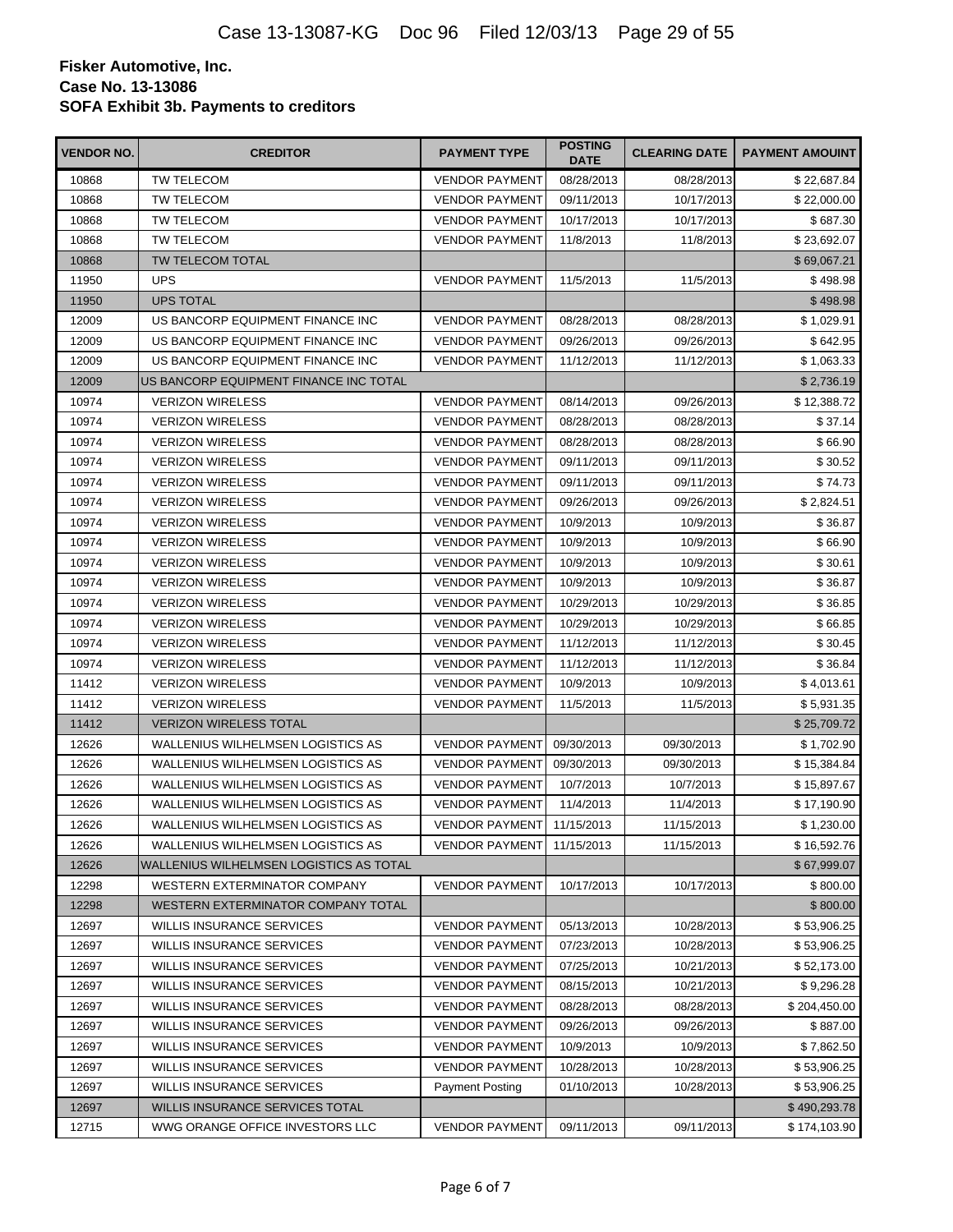| <b>VENDOR NO.</b>     | <b>CREDITOR</b>                       | <b>PAYMENT TYPE</b>   | <b>POSTING</b><br><b>DATE</b> | <b>CLEARING DATE</b> | <b>PAYMENT AMOUINT</b> |
|-----------------------|---------------------------------------|-----------------------|-------------------------------|----------------------|------------------------|
| 12715                 | WWG ORANGE OFFICE INVESTORS LLC       | <b>VENDOR PAYMENT</b> | 09/30/2013                    | 10/3/2013            | \$37,407.71            |
| 12715                 | WWG ORANGE OFFICE INVESTORS LLC       | <b>VENDOR PAYMENT</b> | 09/30/2013                    | 10/9/2013            | \$136,696.29           |
| 12715                 | WWG ORANGE OFFICE INVESTORS LLC       | <b>VENDOR PAYMENT</b> | 10/9/2013                     | 10/9/2013            | \$4,100.78             |
| 12715                 | WWG ORANGE OFFICE INVESTORS LLC       | <b>VENDOR PAYMENT</b> | 11/4/2013                     | 11/4/2013            | \$178,204.78           |
| 12715                 | WWG ORANGE OFFICE INVESTORS LLC TOTAL |                       |                               |                      | \$530,513.46           |
| 11852                 | <b>XEROX CORPORATION</b>              | <b>VENDOR PAYMENT</b> | 08/28/2013                    | 09/26/2013           | \$85.26                |
| 11852                 | <b>XEROX CORPORATION</b>              | <b>VENDOR PAYMENT</b> | 09/26/2013                    | 09/26/2013           | \$1,272.90             |
| 11852                 | <b>XEROX CORPORATION</b>              | <b>VENDOR PAYMENT</b> | 09/26/2013                    | 10/17/2013           | \$18.65                |
| 11852                 | <b>XEROX CORPORATION</b>              | <b>VENDOR PAYMENT</b> | 10/17/2013                    | 10/17/2013           | \$1,608.66             |
| 11852                 | <b>XEROX CORPORATION TOTAL</b>        |                       |                               |                      | \$2,985.47             |
| 12958                 | <b>ZURICH AMERICAN INSURANCE</b>      | <b>VENDOR PAYMENT</b> | 08/30/2013                    | 09/6/2013            | \$223,250.00           |
| 12958                 | ZURICH AMERICAN INSURANCE TOTAL       |                       |                               |                      | \$223,250.00           |
| <b>OVERALL RESULT</b> |                                       |                       |                               |                      | \$2,999,266,46         |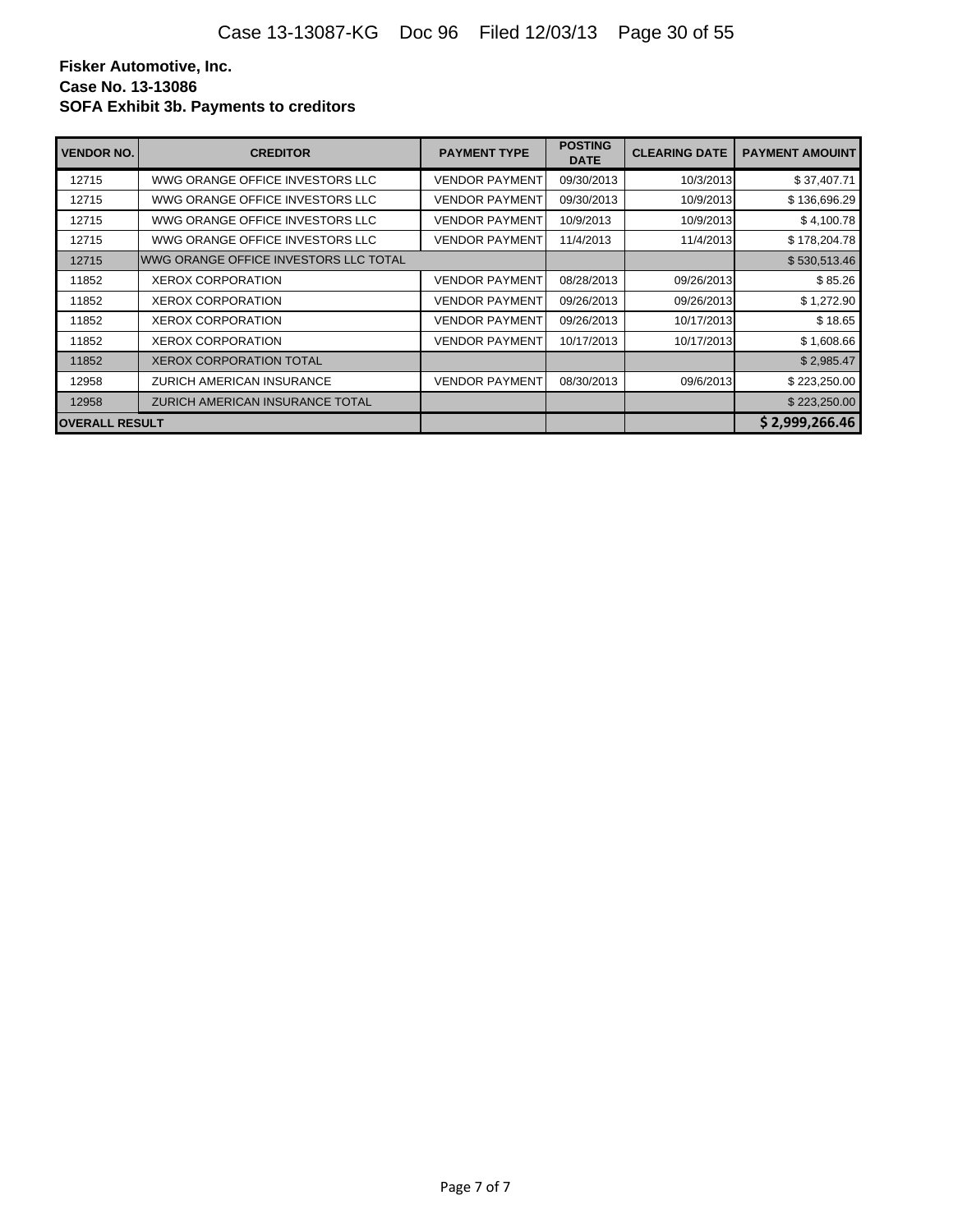# STATEMENT OF FINANCIAL AFFAIRS

# EXHIBIT 3c

# PAYMENTS TO INSIDERS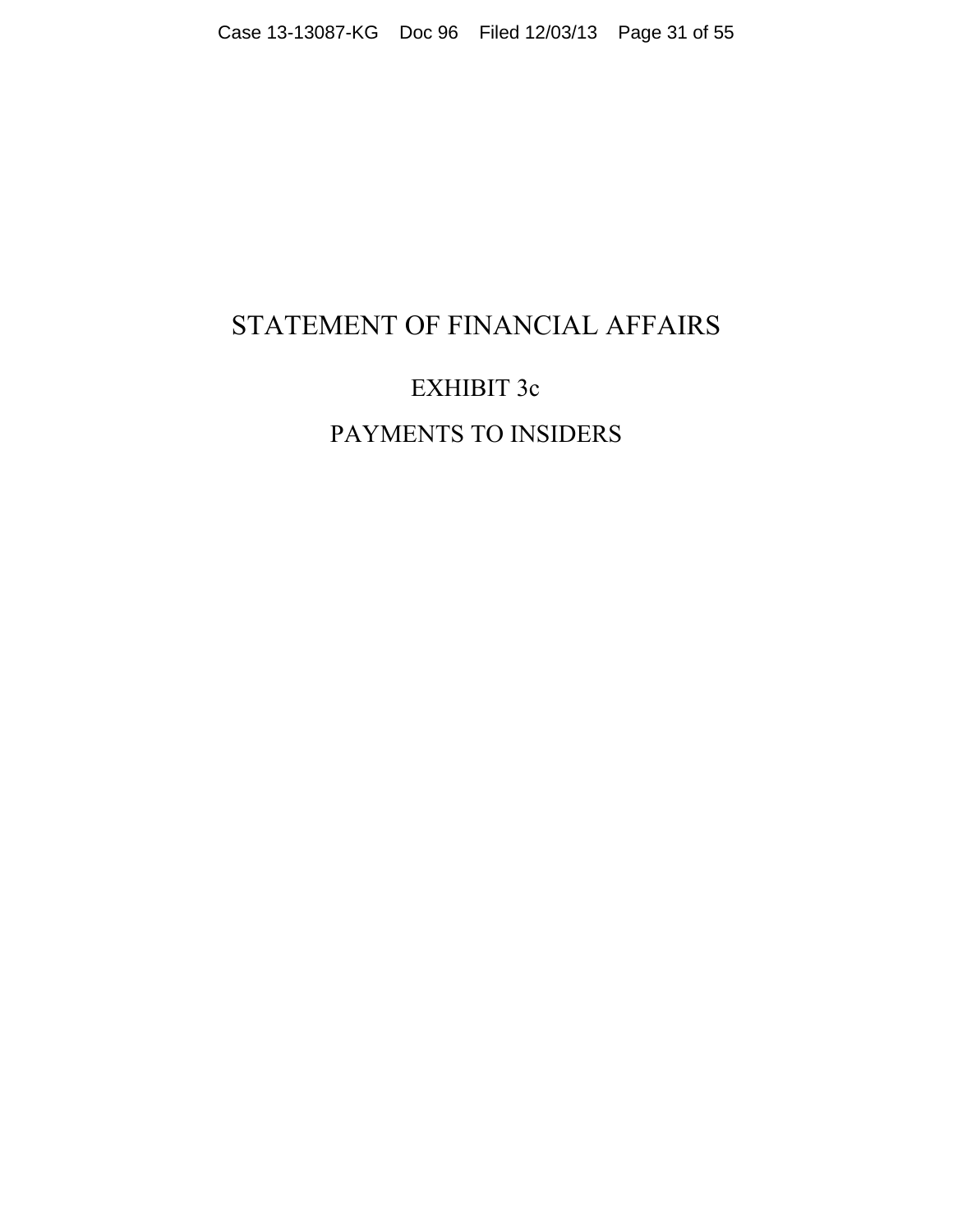| <b>INSIDER</b>               | <b>PAYMENT CATEGORY</b>                        | <b>DATE PAID</b>                       | <b>AMOUNT PAID</b> |  |
|------------------------------|------------------------------------------------|----------------------------------------|--------------------|--|
| ADVANCED EQUITIES, INC.      | TRADE                                          | 12/4/2012                              | \$48,630.36        |  |
|                              |                                                | <b>ADVANCED EQUITIES, INC. (TOTAL)</b> | \$48,630.36        |  |
| <b>ALBERTO GONZALEZ</b>      | 2012 COMPANY CAR USE (11/1/12-12/31/12)        |                                        | \$2,400.00         |  |
| <b>ALBERTO GONZALEZ</b>      | 2012 HOUSING ALLOWANCE (11/1/12-12/31/12)      |                                        | \$12,000.00        |  |
| <b>ALBERTO GONZALEZ</b>      | 2012 MEDICAL BENEFITS - NET (11/1/12-12/31/12) |                                        | \$ (408.00)        |  |
| <b>ALBERTO GONZALEZ</b>      | 2012 SALARY (11/1/12-12/31/12)                 |                                        | \$50,000.00        |  |
| <b>ALBERTO GONZALEZ</b>      | 2013 COMPANY CAR USE (YTD)                     |                                        | \$3,600.00         |  |
| <b>ALBERTO GONZALEZ</b>      | 2013 HOUSING ALLOWANCE (YTD)                   |                                        | \$19,363.80        |  |
| <b>ALBERTO GONZALEZ</b>      | 2013 MEDICAL BENEFITS - NET (YTD)              |                                        | \$4,772.87         |  |
| ALBERTO GONZALEZ             | 2013 SALARY (YTD)                              |                                        | \$68,480.12        |  |
| ALBERTO GONZALEZ             | 2013 VACATION PAYOUT (YTD)                     |                                        | \$10,586.54        |  |
| <b>ALBERTO GONZALEZ</b>      | <b>EXPENSE REIMBURSEMENT</b>                   | 01/17/2013                             | \$463.00           |  |
|                              |                                                | <b>ALBERTO GONZALEZ (TOTAL)</b>        | \$171,258.33       |  |
| <b>ALEXANDER KLATT</b>       | 2012 COMPANY CAR USE (11/1/12-12/31/12)        |                                        | \$2,400.00         |  |
| <b>ALEXANDER KLATT</b>       | 2012 MEDICAL BENEFITS - NET (11/1/12-12/31/12) |                                        | \$ (576.00)        |  |
| <b>ALEXANDER KLATT</b>       | 2012 SALARY (11/1/12-12/31/12)                 |                                        | \$50,000.00        |  |
| <b>ALEXANDER KLATT</b>       | 2013 COMPANY CAR USE (YTD)                     |                                        | \$3,600.00         |  |
| <b>ALEXANDER KLATT</b>       | 2013 MEDICAL BENEFITS - NET (YTD)              |                                        | \$6,579.90         |  |
| <b>ALEXANDER KLATT</b>       | 2013 SALARY (YTD)                              |                                        | \$68,480.12        |  |
| <b>ALEXANDER KLATT</b>       | 2013 VACATION PAYOUT (YTD)                     |                                        | \$33,653.37        |  |
|                              |                                                | <b>ALEXANDER KLATT (TOTAL)</b>         | \$164,137.39       |  |
| <b>ANTHONY POSAWATZ</b>      | 2012 COMPANY CAR USE (11/1/12-12/31/12)        |                                        | \$2,400.00         |  |
| <b>ANTHONY POSAWATZ</b>      | 2012 HOUSING ALLOWANCE (11/1/12-12/31/12)      |                                        | \$20,000.00        |  |
| <b>ANTHONY POSAWATZ</b>      | 2012 SALARY (11/1/12-12/31/12)                 |                                        | \$87,500.00        |  |
| <b>ANTHONY POSAWATZ</b>      | 2013 COMPANY CAR USE (YTD)                     |                                        | \$8,400.00         |  |
| <b>ANTHONY POSAWATZ</b>      | 2013 HOUSING ALLOWANCE (YTD)                   |                                        | \$70,000.00        |  |
| <b>ANTHONY POSAWATZ</b>      | 2013 MEDICAL BENEFITS - NET (YTD)              |                                        | \$4,261.66         |  |
| <b>ANTHONY POSAWATZ</b>      | 2013 SALARY (YTD)                              |                                        | \$293,110.00       |  |
| <b>ANTHONY POSAWATZ</b>      | 2013 VACATION PAYOUT (YTD)                     |                                        | \$18,257.21        |  |
| <b>ANTHONY POSAWATZ</b>      | <b>EXPENSE REIMBURSEMENT</b>                   | 03/21/2013 - 08/15/2013                | \$30,284.41        |  |
|                              |                                                | <b>ANTHONY POSAWATZ (TOTAL)</b>        | \$534,213.28       |  |
| <b>BARRY W. HUFF</b>         | <b>EXPENSE REIMBURSMENT</b>                    | 01/10/2013                             | \$2,837.14         |  |
| <b>BARRY W. HUFF (TOTAL)</b> |                                                |                                        |                    |  |
| <b>BERNHARD K KOEHLER</b>    | 2012 COMPANY CAR USE - US (11/1/12-12/31/12)   |                                        | \$1,200.00         |  |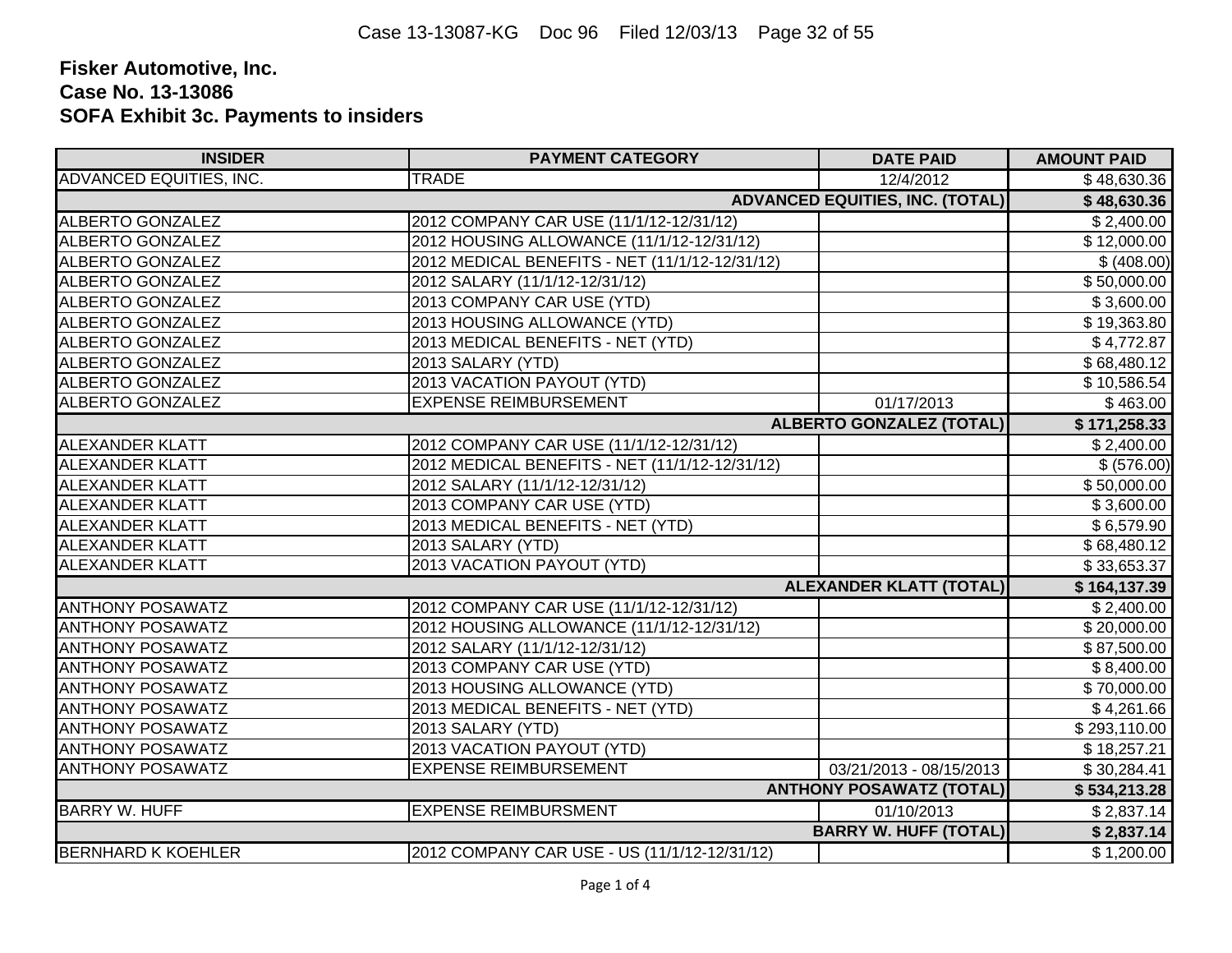| <b>INSIDER</b>                    | <b>PAYMENT CATEGORY</b>                        | <b>DATE PAID</b>                     | <b>AMOUNT PAID</b> |
|-----------------------------------|------------------------------------------------|--------------------------------------|--------------------|
| <b>BERNHARD K KOEHLER</b>         | 2012 SALARY - GMBH (11/1/12-12/31/12)          |                                      | \$18,163.61        |
| <b>BERNHARD K KOEHLER</b>         | 2012 SALARY - US (11/1/12-12/31/12)            |                                      | \$83,333.34        |
| <b>BERNHARD K KOEHLER</b>         | 2013 COMPANY CAR USE - US (YTD)                |                                      | \$13,200.00        |
| <b>BERNHARD K KOEHLER</b>         | 2013 MEDICAL BENEFITS - US - NET (YTD)         |                                      | \$12,268.72        |
| <b>BERNHARD K KOEHLER</b>         | 2013 SALARY - GMBH (YTD)                       |                                      | \$92,002.23        |
| <b>BERNHARD K KOEHLER</b>         | 2013 SALARY - US (YTD)                         |                                      | \$341,181.21       |
| <b>BERNHARD K KOEHLER</b>         | 2013 VACATION PAYOUT - US (YTD)                |                                      | \$26,965.38        |
| <b>BERNHARD K KOEHLER</b>         | <b>EXPENSE REIMBURSEMENT</b>                   | 12/13/2012 - 11/19/2013              | \$99,376.92        |
| <b>BERNHARD K KOEHLER (TOTAL)</b> |                                                |                                      |                    |
| <b>BKA ENTERPRISES, INC.</b>      | <b>CONSULTING AGREEMENT</b>                    | 09/09/2013 - 11/21/2013              | \$53,625.00        |
|                                   |                                                | <b>BKA ENTERPRISES, INC. (TOTAL)</b> | \$53,625.00        |
| <b>KELLY ANDERSON</b>             | 2012 AUTOMOBILE ALLOWANCE (11/1/12-12/31/12)   |                                      | \$2,400.00         |
| <b>KELLY ANDERSON</b>             | 2012 MEDICAL BENEFITS - NET (11/1/12-12/31/12) |                                      | \$ (576.00)        |
| <b>KELLY ANDERSON</b>             | 2012 SALARY (11/1/12-12/31/12)                 |                                      | \$33,333.34        |
| <b>KELLY ANDERSON</b>             | 2013 AUTOMOBILE ALLOWANCE (YTD)                |                                      | \$9,965.01         |
| <b>KELLY ANDERSON</b>             | 2013 MEDICAL BENEFITS - NET (YTD)              |                                      | \$9,105.50         |
| <b>KELLY ANDERSON</b>             | 2013 SALARY (YTD)                              |                                      | \$141,038.17       |
| <b>KELLY ANDERSON</b>             | 2013 VACATION PAYOUT (YTD)                     |                                      | \$5,031.73         |
|                                   | FOR THE BENEFIT OF KELLY ANDERSON (TOTAL)      |                                      | \$227,897.75       |
| <b>GARY HORVAT</b>                | 2012 COMPANY CAR USE (11/1/12-12/31/12)        |                                      | \$2,400.00         |
| <b>GARY HORVAT</b>                | 2012 MEDICAL BENEFITS - NET (11/1/12-12/31/12) |                                      | \$88.00            |
| <b>GARY HORVAT</b>                | 2012 SALARY (11/1/12-12/31/12)                 |                                      | \$50,000.00        |
| <b>GARY HORVAT</b>                | 2013 COMPANY CAR USE (YTD)                     |                                      | \$11,400.00        |
| <b>GARY HORVAT</b>                | 2013 MEDICAL BENEFITS - NET (YTD)              |                                      | \$4,308.82         |
| <b>GARY HORVAT</b>                | 2013 SALARY (YTD)                              |                                      | \$180,403.36       |
| <b>GARY HORVAT</b>                | 2013 VACATION PAYOUT (YTD)                     |                                      | \$13,317.31        |
| <b>GARY HORVAT</b>                | <b>EXPENSE REIMBURSEMENT</b>                   | 02/20/2013 - 09/03/2013              | \$34,428.75        |
|                                   |                                                | <b>GARY HORVAT (TOTAL)</b>           | \$296,346.24       |
| <b>HENRIK FISKER</b>              | 2012 COMPANY CAR USE (11/1/12-12/31/12)        |                                      | \$2,400.00         |
| <b>HENRIK FISKER</b>              | 2012 MEDICAL BENEFITS - NET (11/1/12-12/31/12) |                                      | \$ (576.00)        |
| <b>HENRIK FISKER</b>              | 2012 SALARY (11/1/12-12/31/12)                 |                                      | \$116,666.66       |
| <b>HENRIK FISKER</b>              | 2013 COMPANY CAR USE (YTD)                     |                                      | \$3,000.00         |
| <b>HENRIK FISKER</b>              | 2013 MEDICAL BENEFITS - NET (YTD)              |                                      | \$5,677.80         |
| <b>HENRIK FISKER</b>              | 2013 SALARY (YTD)                              |                                      | \$127,083.33       |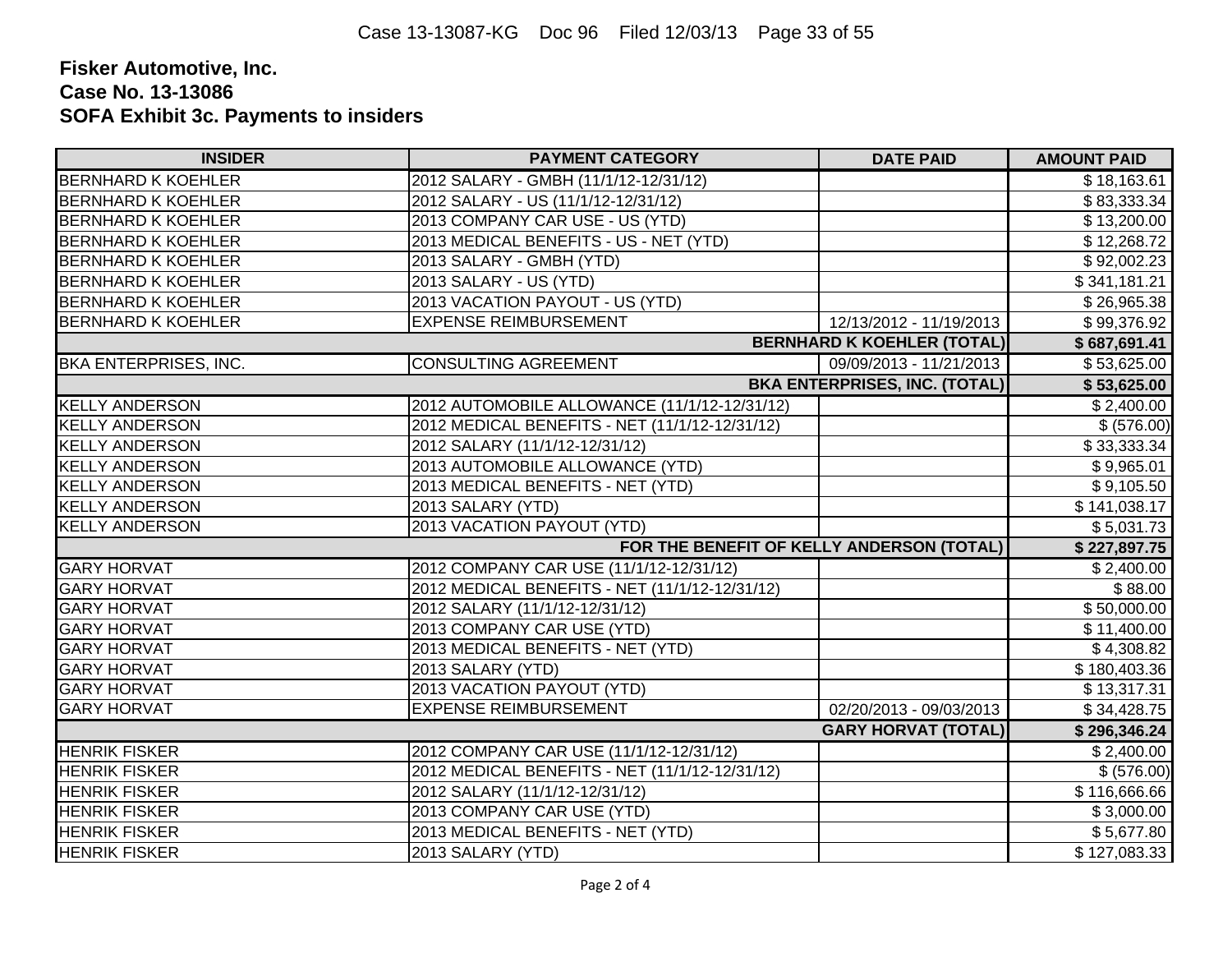| <b>INSIDER</b>        | <b>PAYMENT CATEGORY</b>                        | <b>DATE PAID</b>             | <b>AMOUNT PAID</b>      |
|-----------------------|------------------------------------------------|------------------------------|-------------------------|
| <b>HENRIK FISKER</b>  | 2013 VACATION PAYOUT (YTD)                     |                              | \$71,346.16             |
| <b>HENRIK FISKER</b>  | <b>EXPENSE REIMBURSEMENT</b>                   | 02/27/2013                   | \$4,426.56              |
|                       |                                                | <b>HENRIK FISKER (TOTAL)</b> | \$330,024.51            |
| <b>JAMES YOST</b>     | 2012 COMPANY CAR USE (11/1/12-12/31/12)        |                              | \$2,400.00              |
| <b>JAMES YOST</b>     | 2012 HOUSING ALLOWANCE (11/1/12-12/31/12)      |                              | \$15,000.00             |
| <b>JAMES YOST</b>     | 2012 SALARY (11/1/12-12/31/12)                 |                              | \$83,333.32             |
| <b>JAMES YOST</b>     | 2013 COMPANY CAR USE (YTD)                     |                              | \$7,200.00              |
| <b>JAMES YOST</b>     | 2013 HOUSING ALLOWANCE (YTD)                   |                              | \$45,000.00             |
| <b>JAMES YOST</b>     | 2013 MEDICAL BENEFITS - NET (YTD)              |                              | \$906.96                |
| <b>JAMES YOST</b>     | 2013 SALARY (YTD)                              |                              | \$227,788.18            |
| <b>JAMES YOST</b>     | 2013 VACATION PAYOUT (YTD)                     |                              | \$22,194.71             |
| <b>JAMES YOST</b>     | <b>EXPENSE REIMBURSEMENT</b>                   | 12/12/2012 - 06/10/2013      | \$26,552.20             |
|                       |                                                | <b>JAMES YOST (TOTAL)</b>    | \$430,375.37            |
| <b>JOSEPH CHAO</b>    | 2012 HOUSING ALLOWANCE (11/1/12-12/31/12)      |                              | \$12,367.50             |
| <b>JOSEPH CHAO</b>    | 2012 MEDICAL OPT-OUT (11/1/12-12/31/12)        |                              | \$400.00                |
| <b>JOSEPH CHAO</b>    | 2012 SALARY (11/1/12-12/31/12)                 |                              | \$66,666.68             |
| <b>JOSEPH CHAO</b>    | 2013 HOUSING ALLOWANCE (YTD)                   |                              | \$19,956.82             |
| <b>JOSEPH CHAO</b>    | 2013 MEDICAL BENEFITS - NET (YTD)              |                              | \$598.26                |
| <b>JOSEPH CHAO</b>    | 2013 MEDICAL OPT-OUT (YTD)                     |                              | \$800.00                |
| <b>JOSEPH CHAO</b>    | 2013 SALARY (YTD)                              |                              | $\overline{$91,306.84}$ |
| <b>JOSEPH CHAO</b>    | 2013 VACATION PAYOUT (YTD)                     |                              | \$13,717.95             |
| <b>JOSEPH CHAO</b>    | <b>EXPENSE REIMBURSEMENT</b>                   | 12/19/2012 - 04/10/2013      | \$9,205.73              |
|                       |                                                | <b>JOSEPH CHAO (TOTAL)</b>   | \$215,019.78            |
| <b>MARK DECKER</b>    | 2012 COMPANY CAR USE (11/1/12-12/31/12)        |                              | \$2,400.00              |
| <b>MARK DECKER</b>    | 2012 MEDICAL BENEFITS - NET (11/1/12-12/31/12) |                              | \$ (576.00)             |
| <b>MARK DECKER</b>    | 2012 SALARY (11/1/12-12/31/12)                 |                              | \$54,166.68             |
| <b>MARK DECKER</b>    | 2013 COMPANY CAR USE (YTD)                     |                              | \$9,600.00              |
| <b>MARK DECKER</b>    | 2013 MEDICAL BENEFITS - NET (YTD)              |                              | \$10,608.35             |
| <b>MARK DECKER</b>    | 2013 SALARY (YTD)                              |                              | \$186,687.29            |
| <b>MARK DECKER</b>    | 2013 VACATION PAYOUT (YTD)                     |                              | \$29,895.84             |
|                       |                                                | <b>MARK DECKER (TOTAL)</b>   | \$292,782.16            |
| <b>MATTHEW PAROLY</b> | 2012 SALARY (11/1/12-12/31/12)                 |                              | \$58,333.34             |
| <b>MATTHEW PAROLY</b> | 2013 COMPANY CAR USE (11/1/12-12/31/12)        |                              | \$2,400.00              |
| <b>MATTHEW PAROLY</b> | 2013 COMPANY CAR USE (YTD)                     |                              | \$8,400.00              |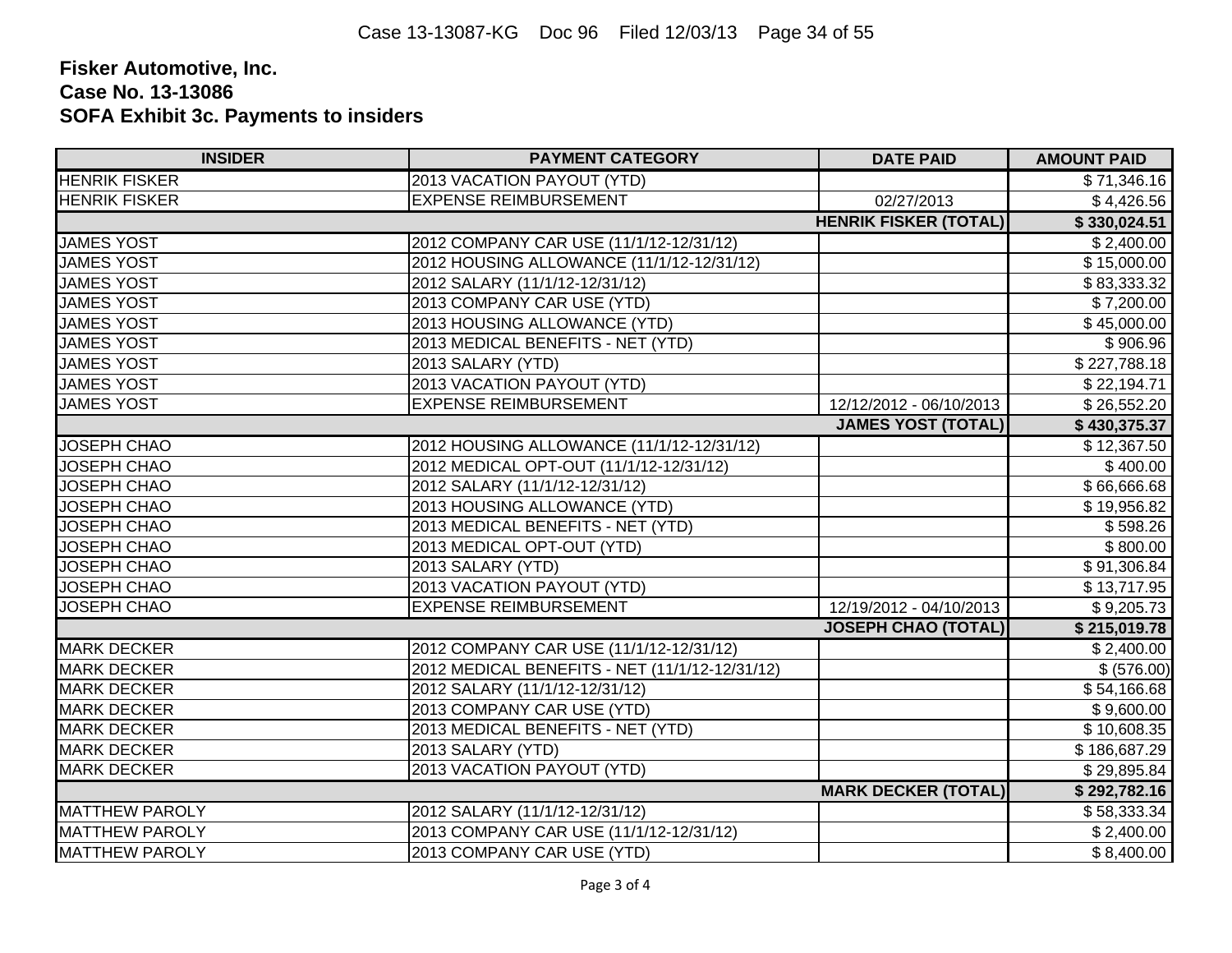| <b>INSIDER</b>            | <b>PAYMENT CATEGORY</b>                        | <b>DATE PAID</b>                    | <b>AMOUNT PAID</b> |
|---------------------------|------------------------------------------------|-------------------------------------|--------------------|
| <b>MATTHEW PAROLY</b>     | 2013 MEDICAL BENEFITS - NET (YTD)              |                                     | \$13,287.81        |
| <b>MATTHEW PAROLY</b>     | 2013 SALARY (YTD)                              |                                     | \$198,355.54       |
| <b>MATTHEW PAROLY</b>     | 2013 VACATION PAYOUT (YTD)                     |                                     | \$40,384.62        |
| <b>MATTHEW PAROLY</b>     | <b>CONSULTING AGREEMENTS</b>                   | 08/13/2013 - 10/17/2013             | \$51,233.25        |
| <b>MATTHEW PAROLY</b>     | <b>EXPENSE REIMBURSEMENT</b>                   | 03/15/2013 - 05/08/2013             | \$12,765.03        |
|                           |                                                | <b>MATTHEW PAROLY (TOTAL)</b>       | \$385,159.59       |
| <b>RICHARD N. BEATTIE</b> | 2012 AUTOMOBILE ALLOWANCE (11/1/12-12/31/12)   |                                     | \$1,000.00         |
| <b>RICHARD N. BEATTIE</b> | 2012 MEDICAL BENEFITS - NET (11/1/12-12/31/12) |                                     | \$5,849.96         |
| <b>RICHARD N. BEATTIE</b> | 2012 SALARY (11/1/12-12/31/12)                 |                                     | \$37,500.00        |
| <b>RICHARD N. BEATTIE</b> | <b>EXPENSE REIMBURSEMENT</b>                   | 12/19/2012                          | \$87.63            |
| <b>RICHARD N. BEATTIE</b> | SEVERANCE                                      |                                     | \$225,000.00       |
|                           |                                                | <b>RICHARD N. BEATTIE (TOTAL)</b>   | \$269,437.59       |
| SAMUEL S. KOROGLU         | 2012 COMPANY CAR USE (11/1/12-12/31/12)        |                                     | \$1,200.00         |
| <b>SAMUEL S. KOROGLU</b>  | 2012 MEDICAL BENEFITS - NET (11/1/12-12/31/12) |                                     | \$14,662.79        |
| SAMUEL S. KOROGLU         | 2012 SALARY (11/1/12-12/31/12)                 |                                     | \$41,666.68        |
| SAMUEL S. KOROGLU         | 2013 COMPANY CAR USE (YTD)                     |                                     | \$13,200.00        |
| <b>SAMUEL S. KOROGLU</b>  | 2013 MEDICAL BENEFITS - NET (YTD)              |                                     | \$15,092.71        |
| SAMUEL S. KOROGLU         | 2013 SALARY (YTD)                              |                                     | \$238,356.96       |
| SAMUEL S. KOROGLU         | 2013 VACATION PAYOUT (YTD)                     |                                     | \$20,713.15        |
| <b>SAMUEL S. KOROGLU</b>  | <b>EXPENSE REIMBURSEMENT</b>                   | 03/29/2013                          | \$4,303.95         |
|                           |                                                | <b>SAMUEL S. KOROGLU (TOTAL)</b>    | \$349,196.24       |
|                           |                                                | <b>PAYMENTS TO INSIDERS (TOTAL)</b> | \$4,448,582.15     |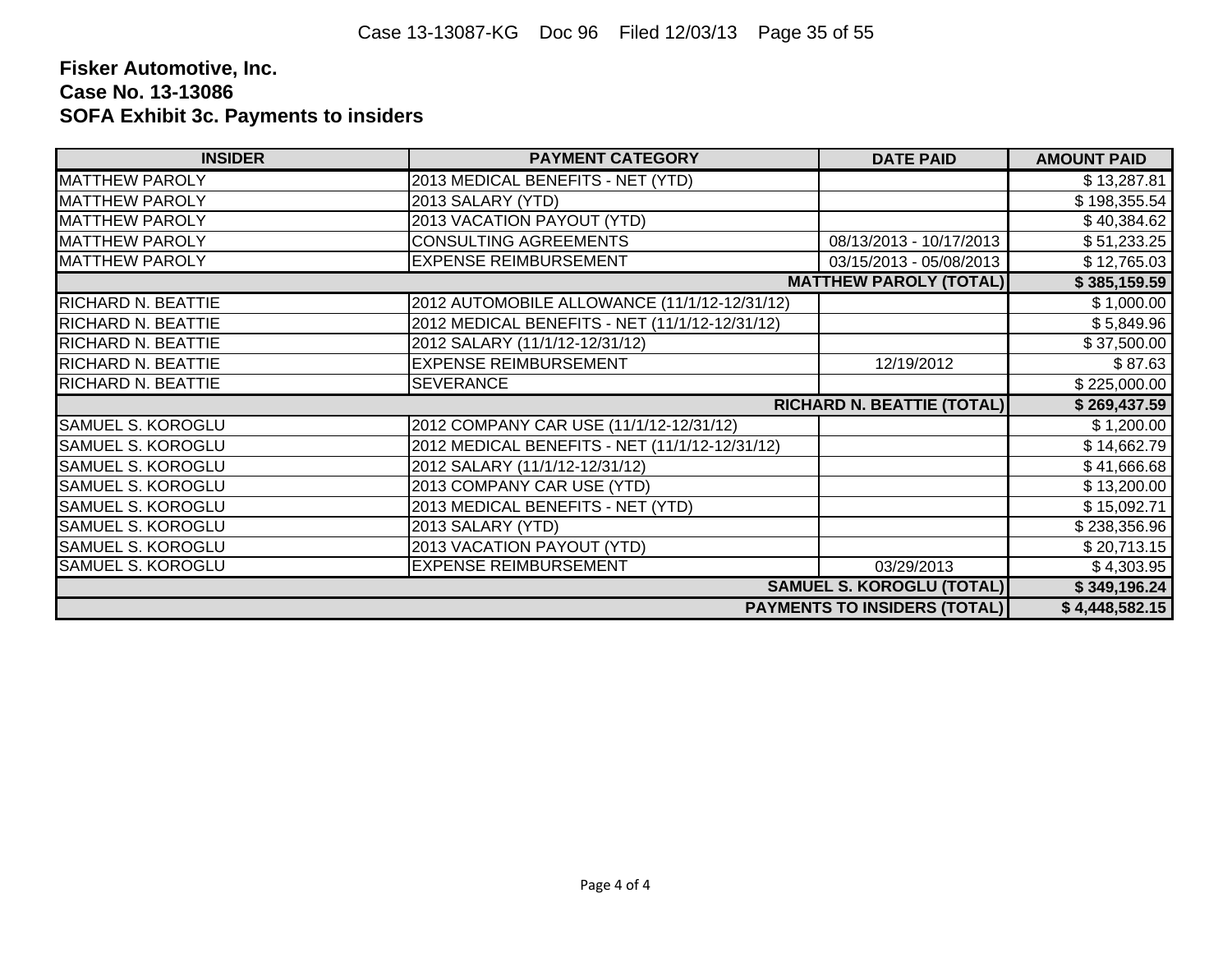## STATEMENT OF FINANCIAL AFFAIRS

## EXHIBIT 4a

## SUITS AND ADMINISTRATIVE PROCEEDINGS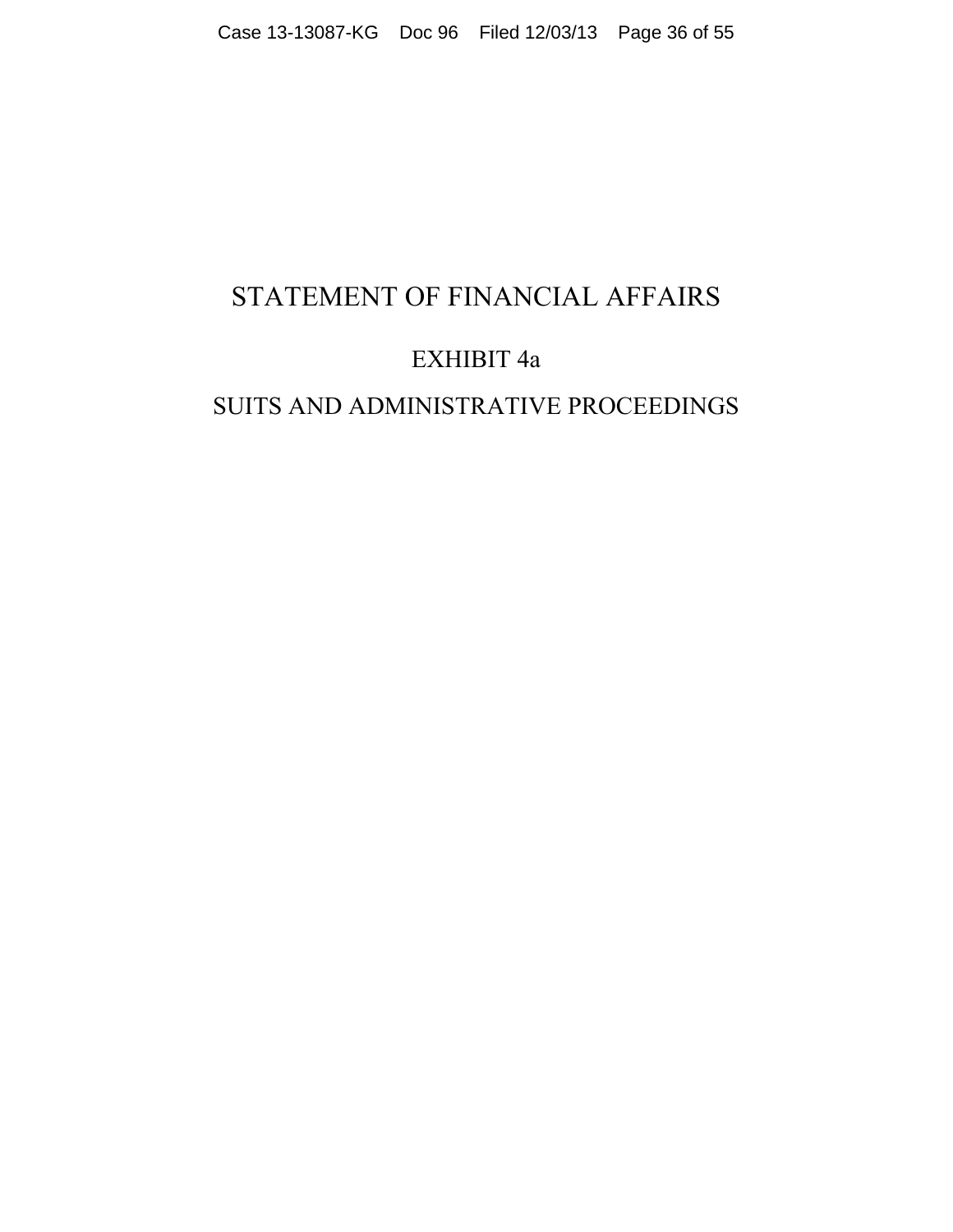| <b>Name</b>                        |                          | <b>Approximate</b>    | <b>Nature of Claim</b>                             | <b>Status</b> |  |
|------------------------------------|--------------------------|-----------------------|----------------------------------------------------|---------------|--|
|                                    |                          | <b>Amount Claimed</b> |                                                    |               |  |
| Access TCA, Inc.                   | \$                       | 444,960.37            | Claim for payment for tradeshow and                | Active        |  |
|                                    |                          |                       | exhibition services                                |               |  |
|                                    |                          |                       | Superior Court for Commonwealth of                 |               |  |
|                                    |                          |                       | Massachusetts                                      |               |  |
|                                    |                          |                       | Case No. 13-00644-D                                |               |  |
|                                    |                          |                       | Filed: April 16, 2013                              |               |  |
| Advance Magazine Publishers Inc.   |                          |                       | Demand for Payment; Complaint for                  | Active        |  |
| d/b/a Conde Naste                  |                          |                       | Payment of Money Owed                              |               |  |
|                                    |                          |                       | Superior Court of California, County of            |               |  |
|                                    |                          |                       | Orange Filed July 10,2013                          |               |  |
|                                    |                          |                       | Case No. 30-2013-00662048-CU-CL-CJC                |               |  |
| Aerotek Inc.                       | $\overline{\mathcal{G}}$ |                       | 108,736.53 Complaint for money owed under          | Active        |  |
|                                    |                          |                       | professional staffing agreement                    |               |  |
|                                    |                          |                       | Superior Court of California -County of            |               |  |
|                                    |                          |                       | Orange                                             |               |  |
|                                    |                          |                       | Case No. 30-2013-00667636-CU-BC-CJC                |               |  |
|                                    |                          |                       | Filed 8/8/2013                                     |               |  |
| Air International (US) Inc.        |                          |                       | Obsolescence claim for inventory and raw           | Pending       |  |
|                                    |                          |                       | materials based on Fisker releases                 |               |  |
| Allstate Fire and Casualty         |                          |                       | Complaint by insurance company for                 | Active        |  |
|                                    |                          |                       | destruction of six vehicles in a Las Vegas         |               |  |
|                                    |                          |                       |                                                    |               |  |
|                                    |                          |                       | residential garage fire involving a Karma          |               |  |
|                                    |                          |                       | Case No. A-13-687135-C                             |               |  |
|                                    |                          |                       | District court, Clark County Nevada                |               |  |
|                                    |                          |                       | Filed 8/16/2013                                    |               |  |
| Angel & Frances Oliva              |                          |                       | Notice of Arbitration for vehicle buyback          | Active        |  |
|                                    |                          |                       | Filed 8/8/2013                                     |               |  |
|                                    |                          |                       | Case No. 2013-0292/STP                             |               |  |
|                                    |                          |                       | Florida New Motor Vehicle Arbitration Board        |               |  |
| Ann K. Newhall, Trustee            | \$                       | 120,000.00            | Demand for Buyback VIN                             | Pending       |  |
| Ann K. Newhall Revocable Trust u/a |                          |                       | YH4K14AA9CA001379                                  |               |  |
| 6/30/08                            |                          |                       |                                                    |               |  |
| Argo Insurance                     |                          |                       | Demand dated 8/23/2013 by insurer on               | Pending       |  |
|                                    |                          |                       | account of vehicle damage to vehicle               |               |  |
|                                    |                          |                       | belonging to Roberts of Woodside (a grocery        |               |  |
|                                    |                          |                       | store) damaged in a parking lot fire in            |               |  |
|                                    |                          |                       | Woodside, CA involving a Karma                     |               |  |
| Arnel Compressor Co.               |                          |                       | Collection notice sent by the Law Offices of       | Pending       |  |
|                                    |                          |                       | Joseph Grazianor dated 9/11//2013                  |               |  |
| <b>Behind the Scenes Worldwide</b> | \$                       |                       | 11,383.78 Demand for payment for freight logistics | Pending       |  |
| Logistics Inc.                     |                          |                       | services sent April 10, 2013                       |               |  |
| Bergen Fisker LLC                  |                          |                       | N/A Demand for buyback of vehicles and parts       | Pending       |  |
|                                    |                          |                       | and recovery of other costs following              |               |  |
|                                    |                          |                       | voluntary retailer termination                     |               |  |
|                                    |                          |                       | Sent March 29 - May 6, 2013                        |               |  |
| <b>Bergstrom Corporation</b>       | $\overline{\mathcal{G}}$ | 183,429.25            | Complaint for buyback of vehicles, sales           | Active        |  |
|                                    |                          |                       | incentives and warranty costs following            |               |  |
|                                    |                          |                       | voluntary retailer termination                     |               |  |
|                                    |                          |                       |                                                    |               |  |
|                                    |                          |                       | US District Court, ED of Wisconsin                 |               |  |
|                                    |                          |                       | Civil Action 13-C-676                              |               |  |
|                                    |                          |                       | Filed 6/12/2013                                    |               |  |
| <b>Bijan Ahdoot</b>                |                          |                       | Complaint filed re Buyback                         | Active        |  |
|                                    |                          |                       | Los Angeles County Superior Court Filed            |               |  |
|                                    |                          |                       | March 20, 2013                                     |               |  |
|                                    |                          |                       | Case No. SC120414                                  |               |  |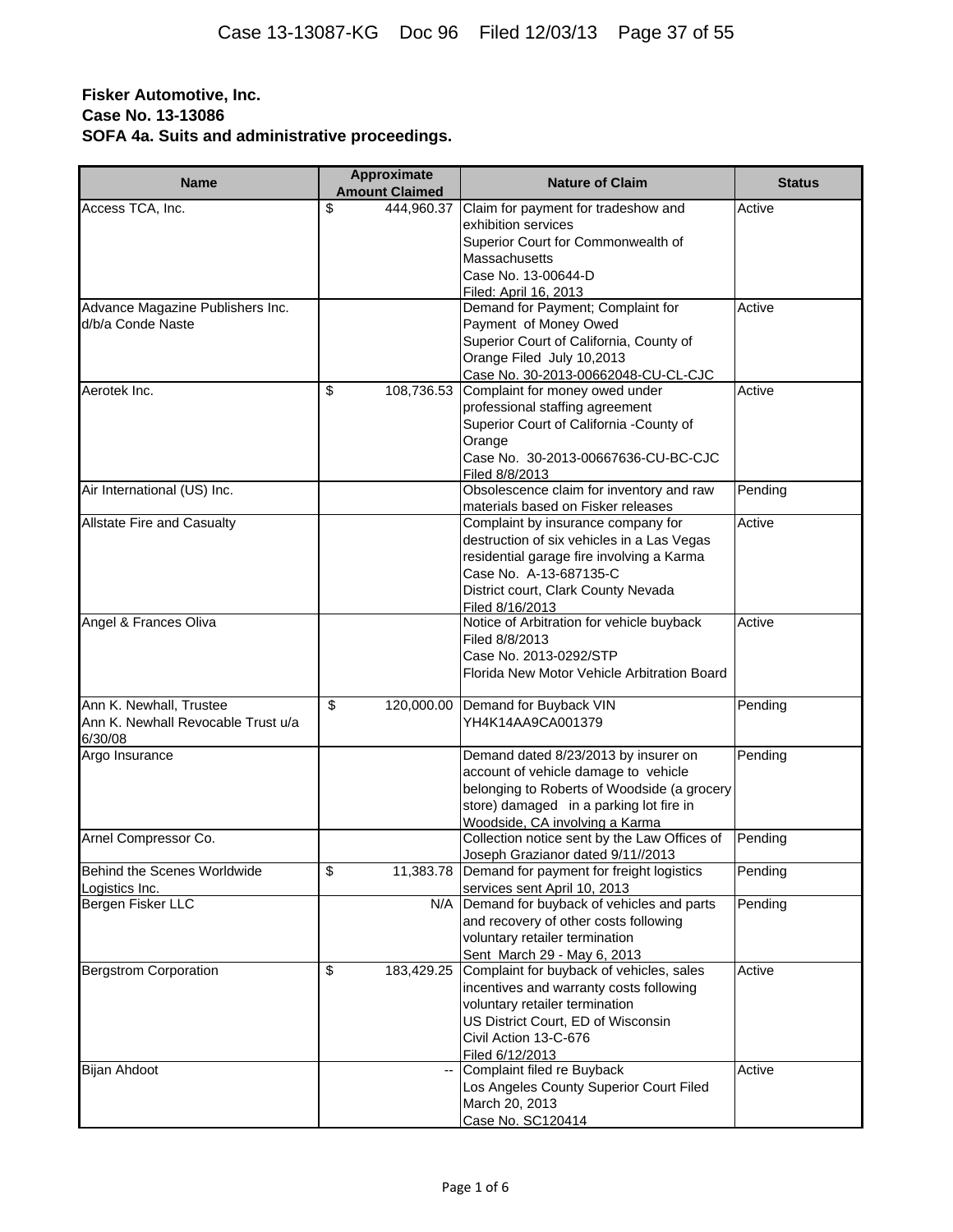| <b>Name</b>                                                                                      |                          | <b>Approximate</b><br><b>Amount Claimed</b> | <b>Nature of Claim</b>                                                                                                                                                                                                          | <b>Status</b> |  |
|--------------------------------------------------------------------------------------------------|--------------------------|---------------------------------------------|---------------------------------------------------------------------------------------------------------------------------------------------------------------------------------------------------------------------------------|---------------|--|
| Brannon Auto Engineering Co. Ltd.                                                                | \$                       | 225,538.91                                  | Demand for JAMS Arbitration re business<br>expenses 2009-2012<br>JAMS Ref #: 1200047202                                                                                                                                         | Pending       |  |
| <b>Burrelles Press Clipping Service</b>                                                          |                          |                                             | Collection notice sent by Brennan & Clark<br>Ltd. dated 9/17/2013                                                                                                                                                               | Pending       |  |
| Capitol Cadillac Company<br>d/b/a Capitol Fisker (Maryland)                                      | \$                       | 195,539.18                                  | Complaint for buyback of vehicles, sales<br>incentives and warranty costs following<br>voluntary retailer termination plus<br><b>Circuit Court of Prince George's County</b><br>Maryland filed 6/6/2013<br>Case No. CAL13-16585 | Active        |  |
| Ceva Freight                                                                                     |                          |                                             | Collection notice sent by the Law Offices of<br>Victor Gammill dated 9/13/2013                                                                                                                                                  | Pending       |  |
| <b>Charles Silverman</b>                                                                         | $\overline{\mathcal{S}}$ | 120,000.00                                  | Complaint for Buyback VIN<br>YH4K14AA1CA000467<br>Filed February 26, 2013<br>Superior Court of California, Contra costa<br>County<br>Case No. C-13-00429                                                                        | Active        |  |
| County of Orange<br>Attn: Treasurer - Tax Collector<br>P.O. Box 1438<br>Santa Ana, CA 92702-1438 |                          |                                             | Notice of Intent to Enforce Collection<br>TC Reference Number: 0688695                                                                                                                                                          | Pending       |  |
| <b>CT Corporation</b>                                                                            | $\overline{\mathbf{e}}$  |                                             | 6,482.10 Numerous collection Notices starting<br>February 2013                                                                                                                                                                  | Pending       |  |
| Daniel Wray                                                                                      | \$                       | 200,000.00                                  | Complaint re D-1 Cap Call and Preferred<br><b>Stock Conversion</b><br><b>FINRA Arbitration</b><br>Case No. 12-02749                                                                                                             | Active        |  |
| David Soria                                                                                      |                          |                                             | Notice of Arbitration for vehicle buyback<br>Florida New Motor Vehicle Arbitration Board<br>Case No. 2013-0315/WPB<br>Filed 8/27/2013                                                                                           | Active        |  |
| <b>DHL Express USA</b>                                                                           | \$                       | 1,250.18                                    | Collection notice sent by Atlas & Leviton<br>dated 6/27/2013 on account of past due to<br>DHL                                                                                                                                   | Pending       |  |
| Don Warner                                                                                       | \$                       | $\blacksquare$                              | Claim for wages and expenses<br>State of California Dep't of Industrial<br>Relations<br>Division of Labor Standards<br>Case No. 18-88296 KV                                                                                     | Active        |  |
| Elite Interactive Solutions, Inc.                                                                | $\overline{\mathcal{S}}$ | 109,474.00                                  | Mechanic's Lien filed against Anaheim<br>leased property<br>Filed 4/29/2013                                                                                                                                                     | Pending       |  |
| <b>Eric Weidner</b>                                                                              |                          |                                             | Amended Qui Tam Complaint<br>12cv-7847<br>Southern District of New York                                                                                                                                                         | Pending       |  |
| <b>EUMAR Pharam GmbH &amp; Helen</b><br>Wahle                                                    | $\overline{\mathcal{G}}$ | 120,000.00                                  | Complaint for Buyback VIN<br>YH4K14AA0CA000377<br>US District Court for District of Connecticut<br>Case No. 3:13-cv-000588-SRU                                                                                                  | Active        |  |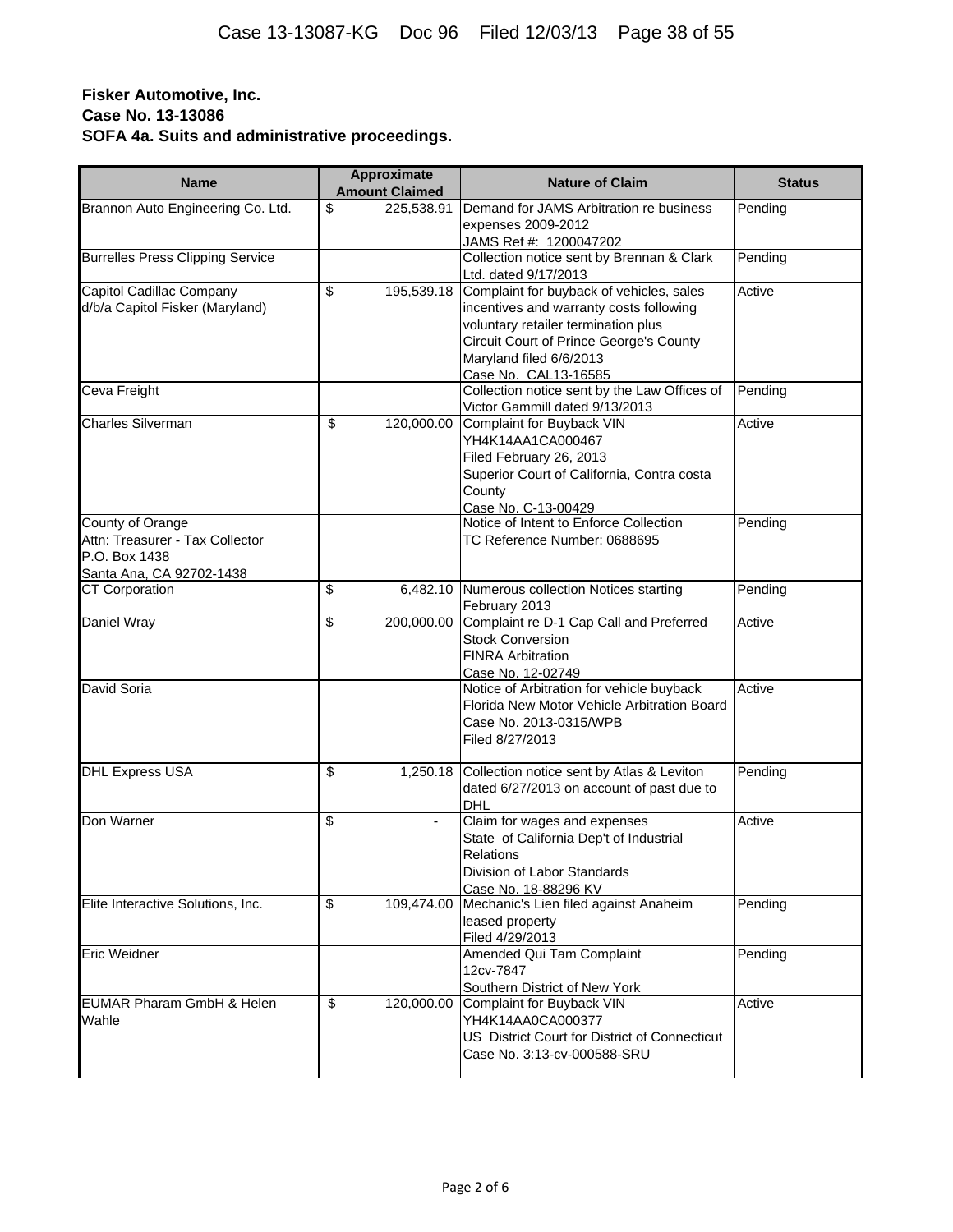| <b>Name</b>                                 | <b>Approximate</b><br><b>Amount Claimed</b> | <b>Nature of Claim</b>                                           | <b>Status</b> |  |  |
|---------------------------------------------|---------------------------------------------|------------------------------------------------------------------|---------------|--|--|
| Exhibit Works, Inc.                         | \$<br>942,122.00                            | Complaint for payment for lower purchases                        | Active        |  |  |
|                                             |                                             | of retailer accessories                                          |               |  |  |
|                                             |                                             | US District Court, Central District of                           |               |  |  |
|                                             |                                             | California filed April 5, 2013                                   |               |  |  |
|                                             |                                             | Case No.SACV13-00271 (CJC (ANx)                                  |               |  |  |
| Francisco Garza                             |                                             | Request for deposit refund                                       | Pending       |  |  |
| Gene McCubbin                               | \$<br>120,000.00                            | Demand for Buyback VIN                                           | Pending       |  |  |
|                                             |                                             | YH4K14AA5CA001329                                                |               |  |  |
|                                             |                                             | Sent by Lemon Law Group on 6/11/2013                             |               |  |  |
| Gene McCubbin                               |                                             | Complaint for buyback and breach of vehicle Active               |               |  |  |
|                                             |                                             | warranty                                                         |               |  |  |
|                                             |                                             | Texas 125th District Court of Harris County                      |               |  |  |
|                                             |                                             | Case No. 2013-50395                                              |               |  |  |
|                                             |                                             | Filed 9/3/2013                                                   |               |  |  |
| <b>GP SuperCars &amp; More SRL</b>          |                                             | Notice of Arbitration for breach of                              | Pending       |  |  |
|                                             |                                             | Distributorship Agreement                                        |               |  |  |
| <b>Gregg Adam Podalsky</b>                  |                                             | Notice of Arbitration for vehicle buyback                        | Dismissed     |  |  |
|                                             |                                             | Notice of Hearing - May 30, 2013                                 |               |  |  |
|                                             |                                             | Case No. 2013-0104/FTL                                           |               |  |  |
| <b>Gustav Whaler GmbH</b>                   | \$<br>31,722.40                             | Collection notice sent by Atradius dated                         | Pending       |  |  |
|                                             |                                             | 6/12/2013 on account of past due to Gustav                       |               |  |  |
|                                             |                                             | <b>Whaler GmbH</b>                                               |               |  |  |
| Hayden & Co.                                | \$<br>120,000.00                            | Demand for Buyback VIN<br>YH4K14AA4CA000216                      | Pending       |  |  |
|                                             |                                             | Sent by Gadtke & Brennan on 6/4/2013                             |               |  |  |
| <b>Hempsted Auto Company</b>                | \$<br>274,489.00                            | Claim by Retailer for repurchase of inventory                    | Pending       |  |  |
| d/b/a Fisker of Great Neck                  |                                             | (\$17,826), 3 vehicles (\$194,444) and parts                     |               |  |  |
|                                             |                                             | statement (\$62,219)                                             |               |  |  |
| <b>Henrik Fisker</b>                        | \$<br>115,849.42                            | Demand from Newmeyer & Dillon on behalf                          | Pending       |  |  |
|                                             |                                             | of Henrik Fisker for Indemnification re                          |               |  |  |
|                                             |                                             | <b>Congressional hearing</b>                                     |               |  |  |
| <b>Hexagon Metrology</b>                    | \$<br>15,000.00                             | Demand letter 6/18/2013 to collect                               | Pending       |  |  |
|                                             |                                             | delinquent account from the Guerrini Law                         |               |  |  |
|                                             |                                             | firm                                                             |               |  |  |
| Howard Ternes Packaging Company             |                                             | Demand for immediate payment and                                 | Pending       |  |  |
| 700 Manufacturers Drive                     |                                             | adequate assurance of future payment                             |               |  |  |
| Westland, MI 48185                          |                                             |                                                                  |               |  |  |
| Ignited LLC                                 | \$                                          | 200,000.00 Complaint for web design and media                    | Active        |  |  |
|                                             |                                             | services                                                         |               |  |  |
|                                             |                                             | Superior Court of California, County of                          |               |  |  |
|                                             |                                             | Orange                                                           |               |  |  |
|                                             |                                             | Filed April 12, 2013                                             |               |  |  |
|                                             |                                             | Case No. 30-2013-00643282-CU-CO-CJC                              |               |  |  |
| Internationale Spedition Willi Betz<br>GmbH | \$<br>7,890.00                              | Collection notices for fees for EU vehicle<br>transport services | Pending       |  |  |
| K&S Air Conditioning Inc.                   | \$<br>103,458.00                            | Mechanic's Lien filed against Anaheim                            | Pending       |  |  |
|                                             |                                             | leased property filed 4/10/2013                                  |               |  |  |
| Kelly A. Stewart                            | \$<br>120,000.00                            | Complaint filed for Buyback VIN                                  | Dismissed     |  |  |
|                                             |                                             | YH4K14AA0CA001206                                                |               |  |  |
|                                             |                                             | Case No. CAL13-01593                                             |               |  |  |
|                                             |                                             | Circuit Court of Prince George's County                          |               |  |  |
|                                             |                                             | Maryland                                                         |               |  |  |
|                                             |                                             | Per letter, answer due within 60 days of                         |               |  |  |
|                                             |                                             | March 18, 2013                                                   |               |  |  |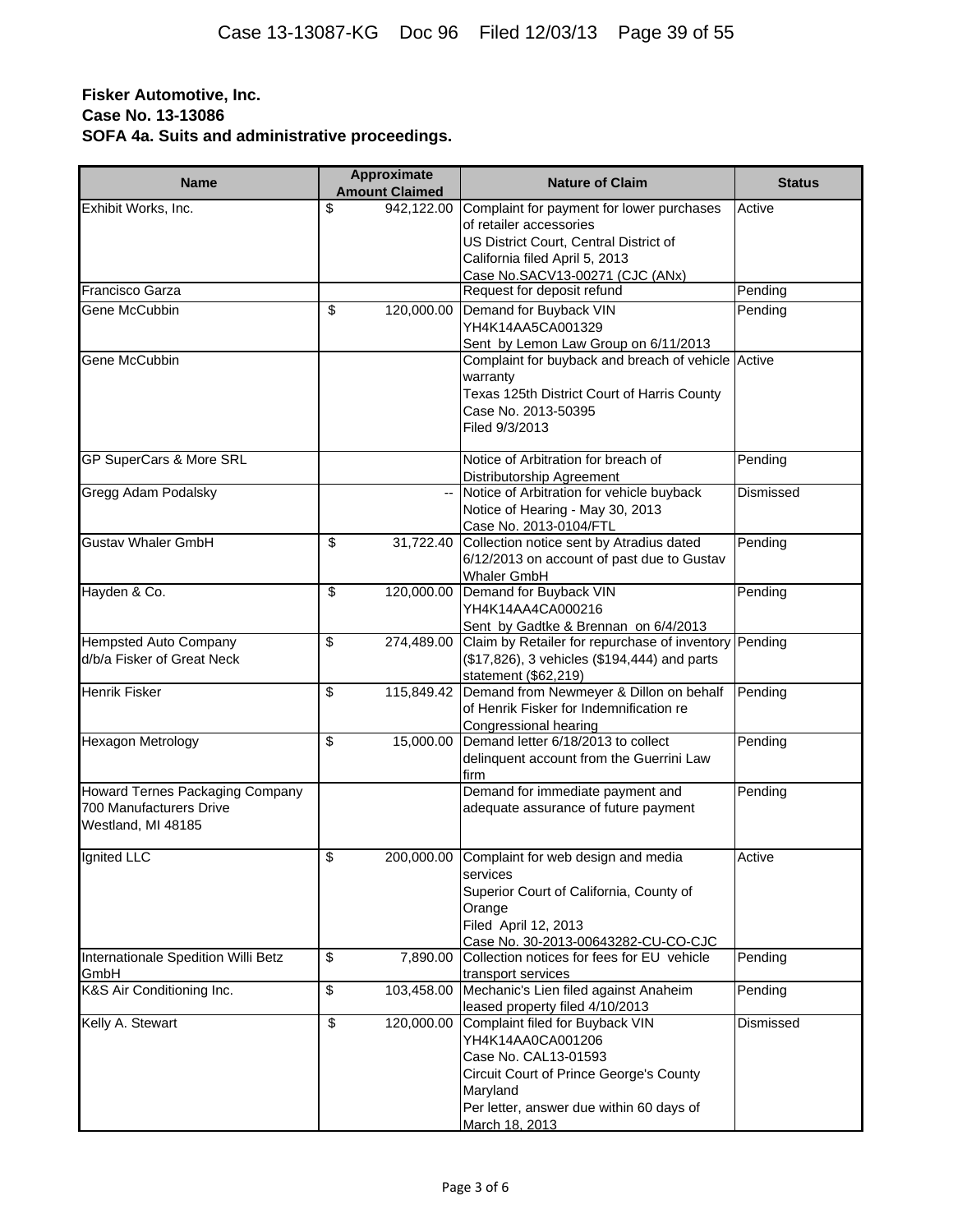| <b>Name</b>                                              |                 | <b>Approximate</b><br><b>Amount Claimed</b> | <b>Nature of Claim</b>                                                                                                                                                            | <b>Status</b> |  |  |
|----------------------------------------------------------|-----------------|---------------------------------------------|-----------------------------------------------------------------------------------------------------------------------------------------------------------------------------------|---------------|--|--|
| Kelsey-Hayes Company (TRW)                               | \$              | 260,000.00                                  | Demand for €197,700 and Contract<br>Termination                                                                                                                                   | Pending       |  |  |
| Kforce Inc.                                              | \$              |                                             | 17,624.50 Demand for payment re staffing services                                                                                                                                 | Pending       |  |  |
| Kugler Maag CIE                                          | $\overline{\$}$ | 16,374.50                                   | Demand letter 6/18/2013 to collect<br>delinquent account from the Law Offices of<br>Anne McAlpine                                                                                 | Pending       |  |  |
| Logmein, Inc.                                            | \$              | 4,855.70                                    | Demand letter 6/14/2013 to collect<br>delinquent account from Allen, Maxwell &<br>Silver                                                                                          | Pending       |  |  |
| M2 Motors Inc.<br>d/b/a Fisker of Cleveland              | \$              | 590,166.84                                  | Complaint filed April 25, 2013 for recovery of Active<br>unpaid sales incentives and warranty repairs<br>Court of Common Pleas, Cayahoga County,<br>Ohio<br>Case No. CV 13 805404 |               |  |  |
| Mark Lampl                                               | \$              | 115,576.24                                  | Claim for Vehicle Buyback<br><b>Manhattan Mediation Center</b><br>346 Broadway, Suite 400W,<br>New York, NY 10013                                                                 | Pending       |  |  |
| Marvin K. Brown Auto Center<br>d/b/a Fisker of San Diego |                 | N/A                                         | Complaint filed March 20, 2013 re<br>repurchase of cars and parts<br>San Diego County Superior Court<br>Case No. 37-2013-00040073-CU-BC-CTL                                       | Active        |  |  |
| MB Technology NA LLC (MBTech)                            | \$              | 411,012.39                                  | Claim for money owed for services<br>Superior Court of California<br>County of Orange<br>Case No. 30-2013-00671242-CU-CL-CJC<br>Filed 8/26/2013                                   | Active        |  |  |
| Merchants Building Maintenance LLC                       | \$              | 48,227.23                                   | Collection notice sent by Hahn & Hahn<br>dated 7/1/2013 on account of past due to<br><b>MBM</b>                                                                                   | Pending       |  |  |
| <b>Michael Weiser</b>                                    | \$              |                                             | 1,000.00 Request for Deposit Refund                                                                                                                                               | Pending       |  |  |
| <b>MphasiS Corporation</b>                               | $\overline{\$}$ | 41,400.00                                   | Demand Letter re services                                                                                                                                                         | Pending       |  |  |
| <b>MTA USA Corp</b>                                      |                 |                                             | <b>Breach of Contract</b><br>Northern District of Illinois - U.S. District<br>Court<br>Case No. 13-cv-07134                                                                       | Active        |  |  |
| <b>Neil Willner</b>                                      | \$              | 120,000.00                                  | Demand for Buyback VIN<br>YH4K14AA6CA00464<br>Sent by Norman Taylor & Assoc. on<br>6/10/2013                                                                                      | Pending       |  |  |
| <b>Neil Willner</b>                                      |                 |                                             | Demand for Buyback VIN<br>YH4K14AA6CA00464<br>Sent by Norman Taylor & Assoc. on<br>6/10/2013 to Santa Monica Fisker                                                               | Pending       |  |  |
| New Castle County<br>Department of Land Use              |                 |                                             | <b>Delaware Facility</b><br>Violation notice regarding growth of grass<br>and weeds<br>Case # 201302899 & 201306181                                                               | Active        |  |  |
| Nitto Denko Automotive Inc.                              | \$              | 693,408.64                                  | Demand sent by 7/2/2013 on account of<br>past due for tooling and ordered/unshipped<br>product                                                                                    | Pending       |  |  |
| Project time & Cost Inc.                                 |                 |                                             | Collection notice sent by the Law Offices of<br>Phillip Saur dated 8/28//2013                                                                                                     | Pending       |  |  |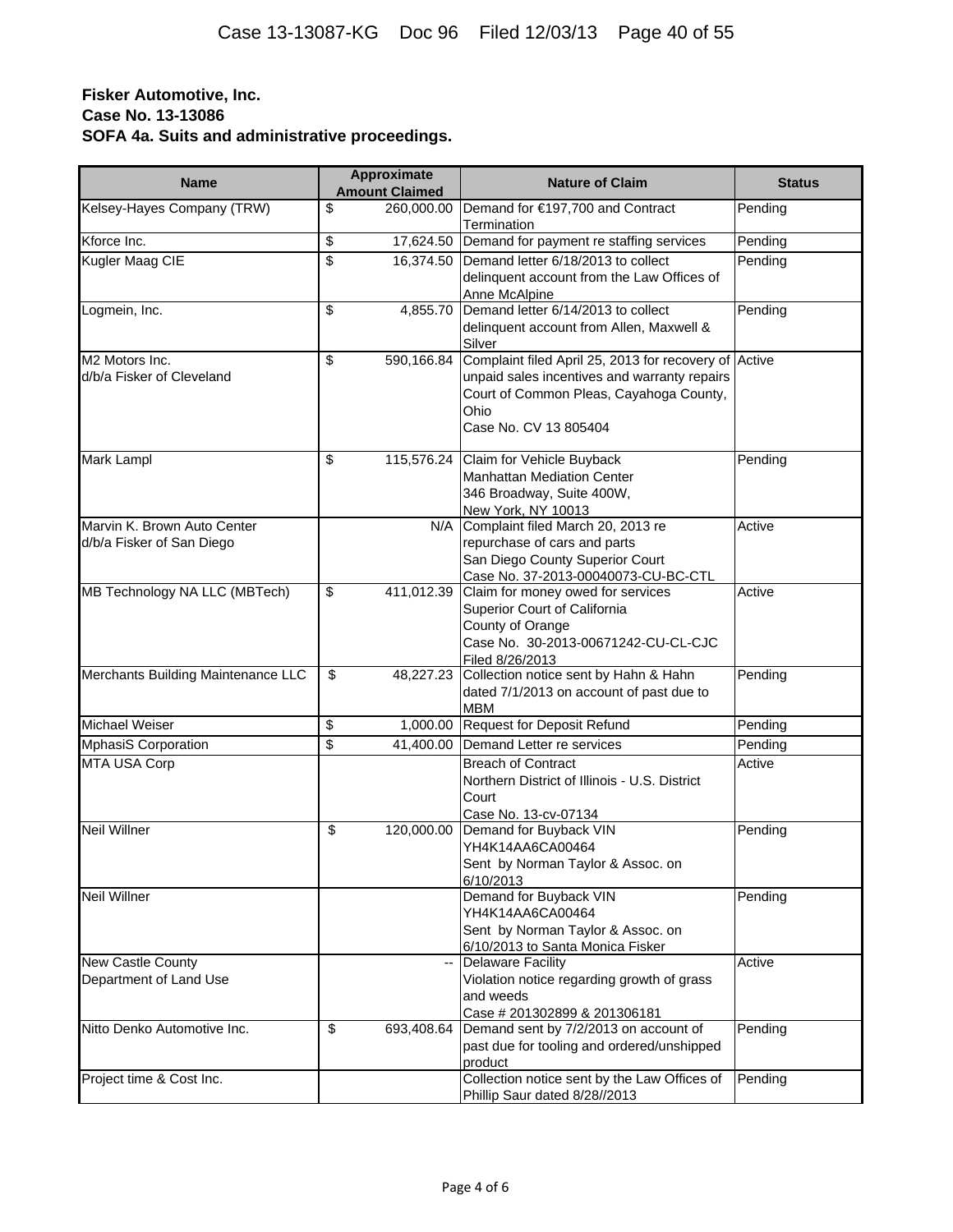| <b>Name</b>                                                 | <b>Approximate</b>                    | <b>Nature of Claim</b>                                                                                                                                                                                          | <b>Status</b> |  |
|-------------------------------------------------------------|---------------------------------------|-----------------------------------------------------------------------------------------------------------------------------------------------------------------------------------------------------------------|---------------|--|
|                                                             | <b>Amount Claimed</b>                 |                                                                                                                                                                                                                 |               |  |
| Radi Ivanovic                                               |                                       | Request for title to vehicle purchased<br>on March 12, 2013 and threatening legal<br>action                                                                                                                     | Pending       |  |
| Redapt Inc.                                                 | \$<br>61,275.84                       | Complaint filed re payment for computer<br>hardware/peripherals<br>Filed April 5, 2013<br>Superior Court of Washington for King<br>County<br>Case No. 13-2-15752-7 SEA                                          | Active        |  |
| Richard & Megan Novy                                        | \$<br>120,000.00                      | Notice of Arbitration for vehicle buyback<br>Florida New Motor Vehicle Arbitration Board<br>filed 7-3-2013<br>Case No. 2013-0234/JAX                                                                            | Active        |  |
| <b>RJT Compuquest</b>                                       | \$                                    | 495,246.49 Demand Letter re IT Services                                                                                                                                                                         | Pending       |  |
| <b>Robert Gardner</b>                                       |                                       | Demand for Buyback VIN<br>YH4K14AA1C000999                                                                                                                                                                      | Pending       |  |
| Rocket Fuel Inc.                                            | \$150,000.01                          | Claim filed.                                                                                                                                                                                                    | Pending       |  |
| Ron Sturgeon<br><b>AAA Small Car World</b>                  | \$<br>120,000.00                      | Demand for Buyback VIN<br>YH4K12AA3CA000412<br>Sent March 19, 2013                                                                                                                                              | Pending       |  |
| Safeco Insurance Company                                    |                                       | Subrogation demand by Safeco related to<br>Sugarland, TX garage fire                                                                                                                                            | Pending       |  |
| Serra Toyota f/k/a Fisker of Detroit                        |                                       | Demand for payment for warranty/parts sent<br>April 10, 2013                                                                                                                                                    | Pending       |  |
| Severn Trent Environmental Services,<br>Inc.                | $\overline{\mathbf{s}}$<br>169,977.41 | Claim for payment for<br>operational/maintenance services<br>for Delaware powerhouse and wastewater<br>Superior Court of Delaware for New Castle<br>County<br>Case. No. N13C-04-202-CEB<br>Filed April 22, 2013 | Active        |  |
| Shoermoen Revocable Trust                                   | \$<br>57,000.00                       | Complaint re D-1 Financing and Conversion<br>of Pref Stock to Common<br>Superior Court of California<br>County of San Diego<br>Case No. 37-2013-00058215-CU-SL-CTL<br>Filed 7/15/2013                           | Active        |  |
| Sterling Die & Engineering Inc.                             | \$<br>656,469.37                      | Complaint filed March 18, 2013 re goods<br>and services<br>Michigan Circuit Court, 6th District<br>Case No. 13-132859-CK                                                                                        | Active        |  |
| Sven Etzelsberger (for employee<br>class)                   |                                       | Complaint for WARN Act violations<br>US District Court, Central District of<br>California<br>Filed April 5, 2013<br>Case No. SACV13-00540 CJC (RNBx)                                                            | Active        |  |
| <b>Swift Demolition</b>                                     | \$<br>705,000.00                      | Delaware Superior Court - New Castle<br>County<br>Case No. N12L-08-011 RRC<br>Filed August 10, 2012                                                                                                             | Active        |  |
| Tata Technologies and Dassault<br>Systems of Americas Corp. |                                       | Notice of breach of license and demand for<br>payment sent April 17, 2013                                                                                                                                       | Pending       |  |
|                                                             |                                       |                                                                                                                                                                                                                 |               |  |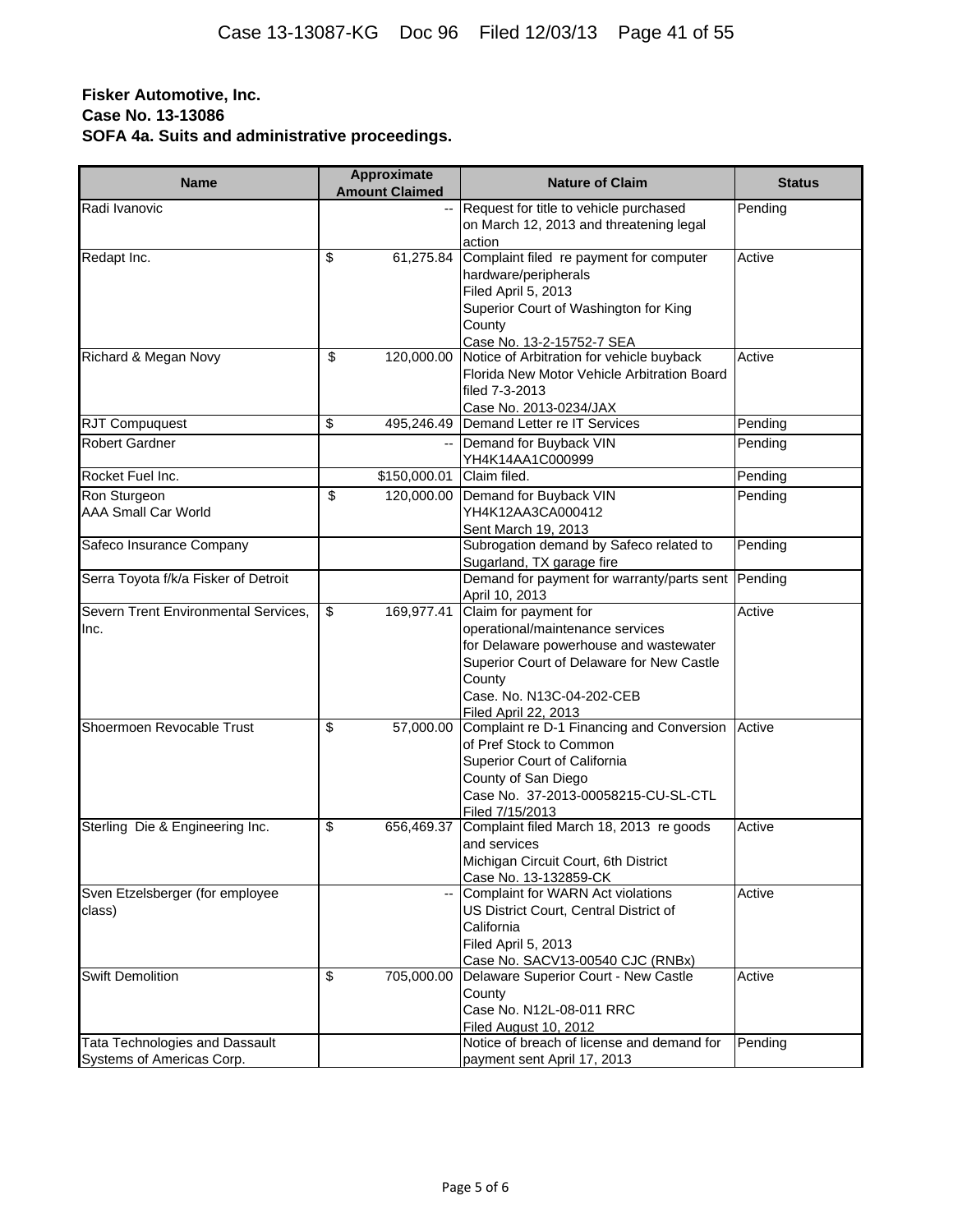| <b>Name</b>               | Approximate<br><b>Amount Claimed</b> | <b>Nature of Claim</b>                           | <b>Status</b> |
|---------------------------|--------------------------------------|--------------------------------------------------|---------------|
| <b>Terry Matthews</b>     | --                                   | Consumer Complaint to Michigan Attorney          | Active        |
|                           |                                      | General                                          |               |
|                           |                                      | <b>Filed April 23, 2013</b>                      |               |
|                           |                                      | 2013-cp04231701327-A                             |               |
|                           |                                      | Fisker Dealer not honoring warranty              |               |
| Theis Communications Inc. | \$<br>9,500.00                       | Demand for payment for public relations          | Pending       |
|                           |                                      | services sent April 15, 2013                     |               |
| <b>Tim Grace</b>          |                                      | <b>Consumer Complaint to California Attorney</b> | Active        |
|                           |                                      | General                                          |               |
|                           |                                      | Fisker and retailers not honoring warranty;      |               |
|                           |                                      | requesting refund                                |               |
|                           |                                      | Filed August 9, 2013                             |               |
|                           |                                      | PIU: 541867                                      |               |
| Westlaw                   | \$<br>10,773.08                      | Collection notice sent by Cisco Inc. dated       | Pending       |
|                           |                                      | 7/3/2013 on account of past due to Westlaw       |               |
|                           |                                      |                                                  |               |
| Wilfredo Montejo          | \$<br>120,000.00                     | Notice of Arbitration for vehicle buyback        | Active        |
|                           |                                      | Case No. 2013-0123/MIA                           |               |
|                           |                                      | Filed 5-2-2013                                   |               |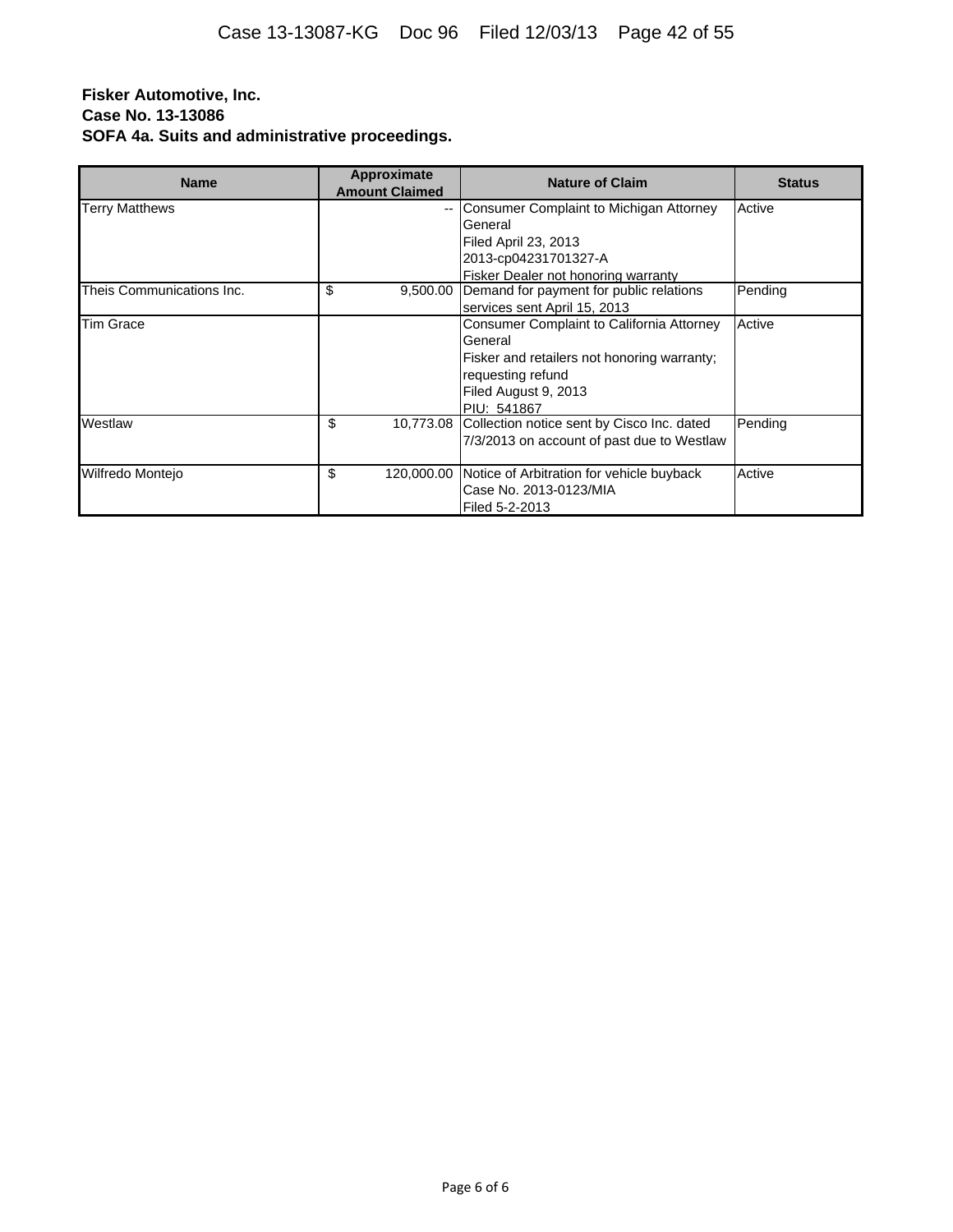# STATEMENT OF FINANCIAL AFFAIRS

## EXHIBIT 8

LOSSES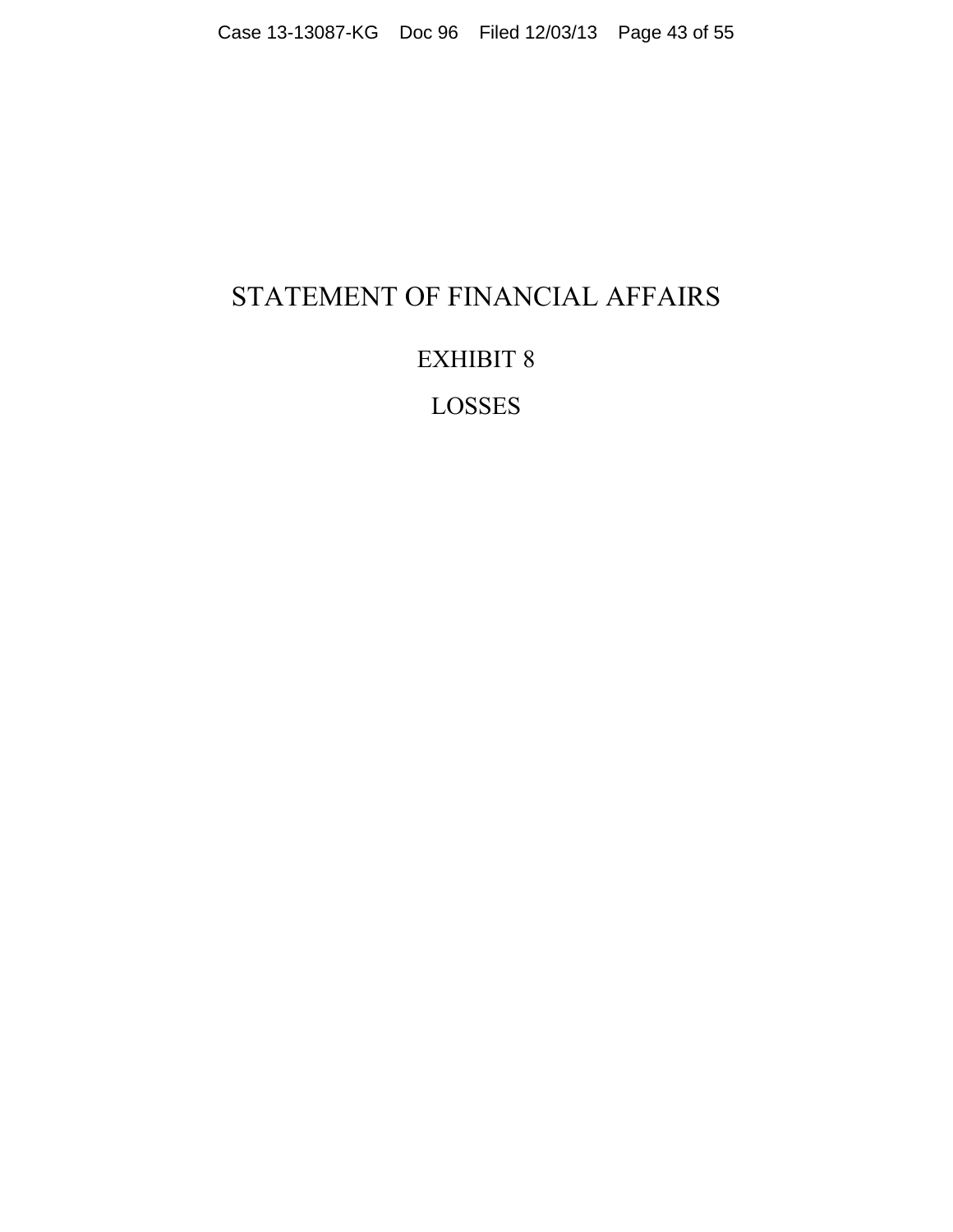| <b>Vehicle Type</b> | <b>Model</b>   | Vehicle ID No.              | Ext. Vehicle No. | <b>Exterior/Interior Package</b>       | <b>Aging Date</b> |                 | Value     |
|---------------------|----------------|-----------------------------|------------------|----------------------------------------|-------------------|-----------------|-----------|
| 2012 Karma EcoSport | B977K14        | YH4K14AA0CA000881           | KB00690          | Shadow/Canyon Tri-Tone                 | 02/22/12          | \$              | 90,007.31 |
| 2012 Karma EcoSport | C977K14        | YH4K14AA0CA001416           | KC02166          | Silver Wind/Black Sand Monotone        | 04/11/12          | \$              | 89,630.00 |
| 2012 Karma EcoSport | C977K14        | YH4K14AA0CA001688           | KC02587          | Silver Wind/Black Sand Monotone        | 04/11/12          | \$              | 90,495.59 |
| 2012 Karma EcoSport | C977K14        | YH4K14AA0CA001710           | KC02617          | Silver Wind/Black Sand Monotone        | 04/09/12          | \$              | 90,540.14 |
| 2012 Karma EcoSport | C977K14        | YH4K14AA0CA001836           | KC02784          | Eclipse/Black Sand Monotone            | 08/01/12          | \$              | 89,079.51 |
| 2012 Karma EcoSport | C977K14        | YH4K14AA0CA001870           | KC02885          | Deep Ocean/Black Sand Monotone         | 04/09/12          | \$              | 90,247.50 |
| 2012 Karma EcoSport | C977K14        | YH4K14AA0CA001884           | KC02903          | Deep Ocean/Dune Monotone               | 04/26/12          | \$              | 89,832.63 |
| 2012 Karma EcoSport | C977K14        | YH4K14AA0CA001920           | KC02874          | Shadow/Monsoon Tri-Tone                | 04/26/12          | \$              | 93,466.61 |
| 2012 Karma EcoSport | C977K14        | YH4K14AA0CA001934           | KC02960          | Silver Wind/Black Sand Monotone        | 04/11/12          | \$              | 93,058.25 |
| 2012 Karma EcoSport | C977K14        | YH4K14AA0CA001948           | KC02992          | Shadow/Monsoon Tri-Tone                | 04/26/12          | \$              | 93,445.25 |
| 2012 Karma EcoSport | C977K14        | YH4K14AA0CA001951           | KC02995          | Shadow/Monsoon Tri-Tone                | 05/04/12          | \$              | 93,644.84 |
| 2012 Karma EcoSport | C977K14        | YH4K14AA0CA001965           | KC03025          | Shadow/Canyon Tri-Tone                 | 05/04/12          | \$              | 93,662.74 |
| 2012 Karma EcoSport | C977K14        | YH4K14AA0CA001979           | KC03013          | Eclipse/Monsoon Tri-Tone               | 05/14/12          | \$              | 92,927.16 |
| 2012 Karma EcoSport | C977K14        | YH4K14AA0CA002002           | KC03106          | Deep Ocean/Canyon Tri-Tone             | 05/04/12          | \$              | 93,652.72 |
| 2012 Karma EcoSport | C977K14        | YH4K14AA0CA002033           | KC03040          | Deep Ocean/Black Sand Monotone         | 05/14/12          | \$              | 93,080.71 |
| 2012 Karma EcoSport | C977K14        | YH4K14AA0CA002081           | KC03120          | Deep Ocean/Dune Monotone               | 06/10/12          | \$              | 92,978.60 |
| 2012 Karma EcoSport | C977K14        | YH4K14AA0CA002131           | KC03068          | Shadow/Black Sand Monotone             | 06/10/12          | \$              | 92,980.35 |
| 2012 Karma EcoSport | C977K14        | YH4K14AA0CA002226           | KC03236          | Silver Wind/Black Sand Monotone        | 08/01/12          | \$              | 95,570.80 |
| 2012 Karma EcoSport | C977K14        | YH4K14AA0CA002310           | KC03407          | Silver Wind/Monsoon Tri-Tone           | 08/01/12          | \$              | 96,508.72 |
| 2012 Karma EcoSport | C977K14        | YH4K14AA0CA002369           | KC03458          | Deep Ocean/Black Sand Monotone         | 08/01/12          | \$              | 96,017.87 |
| 2012 Karma EcoSport | C977K14        | YH4K14AA0CA002422           | KC03461          | Eclipse/Black Sand Monotone            | 08/11/12          | \$              | 95,167.29 |
| 2012 Karma EcoSport | C977K14        | YH4K14AA0CA002453           | KC03538          | Shadow/Monsoon Tri-Tone                | 08/11/12          | \$              | 96,790.00 |
| 2012 Karma EcoSport | C977K14        | YH4K14AA0CA002484           | KC03773          | Earth/Canyon Tri-Tone                  | 08/11/12          | \$              | 96,541.53 |
| 2012 Karma EcoSport | C977K14        | YH4K14AA0CA002548           | KC03840          | Shadow/Dune Monotone                   | 08/11/12          | \$              | 95,738.89 |
| 2012 Karma EcoSport | C977K14        | YH4K14AA0CA002551           | KC03540          | White Sand/Canyon Tri-Tone             | 08/11/12          | \$              | 96,050.37 |
| 2012 Karma EcoSport | <b>B977K14</b> | YH4K14AA0CA002629           | KB00484          | Laguna/Canvon Tri-Tone                 | 08/11/12          | \$              | 95,478.92 |
| 2012 Karma EcoSport | C977K14        | YH4K14AA0CA002680           | KC01297          | Laguna/Black Sand Monotone             | 08/11/12          | \$              | 94,967.97 |
| 2012 Karma EcoSport | B977K14        | YH4K14AA1CA001263           | KB01245          | Silver Wind/Monsoon Tri-Tone           | 02/22/12          | \$              | 91,925.18 |
| 2012 Karma EcoSport | C977K14        | YH4K14AA1CA001361           | KC02315          | Eclipse/Monsoon Tri-Tone               | 04/11/12          | \$              | 91,679.68 |
| 2012 Karma EcoSport | B977K14        | YH4K14AA1CA001389           | KB01248          | Silver Wind/Monsoon Tri-Tone           | 03/31/12          | $\overline{\$}$ | 92,770.91 |
| 2012 Karma EcoSport | C977K14        | YH4K14AA1CA001781           | KC02672          | Silver Wind/Monsoon Tri-Tone           | 04/09/12          | \$              | 91,169.35 |
| 2012 Karma EcoSport |                | C977K14   YH4K14AA1CA001800 | KC02747          | Eclipse/Black Sand Monotone            | 04/11/12          | \$              | 89,668.28 |
| 2012 Karma EcoSport | C977K14        | YH4K14AA1CA001831           | KC02779          | Shadow/Canyon Tri-Tone                 | 04/11/12          | \$              | 90,831.88 |
| 2012 Karma EcoSport | C977K14        | YH4K14AA1CA001859           | KC02876          | Deep Ocean/Monsoon Tri-Tone            | 04/11/12          | \$              | 90,854.39 |
| 2012 Karma EcoSport | C977K14        | YH4K14AA1CA001909           | KC02938          | Eclipse/Black Sand Monotone            | 04/26/12          | \$              | 92,074.52 |
| 2012 Karma EcoSport | C977K14        | YH4K14AA1CA001943           | KC02987          | Shadow/Monsoon Tri-Tone                | 04/26/12          | \$              | 93,455.25 |
| 2012 Karma EcoSport | C977K14        | YH4K14AA1CA001957           | KC03023          | Shadow/Canyon Tri-Tone                 | 05/04/12          | \$              | 93,695.70 |
| 2012 Karma EcoSport |                | C977K14 YH4K14AA1CA001974   | KC03101          | Deep Ocean/Canyon Tri-Tone             | 05/14/12          | \$              | 93,684.31 |
| 2012 Karma EcoSport | C977K14        | YH4K14AA1CA001988           | KC03027          | Shadow/Canyon Tri-Tone                 | 06/10/12          | \$              | 93,624.41 |
| 2012 Karma EcoSport | C977K14        | YH4K14AA1CA001991           | KC03033          | Shadow/Canyon Tri-Tone                 | 06/10/12          | \$              | 91,112.13 |
| 2012 Karma EcoSport | C977K14        | YH4K14AA1CA002008           | KC02964          | Silver Wind/Black Sand Monotone        | 06/10/12          | \$              | 93,043.79 |
| 2012 Karma EcoSport | C977K14        | YH4K14AA1CA002011           | KC02967          | <b>Silver Wind/Black Sand Monotone</b> | 05/14/12          | $\frac{1}{2}$   | 93,049.93 |
| 2012 Karma EcoSport | C977K14        | YH4K14AA1CA002025           | KC02979          | Silver Wind/Black Sand Monotone        | 05/14/12          | \$              | 93,045.61 |
| 2012 Karma EcoSport |                | C977K14 YH4K14AA1CA002042   | KC02999          | Deep Ocean/Monsoon Tri-Tone            | 05/14/12          | \$              | 93,689.68 |
| 2012 Karma EcoSport |                | C977K14   YH4K14AA1CA002056 | KC03122          | Deep Ocean/Dune Monotone               | 06/10/12          | \$              | 93,014.86 |
| 2012 Karma EcoSport | C977K14        | YH4K14AA1CA002090           | KC03048          | White Sand/Black Sand Monotone         | 06/10/12          | \$              | 93,077.52 |
| 2012 Karma EcoSport |                | C977K14 YH4K14AA1CA002123   | KC03063          | Shadow/Black Sand Monotone             | 06/10/12          | \$              | 92,977.47 |
| 2012 Karma EcoSport |                | C977K14   YH4K14AA1CA002140 | KC03244          | Shadow/Canyon Tri-Tone                 | 08/01/12          | \$              | 96,303.36 |
| 2012 Karma EcoSport |                | C977K14 YH4K14AA1CA002378   | KC03410          | Shadow/Canyon Tri-Tone                 | 08/01/12          | \$              | 96,645.69 |
| 2012 Karma EcoSport | C977K14        | YH4K14AA1CA002414           | KC03526          | Deep Ocean/Monsoon Tri-Tone            | 08/01/12          | \$              | 97,546.12 |
| 2012 Karma EcoSport |                | C977K14   YH4K14AA1CA002445 | KC03527          | Deep Ocean/Black Sand Monotone         | 08/11/12          | \$              | 95,983.83 |
| 2012 Karma EcoSport |                | B977K14   YH4K14AA1CA002638 | KB00485          | Laguna/Canyon Tri-Tone                 | 08/11/12          | \$              | 95,479.20 |
| 2012 Karma EcoSport |                | B977K14 YH4K14AA1CA002641   | KB00957          | Laguna/Monsoon Tri-Tone                | 08/11/12          | \$              | 95,588.28 |
| 2012 Karma EcoSport |                | B977K14   YH4K14AA2CA000915 | KB00730          | Shadow/Dune Monotone                   | 01/05/12          | \$              | 89,071.62 |
| 2012 Karma EcoSport | B977K14        | YH4K14AA2CA001000           | KB00469          | Deep Ocean/Black Sand Monotone         | 04/09/12          | \$              | 89,654.36 |
| 2012 Karma EcoSport | C977K14        | YH4K14AA2CA001871           | KC02886          | Deep Ocean/Black Sand Monotone         | 04/11/12          | \$              | 90,220.21 |
| 2012 Karma EcoSport |                | C977K14   YH4K14AA2CA001935 | KC02961          | Silver Wind/Black Sand Monotone        | 05/04/12          | \$              | 92,796.44 |
| 2012 Karma EcoSport | C977K14        | YH4K14AA2CA001949           | KC02993          | Shadow/Monsoon Tri-Tone                | 05/04/12          | \$              | 93,443.85 |
| 2012 Karma EcoSport |                | C977K14   YH4K14AA2CA001952 | KC02996          | Deep Ocean/Monsoon Tri-Tone            | 05/04/12          | \$              | 93,632.49 |
| 2012 Karma EcoSport |                | C977K14   YH4K14AA2CA001966 | KC03028          | Shadow/Canyon Tri-Tone                 | 05/04/12          | \$              | 93,695.70 |
| 2012 Karma EcoSport | C977K14        | YH4K14AA2CA002003           | KC03107          | Deep Ocean/Canyon Tri-Tone             | 05/04/12          | \$              | 93,651.31 |
| 2012 Karma EcoSport | C977K14        | YH4K14AA2CA002017           | KC02972          | Silver Wind/Black Sand Monotone        | 05/14/12          | \$              | 92,972.73 |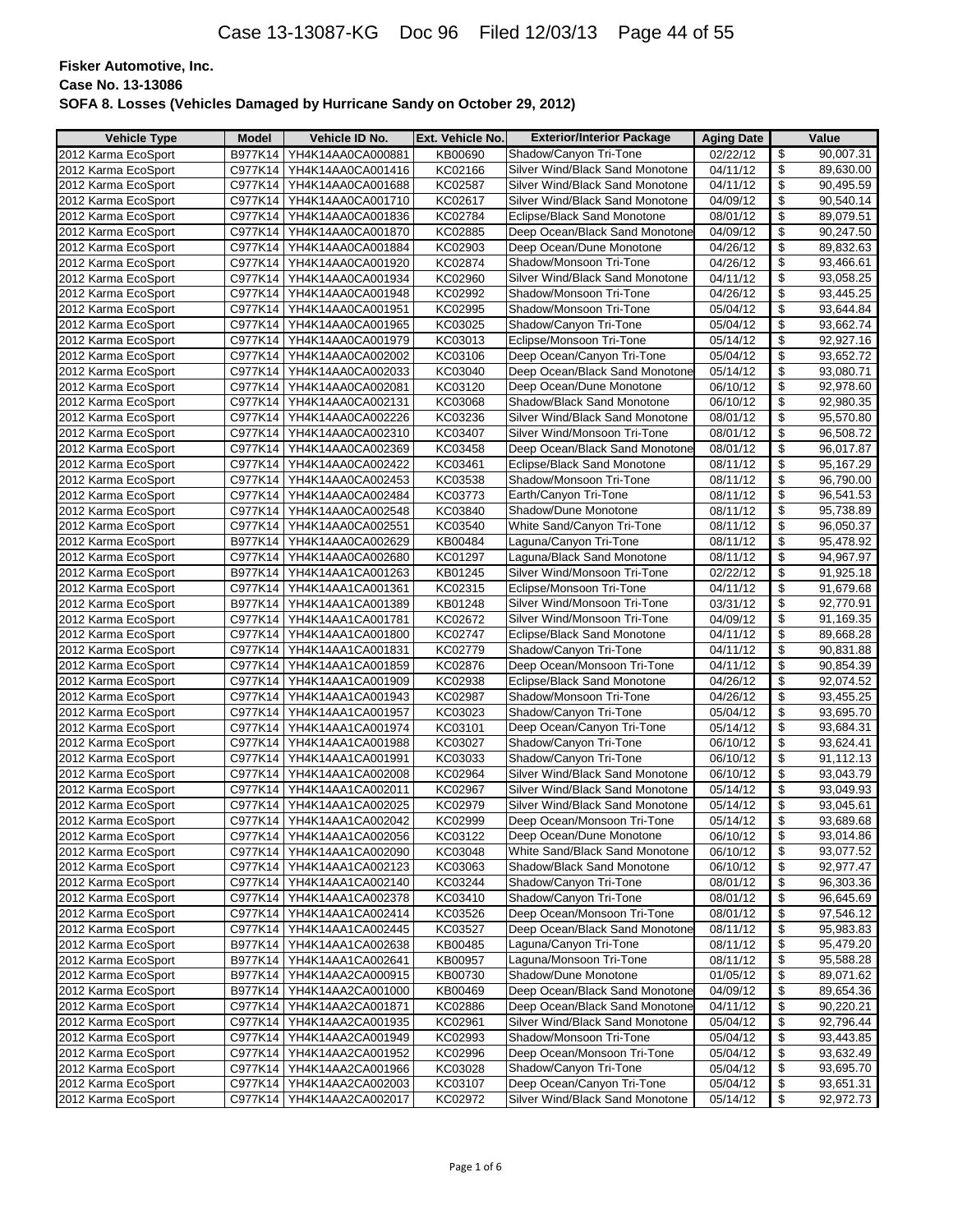| <b>Vehicle Type</b>                        | <b>Model</b> | Vehicle ID No.              | Ext. Vehicle No. | <b>Exterior/Interior Package</b> | <b>Aging Date</b> |          | Value     |
|--------------------------------------------|--------------|-----------------------------|------------------|----------------------------------|-------------------|----------|-----------|
| 2012 Karma EcoSport                        | B977K14      | YH4K14AA2CA002020           | KB01240          | Inferno/Dune Monotone            | 05/14/12          | \$       | 93,381.20 |
| 2012 Karma EcoSport                        | C977K14      | YH4K14AA2CA002034           | KC03041          | Deep Ocean/Black Sand Monotone   | 06/10/12          | \$       | 93,028.05 |
| 2012 Karma EcoSport                        | C977K14      | YH4K14AA2CA002082           | KC03125          | Deep Ocean/Dune Monotone         | 06/10/12          | \$       | 92,995.26 |
| 2012 Karma EcoSport                        | B977K14      | YH4K14AA2CA002115           | KB00622          | Inferno/Dune Monotone            | 08/01/12          | \$       | 95,969.34 |
| 2012 Karma EcoSport                        | C977K14      | YH4K14AA2CA002129           | KC03239          | Deep Ocean/Monsoon Tri-Tone      | 06/10/12          | \$       | 93,551.59 |
| 2012 Karma EcoSport                        | C977K14      | YH4K14AA2CA002227           | KC03245          | Deep Ocean/Black Sand Monotone   | 08/01/12          | \$       | 95,601.10 |
| 2012 Karma EcoSport                        | C977K14      | YH4K14AA2CA002308           | KC03346          | Earth/Monsoon Tri-Tone           | 08/01/12          | \$       | 96,464.92 |
| 2012 Karma EcoSport                        | C977K14      | YH4K14AA2CA002342           | KC03297          | Earth/Black Sand Monotone        | 08/01/12          | \$       | 95,811.94 |
| 2012 Karma EcoSport                        | C977K14      | YH4K14AA2CA002390           | KC03408          | Silver Wind/Black Sand Monotone  | 08/01/12          | \$       | 95,825.48 |
| 2012 Karma EcoSport                        | C977K14      | YH4K14AA2CA002423           | KC03462          | Eclipse/Black Sand Monotone      | 08/11/12          | \$       | 95,167.29 |
| 2012 Karma EcoSport                        | C977K14      | YH4K14AA2CA002454           | KC03539          | Shadow/Black Sand Monotone       | 08/01/12          | \$       | 96,189.09 |
| 2012 Karma EcoSport                        | C977K14      | YH4K14AA2CA002471           | KC03534          | Silver Wind/Canyon Tri-Tone      | 08/11/12          | \$       | 96,559.31 |
| 2012 Karma EcoSport                        | C977K14      | YH4K14AA2CA002485           | KC03778          | Earth/Black Sand Monotone        | 08/11/12          | \$       | 95,942.55 |
| 2012 Karma EcoSport                        | C977K14      | YH4K14AA2CA002499           | KC03531          | Eclipse/Black Sand Monotone      | 08/11/12          | \$       | 95,094.80 |
| 2012 Karma EcoSport                        | C977K14      | YH4K14AA2CA002616           | KC03051          | White Sand/Black Sand Monotone   | 08/11/12          | \$       | 95,563.85 |
| 2012 Karma EcoSport                        | B977K14      | YH4K14AA2CA002647           | KB01032          | Laguna/Black Sand Monotone       | 08/11/12          | \$       | 94,992.01 |
| 2012 Karma EcoSport                        | C977K14      | YH4K14AA2CA002678           | KC01292          | Laguna/Canyon Tri-Tone           | 08/11/12          | \$       | 95,610.99 |
| 2012 Karma EcoSport                        | B977K14      | YH4K14AA3CA000793           | KB00655          | Silver Wind/Dune Monotone        | 02/10/12          | \$       | 89,292.25 |
| 2012 Karma EcoSport                        | B977K14      | YH4K14AA3CA000955           | KB00935          | Silver Wind/Monsoon Tri-Tone     | 04/09/12          | \$       | 92,475.31 |
| 2012 Karma EcoSport                        | C977K14      | YH4K14AA3CA001488           | KC01430          | Earth/Black Sand Monotone        | 04/09/12          | \$       | 89,767.00 |
| 2012 Karma EcoSport                        | C977K14      | YH4K14AA3CA001734           | KC02607          | Silver Wind/Monsoon Tri-Tone     | 03/31/12          | \$       | 91,191.73 |
| 2012 Karma EcoSport                        | C977K14      | YH4K14AA3CA001779           | KC02669          | Eclipse/Black Sand Monotone      | 04/09/12          | \$       | 89,839.60 |
| 2012 Karma EcoSport                        | C977K14      | YH4K14AA3CA001927           | KC02952          | Eclipse/Black Sand Monotone      | 05/04/12          | \$       | 92,064.22 |
| 2012 Karma EcoSport                        | C977K14      | YH4K14AA3CA001944           | KC02988          | Shadow/Monsoon Tri-Tone          | 04/26/12          | \$       | 93,455.25 |
| 2012 Karma EcoSport                        | C977K14      | YH4K14AA3CA002043           | KC03088          | Silver Wind/Monsoon Tri-Tone     | 05/14/12          | \$       | 93,613.77 |
| 2012 Karma EcoSport                        | C977K14      | YH4K14AA3CA002088           | KC02963          | Silver Wind/Black Sand Monotone  | 06/10/12          | \$       | 92,975.79 |
|                                            | C977K14      |                             | KC03064          | Shadow/Black Sand Monotone       | 06/10/12          | \$       | 92,985.21 |
| 2012 Karma EcoSport<br>2012 Karma EcoSport |              | YH4K14AA3CA002124           | KC03240          |                                  |                   |          |           |
|                                            | C977K14      | YH4K14AA3CA002138           |                  | Deep Ocean/Monsoon Tri-Tone      | 06/10/12          | \$       | 93,544.39 |
| 2012 Karma EcoSport                        | C977K14      | YH4K14AA3CA002219           | KC03232          | Eclipse/Black Sand Monotone      | 08/01/12          | \$       | 94,958.82 |
| 2012 Karma EcoSport                        | C977K14      | YH4K14AA3CA002267           | KC03074          | Inferno/Canyon Tri-Tone          | 07/07/12          | \$<br>\$ | 96,713.90 |
| 2012 Karma EcoSport                        | C977K14      | YH4K14AA3CA002334           | KC03409          | Shadow/Canyon Tri-Tone           | 08/01/12          |          | 96,803.96 |
| 2012 Karma EcoSport                        | C977K14      | YH4K14AA3CA002365           | KC03256          | White Sand/Monsoon Tri-Tone      | 08/01/12          | \$       | 96,569.52 |
| 2012 Karma EcoSport                        | C977K14      | YH4K14AA3CA002379           | KC03412          | Shadow/Black Sand Monotone       | 08/01/12          | \$       | 95,997.26 |
| 2012 Karma EcoSport                        | C977K14      | YH4K14AA3CA002446           | KC03528          | Eclipse/Canyon Tri-Tone          | 08/01/12          | \$       | 95,838.02 |
| 2012 Karma EcoSport                        | C977K14      | YH4K14AA3CA002592           | KC03532          | Earth/Black Sand Monotone        | 08/11/12          | \$       | 95,602.00 |
| 2012 Karma EcoSport                        | B977K14      | YH4K14AA3CA002642           | KB01220          | Laguna/Black Sand Monotone       | 08/11/12          | \$       | 94,972.75 |
| 2012 Karma EcoSport                        | C977K14      | YH4K14AA3CA002656           | KC01296          | Laguna/Black Sand Monotone       | 08/11/12          | \$       | 94,969.75 |
| 2012 Karma EcoSport                        | C977K14      | YH4K14AA3CA002673           | KC03280          | Shadow/Dune Monotone             | 08/11/12          | \$       | 95,738.46 |
| 2012 Karma EcoSport                        | C977K14      | YH4K14AA4CA001208           | KC01453          | Shadow/Canyon Tri-Tone           | 02/10/12          | \$       | 90,039.01 |
| 2012 Karma EcoSport                        | C977K14      | YH4K14AA4CA001404           | KC01441          | Silver Wind/Monsoon Tri-Tone     | 02/22/12          | \$       | 89,783.42 |
| 2012 Karma EcoSport                        | C977K14      | YH4K14AA4CA001936           | KC02980          | Shadow/Monsoon Tri-Tone          | 05/04/12          | \$       | 93,452.20 |
| 2012 Karma EcoSport                        | C977K14      | YH4K14AA4CA001967           | KC03029          | Shadow/Canyon Tri-Tone           | 05/04/12          | \$       | 93,695.70 |
| 2012 Karma EcoSport                        |              | C977K14   YH4K14AA4CA001970 | KC03001          | Deep Ocean/Monsoon Tri-Tone      | 05/04/12          | \$       | 93,665.20 |
| 2012 Karma EcoSport                        |              | C977K14 YH4K14AA4CA002004   | KC03117          | Deep Ocean/Dune Monotone         | 05/14/12          | \$       | 93,025.22 |
| 2012 Karma EcoSport                        | C977K14      | YH4K14AA4CA002018           | KC02973          | Silver Wind/Black Sand Monotone  | 05/14/12          | \$       | 92,972.73 |
| 2012 Karma EcoSport                        | C977K14      | YH4K14AA4CA002035           | KC03042          | Deep Ocean/Black Sand Monotone   | 05/14/12          | \$       | 93,080.71 |
| 2012 Karma EcoSport                        | C977K14      | YH4K14AA4CA002052           | KC03118          | Deep Ocean/Dune Monotone         | 08/01/12          | \$       | 95,561.15 |
| 2012 Karma EcoSport                        | C977K14      | YH4K14AA4CA002178           | KC03124          | Deep Ocean/Dune Monotone         | 08/01/12          | \$       | 95,625.69 |
| 2012 Karma EcoSport                        |              | C977K14   YH4K14AA4CA002228 | KC03246          | Deep Ocean/Black Sand Monotone   | 08/01/12          | \$       | 95,601.10 |
| 2012 Karma EcoSport                        | C977K14      | YH4K14AA4CA002245           | KC03055          | White Sand/Black Sand Monotone   | 08/01/12          | \$       | 95,721.34 |
| 2012 Karma EcoSport                        | C977K14      | YH4K14AA4CA002424           | KC03283          | Earth/Canyon Tri-Tone            | 08/11/12          | \$       | 96,560.29 |
| 2012 Karma EcoSport                        | C977K14      | YH4K14AA4CA002455           | KC03536          | Silver Wind/Black Sand Monotone  | 08/11/12          | \$       | 95,952.98 |
| 2012 Karma EcoSport                        | C977K14      | YH4K14AA4CA002570           | KC03541          | White Sand/Monsoon Tri-Tone      | 08/11/12          | \$       | 96,215.65 |
| 2012 Karma EcoSport                        | B977K14      | YH4K14AA4CA002598           | KB00480          | Laguna/Canyon Tri-Tone           | 08/11/12          | \$       | 95,606.18 |
| 2012 Karma EcoSport                        |              | C977K14   YH4K14AA4CA002648 | KC02168          | Laguna/Dune Monotone             | 08/11/12          | \$       | 95,035.09 |
| 2012 Karma EcoSport                        | C977K14      | YH4K14AA4CA002651           | KC02222          | Laguna/Black Sand Monotone       | 08/11/12          | \$       | 94,994.61 |
| 2012 Karma EcoSport                        | C977K14      | YH4K14AA4CA002679           | KC01293          | Laguna/Canyon Tri-Tone           | 08/11/12          | \$       | 95,610.99 |
| 2012 Karma EcoSport                        | B977K14      | YH4K14AA5CA001055           | KB01056          | Silver Wind/Monsoon Tri-Tone     | 02/22/12          | \$       | 89,439.18 |
| 2012 Karma EcoSport                        |              | C977K14   YH4K14AA5CA001430 | KC02197          | Silver Wind/Monsoon Tri-Tone     | 02/22/12          | \$       | 91,925.09 |
| 2012 Karma EcoSport                        | B977K14      | YH4K14AA5CA001511           | KB00945          | Deep Ocean/Canyon Tri-Tone       | 02/22/12          | \$       | 91,973.12 |
| 2012 Karma EcoSport                        | C977K14      | YH4K14AA5CA001671           | KC02190          | Deep Ocean/Monsoon Tri-Tone      | 04/11/12          | \$       | 91,189.91 |
| 2012 Karma EcoSport                        |              | C977K14   YH4K14AA5CA001735 | KC02614          | Deep Ocean/Monsoon Tri-Tone      | 04/09/12          | \$       | 91,209.90 |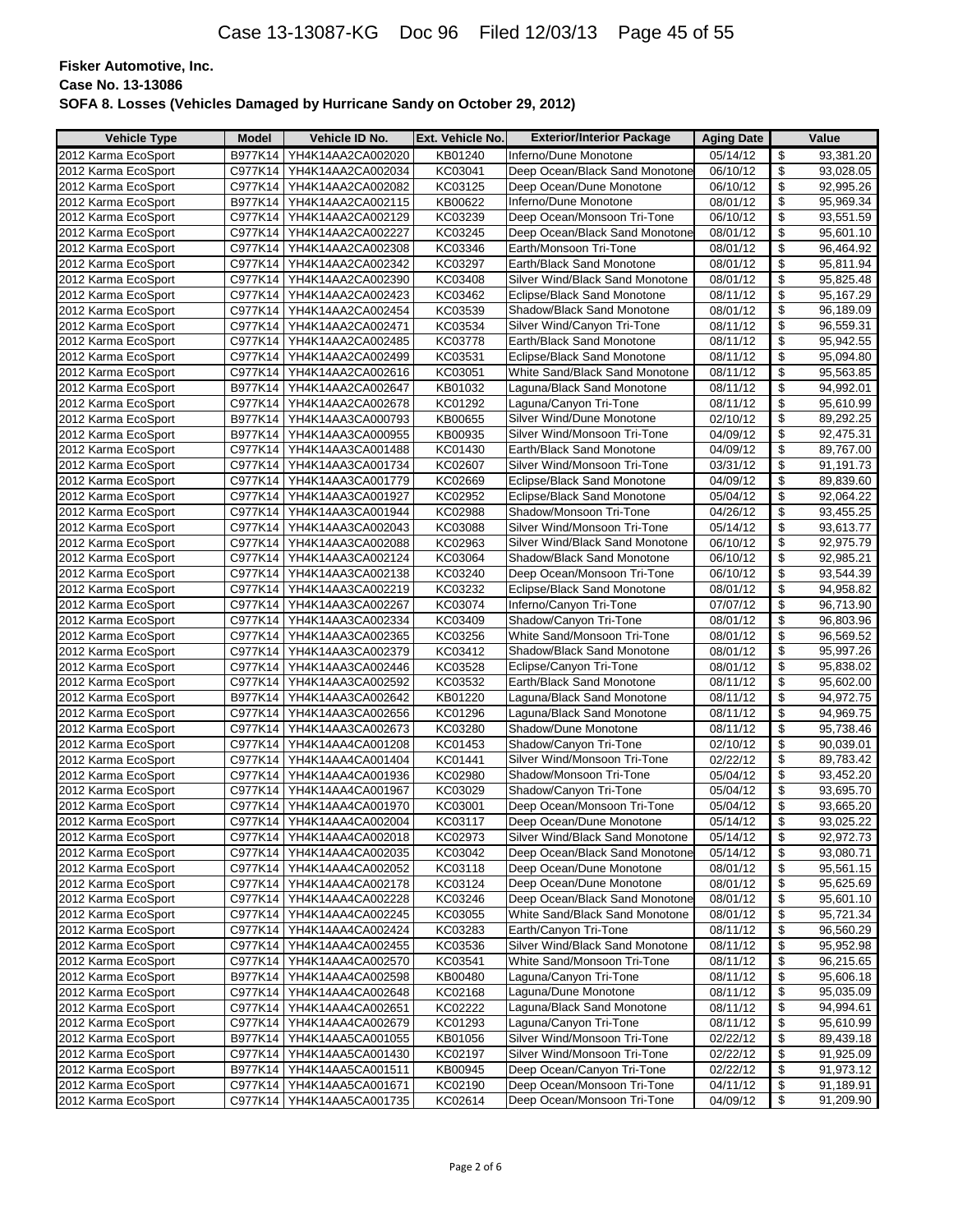| <b>Vehicle Type</b>                        | Model              | Vehicle ID No.                                           | Ext. Vehicle No.   | <b>Exterior/Interior Package</b>                       | <b>Aging Date</b>    |          | Value                  |
|--------------------------------------------|--------------------|----------------------------------------------------------|--------------------|--------------------------------------------------------|----------------------|----------|------------------------|
| 2012 Karma EcoSport                        | C977K14            | YH4K14AA5CA001783                                        | KC02673            | Silver Wind/Black Sand Monotone                        | 04/11/12             | \$       | 90,573.25              |
| 2012 Karma EcoSport                        | C977K14            | YH4K14AA5CA001850                                        | KC02866            | Eclipse/Black Sand Monotone                            | 04/11/12             | \$       | 89,475.39              |
| 2012 Karma EcoSport                        | C977K14            | YH4K14AA5CA001945                                        | KC02989            | Shadow/Monsoon Tri-Tone                                | 05/04/12             | \$       | 93,452.34              |
| 2012 Karma EcoSport                        | C977K14            | YH4K14AA5CA001959                                        | KC03006            | Deep Ocean/Monsoon Tri-Tone                            | 05/14/12             | \$       | 93,615.95              |
| 2012 Karma EcoSport                        | C977K14            | YH4K14AA5CA001962                                        | KC03022            | Shadow/Canyon Tri-Tone                                 | 06/10/12             | \$       | 93,624.10              |
| 2012 Karma EcoSport                        | C977K14            | YH4K14AA5CA002013                                        | KC02968            | Silver Wind/Black Sand Monotone                        | 05/04/12             | \$       | 92,989.06              |
| 2012 Karma EcoSport                        | C977K14            | YH4K14AA5CA002027                                        | KC03034            | Deep Ocean/Black Sand Monotone                         | 05/14/12             | \$       | 93,083.92              |
| 2012 Karma EcoSport                        | C977K14            | YH4K14AA5CA002030                                        | KC03037            | Deep Ocean/Black Sand Monotone                         | 05/14/12             | \$       | 93,083.71              |
| 2012 Karma EcoSport                        | C977K14            | YH4K14AA5CA002075                                        | KC03021            | Eclipse/Monsoon Tri-Tone                               | 06/10/12             | \$       | 92,846.69              |
| 2012 Karma EcoSport                        | C977K14            | YH4K14AA5CA002089                                        | KC01320            | Inferno/Dune Monotone                                  | 06/10/12             | \$       | 93,421.69              |
| 2012 Karma EcoSport                        | C977K14            | YH4K14AA5CA002092                                        | KC03050            | White Sand/Black Sand Monotone                         | 08/01/12             | \$       | 95,687.78              |
| 2012 Karma EcoSport                        | C977K14            | YH4K14AA5CA002125                                        | KC03065            | Shadow/Black Sand Monotone                             | 06/10/12             | \$       | 92,977.47              |
| 2012 Karma EcoSport                        | C977K14            | YH4K14AA5CA002139                                        | KC03241            | Eclipse/Monsoon Tri-Tone                               | 08/01/12             | \$       | 95,533.71              |
| 2012 Karma EcoSport                        | C977K14            | YH4K14AA5CA002156                                        | KC03252            | Inferno/Canyon Tri-Tone                                | 08/01/12             | \$       | 96,595.66              |
| 2012 Karma EcoSport                        | C977K14            | YH4K14AA5CA002268                                        | KC03116            | White Sand/Monsoon Tri-Tone                            | 08/01/12             | \$       | 96,303.26              |
| 2012 Karma EcoSport                        | C977K14            | YH4K14AA5CA002285                                        | KC03344            | Earth/Black Sand Monotone                              | 08/01/12             | \$       | 95,855.08              |
| 2012 Karma EcoSport                        | C977K14            | YH4K14AA5CA002318                                        | KC03411            | Shadow/Monsoon Tri-Tone                                | 08/01/12             | \$       | 96,684.48              |
| 2012 Karma EcoSport                        | C977K14            | YH4K14AA5CA002335                                        | KC03351            | Silver Wind/Canyon Tri-Tone                            | 08/01/12             | \$       | 96,496.20              |
| 2012 Karma EcoSport                        | C977K14            | YH4K14AA5CA002447                                        | KC03529            | Eclipse/Monsoon Tri-Tone                               | 08/01/12             | \$       | 95,827.23              |
| 2012 Karma EcoSport                        | C977K14            | YH4K14AA5CA002450                                        | KC03537            | Shadow/Canyon Tri-Tone                                 | 08/01/12             | \$       | 96,568.54              |
| 2012 Karma EcoSport                        | C977K14            | YH4K14AA5CA002500                                        | KC03535            | Silver Wind/Monsoon Tri-Tone                           | 08/11/12             | \$       | 96,002.49              |
| 2012 Karma EcoSport                        | C977K14            | YH4K14AA5CA002559                                        | KC03835            | Earth/Black Sand Monotone                              | 08/11/12             | \$       | 95,321.54              |
| 2012 Karma EcoSport                        | B977K14            | YH4K14AA5CA002612                                        | KB00492            | Laguna/Monsoon Tri-Tone                                | 08/11/12             | \$       | 95,433.22              |
| 2012 Karma EcoSport                        | C977K14            | YH4K14AA5CA002657                                        | KC01396            | Laguna/Canyon Tri-Tone                                 | 08/11/12             | \$       | 95,633.25              |
| 2012 Karma EcoSport                        | C977K14            | YH4K14AA5CA002674                                        | KC03299            | Earth/Monsoon Tri-Tone                                 | 08/11/12             | \$       | 96,239.00              |
| 2012 Karma EcoSport                        | B977K14            | YH4K14AA6CA000562                                        | KB01252            | Silver Wind/Black Sand Monotone                        | 12/16/11             | \$       | 89,016.00              |
| 2012 Karma EcoSport                        | B977K14            | YH4K14AA6CA001484                                        | KB00417            | Deep Ocean/Monsoon Tri-Tone                            | 03/02/12             | \$       | 91,960.99              |
| 2012 Karma EcoSport                        | C977K14            | YH4K14AA6CA001663                                        | KC02536            | Earth/Black Sand Monotone                              | 02/22/12             | \$       | 90,002.63              |
| 2012 Karma EcoSport                        | C977K14            |                                                          | KC02576            | Eclipse/Black Sand Monotone                            | 04/09/12             | \$       | 89,764.79              |
|                                            |                    | YH4K14AA6CA001694                                        | KC02872            |                                                        |                      | \$       |                        |
| 2012 Karma EcoSport                        | C977K14<br>C977K14 | YH4K14AA6CA001856<br>YH4K14AA6CA001923                   | KC02948            | Shadow/Monsoon Tri-Tone<br>Eclipse/Black Sand Monotone | 04/11/12<br>04/11/12 | \$       | 90,866.91<br>92,482.06 |
| 2012 Karma EcoSport                        |                    |                                                          | KC02981            | Shadow/Monsoon Tri-Tone                                | 04/26/12             | \$       |                        |
| 2012 Karma EcoSport                        | C977K14            | YH4K14AA6CA001937                                        | KC02983            |                                                        | 05/04/12             | \$       | 93,453.60<br>93,452.20 |
| 2012 Karma EcoSport<br>2012 Karma EcoSport | C977K14<br>C977K14 | YH4K14AA6CA001940<br>YH4K14AA6CA001954                   | KC02998            | Shadow/Monsoon Tri-Tone<br>Deep Ocean/Monsoon Tri-Tone | 05/04/12             | \$       | 93,665.20              |
|                                            |                    |                                                          |                    | Silver Wind/Monsoon Tri-Tone                           |                      |          |                        |
| 2012 Karma EcoSport                        | C977K14<br>C977K14 | YH4K14AA6CA001968                                        | KC03081<br>KC03079 | Silver Wind/Monsoon Tri-Tone                           | 08/01/12<br>05/04/12 | \$<br>\$ | 96,257.42<br>93,635.18 |
| 2012 Karma EcoSport<br>2012 Karma EcoSport | C977K14            | YH4K14AA6CA001971<br>YH4K14AA6CA001985                   | KC03017            | Eclipse/Monsoon Tri-Tone                               | 05/04/12             | \$       | 92,872.16              |
| 2012 Karma EcoSport                        |                    |                                                          |                    | Deep Ocean/Canyon Tri-Tone                             | 05/14/12             | \$       |                        |
| 2012 Karma EcoSport                        | C977K14<br>C977K14 | YH4K14AA6CA001999<br>YH4K14AA6CA002019                   | KC03103<br>KC02974 | Silver Wind/Black Sand Monotone                        | 05/04/12             | \$       | 93,634.98<br>92,989.06 |
| 2012 Karma EcoSport                        | C977K14            | YH4K14AA6CA002036                                        | KC03043            | Deep Ocean/Black Sand Monotone                         | 05/14/12             | \$       | 93,080.71              |
| 2012 Karma EcoSport                        | C977K14            | YH4K14AA6CA002053                                        | KC03119            | Deep Ocean/Dune Monotone                               | 05/14/12             | \$       | 93,048.78              |
|                                            | C977K14            | YH4K14AA6CA002084                                        | KC03044            | Deep Ocean/Black Sand Monotone                         | 06/10/12             | \$       | 93,004.36              |
| 2012 Karma EcoSport                        | C977K14            |                                                          | KC03058            |                                                        | 06/10/12             | \$       | 93,020.39              |
| 2012 Karma EcoSport                        |                    | YH4K14AA6CA002098                                        |                    | Shadow/Black Sand Monotone                             | 08/01/12             | \$       |                        |
| 2012 Karma EcoSport                        |                    | C977K14   YH4K14AA6CA002120                              | KC03060            | Shadow/Black Sand Monotone                             |                      |          | 95,709.95              |
| 2012 Karma EcoSport                        |                    | C977K14   YH4K14AA6CA002229                              | KC03250            | Shadow/Black Sand Monotone                             | 08/01/12             | \$       | 95,696.81              |
| 2012 Karma EcoSport                        |                    | C977K14 YH4K14AA6CA002246                                | KC03108            | White Sand/Monsoon Tri-Tone                            | 08/01/12             | \$       | 96,294.48              |
| 2012 Karma EcoSport                        |                    | C977K14   YH4K14AA6CA002358<br>C976K14 YH4K14AA6CA002456 | KC03343            | Earth/Black Sand Monotone<br>Earth/Monsoon Tri-Tone    | 08/01/12<br>08/11/12 | \$       | 95,903.49              |
| 2012 Karma EcoSport Canada                 |                    |                                                          | KC03281            |                                                        |                      | \$       | 95,991.91              |
| 2012 Karma EcoSport Canada                 |                    | C976K14 YH4K14AA6CA002473                                | KC03300            | Shadow/Black Sand Monotone                             | 08/01/12             | \$       | 95,990.49              |
| 2012 Karma EcoSport                        |                    | C977K14   YH4K14AA6CA002487                              | KC03772            | Earth/Canyon Tri-Tone                                  | 08/11/12             | \$       | 96,541.53              |
| 2012 Karma EcoSport                        |                    | B977K14 YH4K14AA6CA002604                                | KB00506            | Laguna/Black Sand Monotone                             | 08/11/12             | \$       | 94,972.75              |
| 2012 Karma EcoSport                        | B977K14            | YH4K14AA6CA002621                                        | KB00483            | Laguna/Canyon Tri-Tone                                 | 08/11/12             | \$       | 95,478.92              |
| 2012 Karma EcoSport                        | B977K14            | YH4K14AA6CA002635                                        | KB01006            | Laguna/Canyon Tri-Tone                                 | 08/11/12             | \$       | 95,633.98              |
| 2012 Karma EcoSport                        | C977K14            | YH4K14AA6CA002649                                        | KC02185            | Laguna/Canyon Tri-Tone                                 | 08/11/12             | \$       | 95,633.25              |
| 2012 Karma EcoSport                        | C977K14            | YH4K14AA6CA002652                                        | KC02539            | Laguna/Dune Monotone                                   | 08/11/12             | \$       | 95,037.69              |
| 2012 Karma EcoSport                        | B977K14            | YH4K14AA7CA000943                                        | KB00436            | Deep Ocean/Dune Monotone                               | 02/22/12             | \$       | 89,233.52              |
| 2012 Karma EcoSport                        |                    | B977K14   YH4K14AA7CA000974                              | KB01242            | Inferno/Black Sand Monotone                            | 01/19/12             | \$       | 89,339.31              |
| 2012 Karma EcoSport                        | B977K14            | YH4K14AA7CA001378                                        | KB00427            | Deep Ocean/Monsoon Tri-Tone                            | 04/09/12             | \$       | 92,792.92              |
| 2012 Karma EcoSport                        | C977K14            | YH4K14AA7CA001431                                        | KC02203            | Silver Wind/Monsoon Tri-Tone                           | 04/09/12             | \$       | 92,426.10              |
| 2012 Karma EcoSport                        |                    | C977K14   YH4K14AA7CA001767                              | KC02658            | Eclipse/Black Sand Monotone                            | 04/11/12             | \$       | 92,312.64              |
| 2012 Karma EcoSport                        | C977K14            | YH4K14AA7CA001865                                        | KC02882            | Shadow/Canyon Tri-Tone                                 | 04/11/12             | \$       | 90,884.10              |
| 2012 Karma EcoSport                        | B977K14            | YH4K14AA7CA001901                                        | KB01024            | Shadow/Black Sand Monotone                             | 04/26/12             | \$       | 92,784.79              |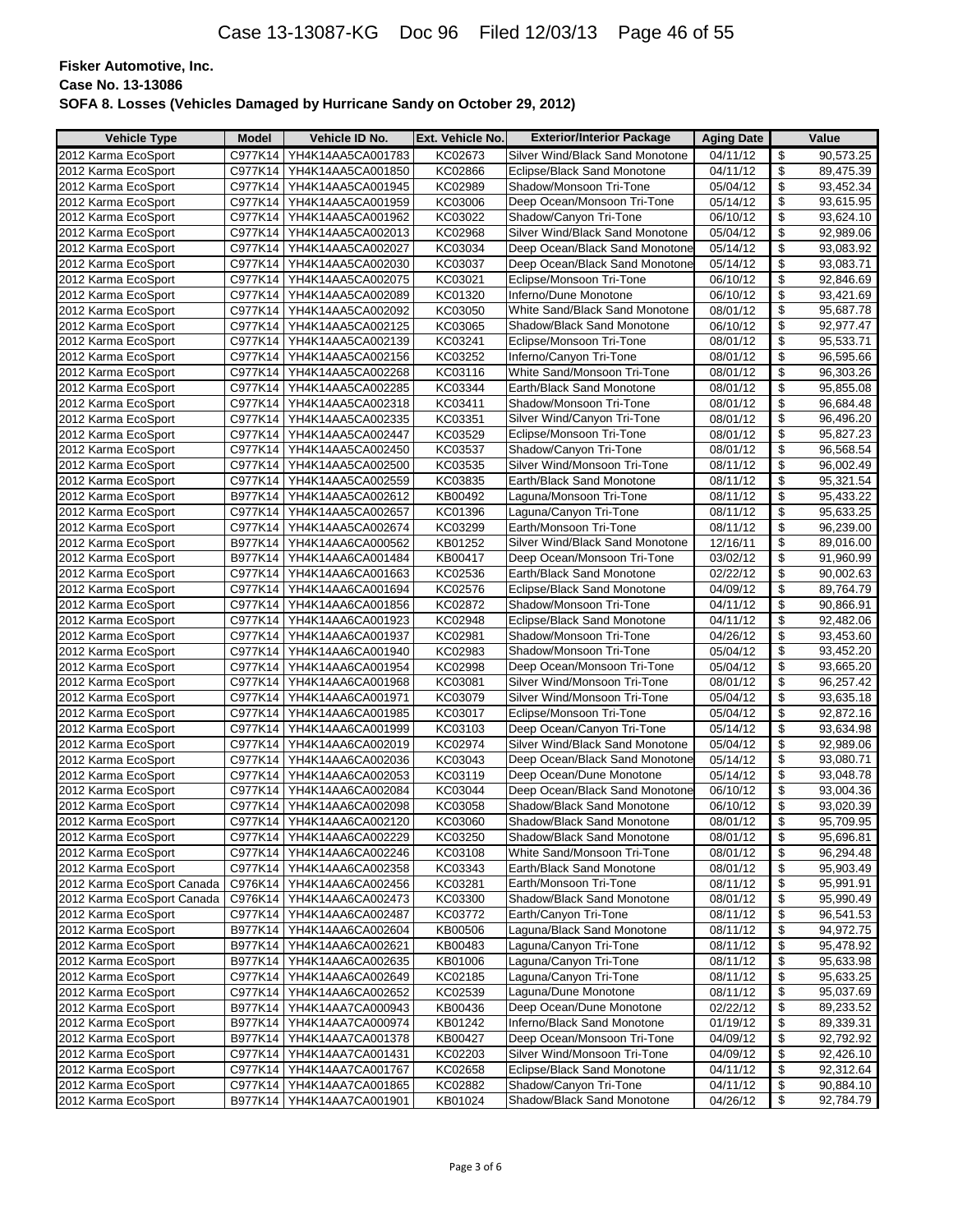| <b>Vehicle Type</b>        | <b>Model</b>       | Vehicle ID No.                         | Ext. Vehicle No.   | <b>Exterior/Interior Package</b>                                | <b>Aging Date</b>    |                                  | Value                  |
|----------------------------|--------------------|----------------------------------------|--------------------|-----------------------------------------------------------------|----------------------|----------------------------------|------------------------|
| 2012 Karma EcoSport        | C977K14            | YH4K14AA7CA001929                      | KC02954            | Eclipse/Black Sand Monotone                                     | 04/26/12             | \$                               | 92.065.62              |
| 2012 Karma EcoSport        | C977K14            | YH4K14AA7CA001946                      | KC02990            | Shadow/Monsoon Tri-Tone                                         | 04/26/12             | \$                               | 93,445.25              |
| 2012 Karma EcoSport        | C977K14            | YH4K14AA7CA001963                      | KC03024            | Shadow/Canyon Tri-Tone                                          | 05/04/12             | \$                               | 93,695.70              |
| 2012 Karma EcoSport        | C977K14            | YH4K14AA7CA001980                      | KC03014            | Eclipse/Monsoon Tri-Tone                                        | 05/04/12             | \$                               | 92,902.96              |
| 2012 Karma EcoSport        | C977K14            | YH4K14AA7CA002000                      | KC03100            | Deep Ocean/Canyon Tri-Tone                                      | 05/14/12             | $\overline{\mathcal{S}}$         | 93,708.98              |
| 2012 Karma EcoSport        | C977K14            | YH4K14AA7CA002028                      | KC03035            | Deep Ocean/Black Sand Monotone                                  | 05/14/12             | \$                               | 93,083.71              |
| 2012 Karma EcoSport        | C977K14            | YH4K14AA7CA002093                      | KC03052            | White Sand/Black Sand Monotone                                  | 08/01/12             | $\overline{\$}$                  | 95,691.29              |
| 2012 Karma EcoSport        | C977K14            | YH4K14AA7CA002126                      | KC03066            | Shadow/Black Sand Monotone                                      | 08/01/12             | \$                               | 95,575.75              |
| 2012 Karma EcoSport        | C977K14            | YH4K14AA7CA002157                      | KC03253            | Silver Wind/Monsoon Tri-Tone                                    | 08/01/12             | \$                               | 96,313.75              |
| 2012 Karma EcoSport        | C977K14            | YH4K14AA7CA002207                      | KC03075            | Inferno/Canyon Tri-Tone                                         | 08/01/12             | \$                               | 96,713.90              |
| 2012 Karma EcoSport        | C977K14            | YH4K14AA7CA002272                      | KC03249            | Shadow/Black Sand Monotone                                      | 08/01/12             | $\overline{\mathcal{S}}$         | 95,891.70              |
| 2012 Karma EcoSport        | C977K14            | YH4K14AA7CA002322                      | KC03109            | White Sand/Monsoon Tri-Tone                                     | 08/11/12             | \$                               | 96,548.52              |
| 2012 Karma EcoSport        | C977K14            | YH4K14AA7CA002367                      | KC03456            | Deep Ocean/Canyon Tri-Tone                                      | 08/01/12             | \$                               | 96,602.04              |
| 2012 Karma EcoSport        | C977K14            | YH4K14AA7CA002420                      | KC03460            | Eclipse/Monsoon Tri-Tone                                        | 08/11/12             | $\overline{\mathcal{S}}$         | 95,524.10              |
| 2012 Karma EcoSport        | C977K14            | YH4K14AA7CA002448                      | KC03530            | Eclipse/Dune Monotone                                           | 08/01/12             | $\overline{\boldsymbol{\theta}}$ | 95,274.89              |
| 2012 Karma EcoSport Canada | C976K14            | YH4K14AA7CA002451                      | KC03282            | White Sand/Black Sand Monotone                                  | 08/11/12             | \$                               | 96,069.58              |
| 2012 Karma EcoSport        | C977K14            | YH4K14AA7CA002501                      | KC03779            | Earth/Black Sand Monotone                                       | 08/11/12             | \$                               | 95,563.68              |
| 2012 Karma EcoSport        | B977K14            | YH4K14AA7CA002627                      | KB00486            | Laguna/Canyon Tri-Tone                                          | 08/11/12             | $\overline{\boldsymbol{\theta}}$ | 95,479.20              |
| 2012 Karma EcoSport        | C977K14            | YH4K14AA7CA002658                      | KC01398            | Laguna/Dune Monotone                                            | 08/11/12             | \$                               | 95,035.09              |
| 2012 Karma EcoSport        | C977K14            | YH4K14AA7CA002661                      | KC01793            | Laguna/Canyon Tri-Tone                                          | 08/11/12             | \$                               | 95,609.21              |
| 2012 Karma EcoSport        | B977K14            | YH4K14AA7CA002675                      | KB01218            | Laguna/Canyon Tri-Tone                                          | 08/11/12             | $\boldsymbol{\theta}$            | 95,614.05              |
| 2012 Karma EcoSport        | B977K14            | YH4K14AA8CA000899                      | KB00696            | Shadow/Monsoon Tri-Tone                                         | 01/19/12             | \$                               | 89,622.94              |
| 2012 Karma EcoSport        | B977K14            | YH4K14AA8CA000904                      | KB00723            | Shadow/Monsoon Tri-Tone                                         | 02/10/12             | \$                               | 89,767.70              |
| 2012 Karma EcoSport        | C977K14            | YH4K14AA8CA000983                      | KC01343            | White Sand/Dune Monotone                                        | 04/11/12             | $\overline{\boldsymbol{\theta}}$ | 89,841.01              |
| 2012 Karma EcoSport        | B977K14            | YH4K14AA8CA001003                      | KB01018            | Shadow/Monsoon Tri-Tone                                         | 01/19/12             | $\boldsymbol{\theta}$            | 88,770.54              |
| 2012 Karma EcoSport        | B977K14            | YH4K14AA8CA001289                      | KB00939            | Deep Ocean/Dune Monotone                                        | 04/09/12             | \$                               | 89,076.43              |
| 2012 Karma EcoSport        | C977K14            | YH4K14AA8CA001440                      | KC02329            | Silver Wind/Monsoon Tri-Tone                                    | 04/11/12             | $\boldsymbol{\theta}$            | 92,428.03              |
| 2012 Karma EcoSport        | C977K14            | YH4K14AA8CA001762                      | KC02654            | Shadow/Black Sand Monotone                                      | 04/19/12             | \$                               | 90,613.80              |
| 2012 Karma EcoSport        | C977K14            | YH4K14AA8CA001874                      | KC02891            | Shadow/Black Sand Monotone                                      | 04/26/12             | \$                               | 89,873.95              |
|                            |                    |                                        | KC02936            |                                                                 |                      | $\overline{\mathcal{S}}$         |                        |
| 2012 Karma EcoSport        | C977K14            | YH4K14AA8CA001907                      |                    | Eclipse/Black Sand Monotone                                     | 04/11/12             | \$                               | 92,490.96<br>92,074.52 |
| 2012 Karma EcoSport        | C977K14            | YH4K14AA8CA001910                      | KC02939<br>KC02949 | Eclipse/Black Sand Monotone                                     | 04/26/12<br>04/11/12 | \$                               |                        |
| 2012 Karma EcoSport        | C977K14            | YH4K14AA8CA001924                      |                    | Eclipse/Black Sand Monotone                                     |                      |                                  | 92,482.06              |
| 2012 Karma EcoSport        | C977K14<br>C977K14 | YH4K14AA8CA001941<br>YH4K14AA8CA001955 | KC02984<br>KC03000 | Shadow/Monsoon Tri-Tone<br>Deep Ocean/Monsoon Tri-Tone          | 04/26/12<br>05/14/12 | \$<br>\$                         | 93,455.25              |
| 2012 Karma EcoSport        |                    |                                        |                    |                                                                 |                      | \$                               | 93,615.95              |
| 2012 Karma EcoSport        | C977K14            | YH4K14AA8CA001969                      | KC03083            | Silver Wind/Monsoon Tri-Tone<br>Silver Wind/Monsoon Tri-Tone    | 05/14/12             | $\overline{\mathcal{S}}$         | 93,585.74              |
| 2012 Karma EcoSport        | C977K14<br>C977K14 | YH4K14AA8CA001972<br>YH4K14AA8CA001986 | KC03085<br>KC03009 |                                                                 | 05/14/12<br>08/01/12 | \$                               | 93,586.05<br>95,570.81 |
| 2012 Karma EcoSport        |                    |                                        |                    | Eclipse/Monsoon Tri-Tone                                        |                      | \$                               |                        |
| 2012 Karma EcoSport        | C977K14            | YH4K14AA8CA002023                      | KC02977            | Silver Wind/Black Sand Monotone<br>Silver Wind/Monsoon Tri-Tone | 05/14/12             | $\overline{\$}$                  | 92,972.94              |
| 2012 Karma EcoSport        | C977K14            | YH4K14AA8CA002037                      | KC03082            |                                                                 | 06/10/12             |                                  | 93,652.86              |
| 2012 Karma EcoSport        | C977K14            | YH4K14AA8CA002040                      | KC03086            | Silver Wind/Monsoon Tri-Tone                                    | 06/10/12             | \$                               | 93,652.86              |
| 2012 Karma EcoSport        | C977K14            | YH4K14AA8CA002054                      | KC03080            | Silver Wind/Monsoon Tri-Tone                                    | 06/10/12             | \$                               | 93,608.07              |
| 2012 Karma EcoSport        | C977K14            | YH4K14AA8CA002085                      | KC03045            | Deep Ocean/Black Sand Monotone                                  | 08/01/12             | \$                               | 95,604.12              |
| 2012 Karma EcoSport        | C977K14            | YH4K14AA8CA002118                      | KC02170            | Silver Wind/Black Sand Monotone                                 | 08/01/12             | \$                               | 95,520.17              |
| 2012 Karma EcoSport        |                    | C977K14   YH4K14AA8CA002121            | KC03061            | Shadow/Black Sand Monotone                                      | 06/10/12             | \$                               | 92,977.68              |
| 2012 Karma EcoSport        |                    | C977K14   YH4K14AA8CA002216            | KC03231            | Eclipse/Black Sand Monotone                                     | 08/01/12             | \$                               | 94,858.40              |
| 2012 Karma EcoSport        |                    | C977K14 YH4K14AA8CA002278              | KC03307            | Eclipse/Canyon Tri-Tone                                         | 08/11/12             | \$                               | 95,663.87              |
| 2012 Karma EcoSport        |                    | C977K14   YH4K14AA8CA002359            | KC03404            | Earth/Canyon Tri-Tone                                           | 08/01/12             | \$                               | 96,470.17              |
| 2012 Karma EcoSport Canada |                    | C976K14 YH4K14AA8CA002457              | KC03293            | White Sand/Monsoon Tri-Tone                                     | 08/11/12             | \$                               | 96,665.12              |
| 2012 Karma EcoSport Canada |                    | C976K14 YH4K14AA8CA002491              | KC03295            | Earth/Monsoon Tri-Tone                                          | 08/11/12             | \$                               | 96,538.04              |
| 2012 Karma EcoSport        |                    | B977K14   YH4K14AA8CA002619            | KB00503            | Laguna/Black Sand Monotone                                      | 08/11/12             | \$                               | 94,837.20              |
| 2012 Karma EcoSport        |                    | B977K14   YH4K14AA8CA002636            | KB01016            | Laguna/Canyon Tri-Tone                                          | 08/11/12             | $\overline{\mathcal{S}}$         | 95,633.25              |
| 2012 Karma EcoSport        | C977K14            | YH4K14AA8CA002653                      | KC02935            | Laguna/Monsoon Tri-Tone                                         | 08/11/12             | \$                               | 95,585.83              |
| 2012 Karma EcoSport        | B977K14            | YH4K14AA9CA000992                      | KB00618            | Inferno/Monsoon Tri-Tone                                        | 01/19/12             | \$                               | 89,907.20              |
| 2012 Karma EcoSport        | B977K14            | YH4K14AA9CA001284                      | KB00447            | Deep Ocean/Dune Monotone                                        | 02/22/12             | $\boldsymbol{\theta}$            | 88,599.26              |
| 2012 Karma EcoSport        |                    | C977K14 YH4K14AA9CA001365              | KC02319            | Shadow/Black Sand Monotone                                      | 02/22/12             | \$                               | 88,538.36              |
| 2012 Karma EcoSport        |                    | C977K14   YH4K14AA9CA001656            | KC02578            | Shadow/Canyon Tri-Tone                                          | 04/11/12             | \$                               | 92,555.36              |
| 2012 Karma EcoSport        |                    | C977K14   YH4K14AA9CA001883            | KC02902            | Deep Ocean/Dune Monotone                                        | 04/11/12             | $\boldsymbol{\theta}$            | 90,216.22              |
| 2012 Karma EcoSport        |                    | C977K14 YH4K14AA9CA001933              | KC02959            | Silver Wind/Black Sand Monotone                                 | 05/04/12             | \$                               | 92,796.44              |
| 2012 Karma EcoSport        |                    | C977K14   YH4K14AA9CA001947            | KC02991            | Shadow/Monsoon Tri-Tone                                         | 04/26/12             | \$                               | 93,445.25              |
| 2012 Karma EcoSport        |                    | C977K14   YH4K14AA9CA001950            | KC02994            | Shadow/Monsoon Tri-Tone                                         | 05/04/12             | \$                               | 93,443.85              |
| 2012 Karma EcoSport        | C977K14            | YH4K14AA9CA001964                      | KC03005            | Deep Ocean/Monsoon Tri-Tone                                     | 05/04/12             | \$                               | 93,665.20              |
| 2012 Karma EcoSport        |                    | C977K14 YH4K14AA9CA001978              | KC03012            | Eclipse/Monsoon Tri-Tone                                        | 05/04/12             | \$                               | 92,871.95              |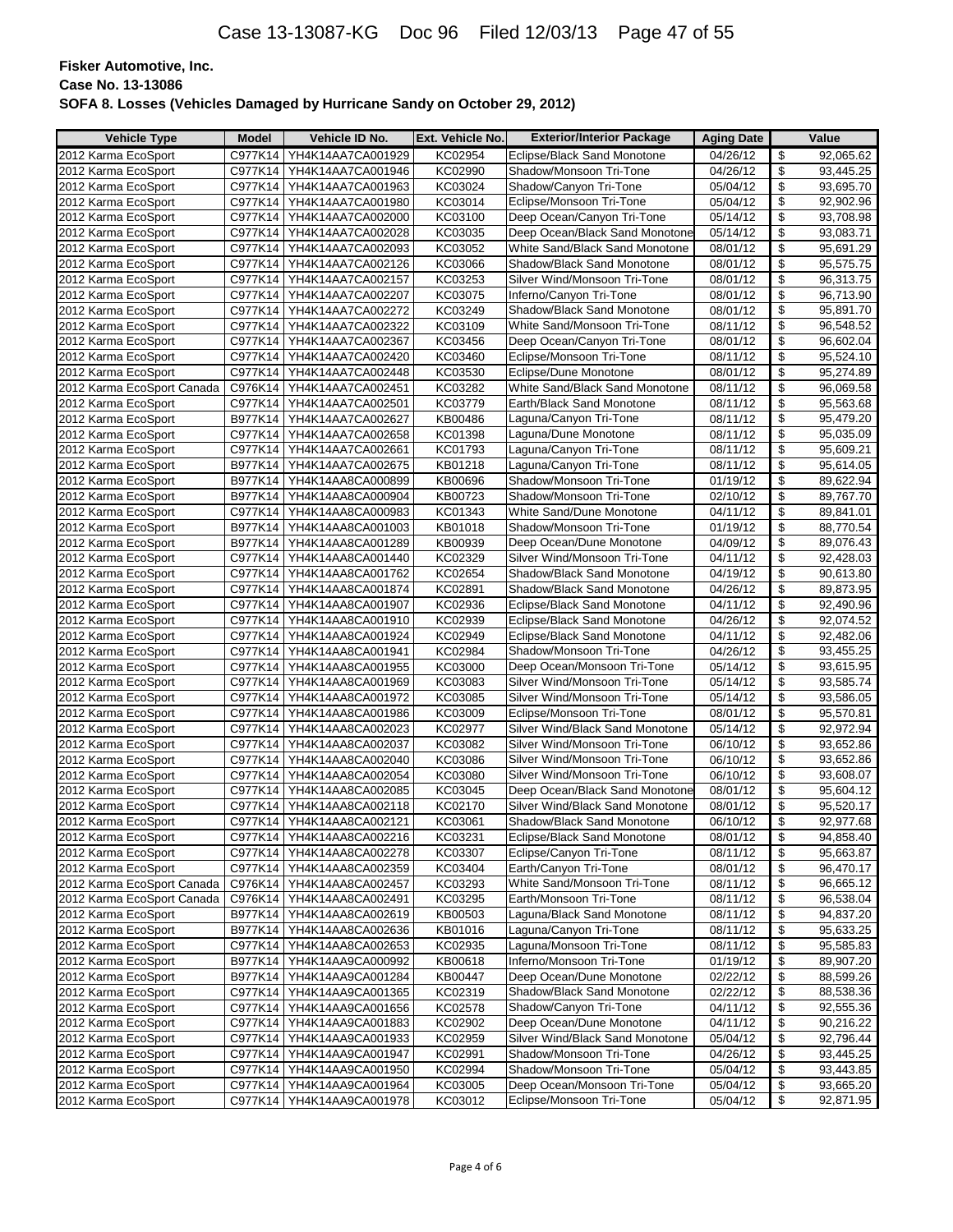| <b>Vehicle Type</b>        | <b>Model</b> | Vehicle ID No.              | Ext. Vehicle No. | <b>Exterior/Interior Package</b> | <b>Aging Date</b> |                                  | Value     |
|----------------------------|--------------|-----------------------------|------------------|----------------------------------|-------------------|----------------------------------|-----------|
| 2012 Karma EcoSport        | C977K14      | YH4K14AA9CA002001           | KC03105          | Deep Ocean/Canyon Tri-Tone       | 05/14/12          | \$                               | 93,634.98 |
| 2012 Karma EcoSport        | C977K14      | YH4K14AA9CA002029           | KC03036          | Deep Ocean/Black Sand Monotone   | 05/14/12          | \$                               | 93,083.71 |
| 2012 Karma EcoSport        | C977K14      | YH4K14AA9CA002032           | KC03039          | Deep Ocean/Black Sand Monotone   | 08/01/12          | \$                               | 95,810.18 |
| 2012 Karma EcoSport        | C977K14      | YH4K14AA9CA002046           | KC03104          | Deep Ocean/Canyon Tri-Tone       | 06/10/12          | \$                               | 93,645.58 |
| 2012 Karma EcoSport        | C977K14      | YH4K14AA9CA002127           | KC03067          | Shadow/Black Sand Monotone       | 06/10/12          | \$                               | 92,976.51 |
| 2012 Karma EcoSport        | C977K14      | YH4K14AA9CA002130           | KC03238          | Shadow/Monsoon Tri-Tone          | 06/10/12          | \$                               | 93,563.82 |
| 2012 Karma EcoSport        | C977K14      | YH4K14AA9CA002158           | KC03073          | Inferno/Canyon Tri-Tone          | 08/01/12          | $\overline{\$}$                  | 96,625.00 |
| 2012 Karma EcoSport        | C977K14      | YH4K14AA9CA002208           | KC03076          | Inferno/Canyon Tri-Tone          | 08/01/12          | \$                               | 96,705.31 |
| 2012 Karma EcoSport        | C977K14      | YH4K14AA9CA002211           | KC03077          | Inferno/Canyon Tri-Tone          | 08/01/12          | $\overline{\boldsymbol{\theta}}$ | 96,705.31 |
| 2012 Karma EcoSport        | C977K14      | YH4K14AA9CA002225           | KC03235          | Silver Wind/Black Sand Monotone  | 08/01/12          | $\frac{1}{2}$                    | 95,565.30 |
| 2012 Karma EcoSport        | C977K14      | YH4K14AA9CA002273           | KC03251          | Inferno/Canyon Tri-Tone          | 08/01/12          | $\boldsymbol{\theta}$            | 96,683.90 |
| 2012 Karma EcoSport        | C977K14      | YH4K14AA9CA002337           | KC03296          | Earth/Canyon Tri-Tone            | 08/11/12          | \$                               | 96,453.62 |
| 2012 Karma EcoSport        | C977K14      | YH4K14AA9CA002368           | KC03457          | Deep Ocean/Monsoon Tri-Tone      | 08/01/12          | $\overline{\$}$                  | 96,615.99 |
| 2012 Karma EcoSport Canada | C976K14      | YH4K14AA9CA002418           | KC03455          | Earth/Canyon Tri-Tone            | 08/01/12          | $\boldsymbol{\theta}$            | 96,558.44 |
| 2012 Karma EcoSport        | C977K14      | YH4K14AA9CA002449           | KC03533          | Inferno/Black Sand Monotone      | 08/11/12          | \$                               | 96,351.49 |
| 2012 Karma EcoSport        | C977K14      | YH4K14AA9CA002452           | KC03525          | Deep Ocean/Canyon Tri-Tone       | 08/11/12          | $\overline{\$}$                  | 96,585.02 |
| 2012 Karma EcoSport        | B977K14      | YH4K14AA9CA002628           | KB00502          | Laguna/Dune Monotone             | 08/11/12          | \$                               | 94,880.28 |
| 2012 Karma EcoSport        | B977K14      | YH4K14AA9CA002676           | KB01219          | Laguna/Monsoon Tri-Tone          | 08/11/12          | \$                               | 95,568.29 |
| 2012 Karma EcoSport        | B977K14      | YH4K14AAXCA000998           | KB01022          | Silver Wind/Monsoon Tri-Tone     | 01/27/12          | \$                               | 88,734.04 |
| 2012 Karma EcoSport        | C977K14      | YH4K14AAXCA001195           | KC01332          | Shadow/Canyon Tri-Tone           | 02/03/12          | $\overline{\mathcal{S}}$         | 88,564.39 |
| 2012 Karma EcoSport        | B977K14      | YH4K14AAXCA001388           | KB01246          | Silver Wind/Monsoon Tri-Tone     | 04/09/12          | \$                               | 92,757.11 |
| 2012 Karma EcoSport        | C977K14      | YH4K14AAXCA001584           | KC02574          | Shadow/Canyon Tri-Tone           | 04/19/12          | \$                               | 92,540.43 |
| 2012 Karma EcoSport        | C977K14      | YH4K14AAXCA001763           | KC02655          | Shadow/Canyon Tri-Tone           | 04/11/12          | $\frac{1}{2}$                    | 90,859.76 |
| 2012 Karma EcoSport        | C977K14      | YH4K14AAXCA001844           | KC02791          | Shadow/Black Sand Monotone       | 04/11/12          | \$                               | 90,205.45 |
| 2012 Karma EcoSport        | C977K14      | YH4K14AAXCA001861           | KC02878          | Eclipse/Monsoon Tri-Tone         | 04/19/12          | \$                               | 90,083.91 |
| 2012 Karma EcoSport        | C977K14      | YH4K14AAXCA001908           | KC02937          | Eclipse/Black Sand Monotone      | 04/26/12          | \$                               | 92,074.52 |
| 2012 Karma EcoSport        | C977K14      | YH4K14AAXCA001911           | KC02940          | Eclipse/Black Sand Monotone      | 04/26/12          | $\overline{\mathcal{S}}$         | 92,074.52 |
| 2012 Karma EcoSport        | C977K14      | YH4K14AAXCA001939           | KC02982          | Shadow/Monsoon Tri-Tone          | 04/26/12          | \$                               | 93,453.60 |
| 2012 Karma EcoSport        | C977K14      | YH4K14AAXCA001942           | KC02985          | Shadow/Monsoon Tri-Tone          | 04/26/12          | \$                               | 93,455.25 |
| 2012 Karma EcoSport        | C977K14      | YH4K14AAXCA001956           | KC03002          | Deep Ocean/Monsoon Tri-Tone      | 08/01/12          | \$                               | 96,286.20 |
| 2012 Karma EcoSport        | C977K14      | YH4K14AAXCA001987           | KC03026          | Shadow/Canyon Tri-Tone           | 05/14/12          | \$                               | 93,722.96 |
| 2012 Karma EcoSport        | C977K14      | YH4K14AAXCA001990           | KC03032          | Shadow/Canyon Tri-Tone           | 05/14/12          | \$                               | 93,646.72 |
| 2012 Karma EcoSport        | C977K14      | YH4K14AAXCA002007           | KC02962          | Silver Wind/Black Sand Monotone  | 05/14/12          | \$                               | 92,973.51 |
| 2012 Karma EcoSport        | C977K14      | YH4K14AAXCA002024           | KC02978          | Silver Wind/Black Sand Monotone  | 05/14/12          | \$                               | 92,972.73 |
| 2012 Karma EcoSport        | C977K14      | YH4K14AAXCA002038           | KC03084          | Silver Wind/Monsoon Tri-Tone     | 05/14/12          | \$                               | 93,658.56 |
| 2012 Karma EcoSport        | C977K14      | YH4K14AAXCA002041           | KC03087          | Silver Wind/Monsoon Tri-Tone     | 06/10/12          | $\boldsymbol{\theta}$            | 93,608.07 |
| 2012 Karma EcoSport        | C977K14      | YH4K14AAXCA002055           | KC03121          | Deep Ocean/Dune Monotone         | 05/14/12          | \$                               | 93,048.78 |
| 2012 Karma EcoSport        | C977K14      | YH4K14AAXCA002122           | KC03062          | Shadow/Black Sand Monotone       | 06/10/12          | \$                               | 92,977.47 |
| 2012 Karma EcoSport        | C977K14      | YH4K14AAXCA002153           | KC03072          | Inferno/Canyon Tri-Tone          | 08/01/12          | $\boldsymbol{\theta}$            | 96,625.31 |
| 2012 Karma EcoSport        | C977K14      | YH4K14AAXCA002203           | KC03234          | Silver Wind/Black Sand Monotone  | 08/01/12          | \$                               | 95,565.30 |
| 2012 Karma EcoSport        | C977K14      | YH4K14AAXCA002217           | KC03123          | Deep Ocean/Dune Monotone         | 08/01/12          | \$                               | 95,622.57 |
| 2012 Karma EcoSport        | C977K14      | YH4K14AAXCA002220           | KC03233          | Eclipse/Black Sand Monotone      | 08/01/12          | $\overline{\mathcal{S}}$         | 94,858.40 |
| 2012 Karma EcoSport        | C977K14      | YH4K14AAXCA002248           | KC03242          | Eclipse/Monsoon Tri-Tone         | 08/01/12          | \$                               | 95,568.66 |
| 2012 Karma EcoSport        |              | C977K14 YH4K14AAXCA002279   | KC03350          | Eclipse/Black Sand Monotone      | 08/01/12          | \$                               | 95,106.48 |
| 2012 Karma EcoSport        |              | C977K14 YH4K14AAXCA002332   | KC03406          | Silver Wind/Canyon Tri-Tone      | 08/11/12          | \$                               | 96,357.03 |
| 2012 Karma EcoSport        |              | C977K14 YH4K14AAXCA002346   | KC03413          | White Sand/Canyon Tri-Tone       | 08/01/12          | \$                               | 96,519.18 |
| 2012 Karma EcoSport        |              | C977K14   YH4K14AAXCA002380 | KC03405          | Inferno/Black Sand Monotone      | 08/11/12          | \$                               | 96,134.79 |
| 2012 Karma EcoSport        |              | C977K14 YH4K14AAXCA002430   | KC03345          | Earth/Monsoon Tri-Tone           | 08/01/12          | $\boldsymbol{\theta}$            | 96,545.09 |
| 2012 Karma EcoSport Canada |              | C976K14 YH4K14AAXCA002444   | KC03524          | Deep Ocean/Canyon Tri-Tone       | 08/01/12          | \$                               | 96,579.70 |
| 2012 Karma EcoSport        |              | C977K14   YH4K14AAXCA002489 | KC03774          | Earth/Monsoon Tri-Tone           | 08/11/12          | \$                               | 96,530.74 |
| 2012 Karma EcoSport        |              | C977K14 YH4K14AAXCA002668   | KC02173          | Laguna/Black Sand Monotone       | 08/11/12          | \$                               | 94,958.13 |
| 2012 Karma EcoChic         |              | C977K16 YH4K16AA0CA000746   | KC01750          | Silver Wind/Glacier Tri-Tone     | 04/11/12          | \$                               | 89,353.03 |
| 2012 Karma EcoChic         |              | C977K16 YH4K16AA0CA002061   | KC03131          | Earth/Earth Tri-Tone             | 06/22/12          | \$                               | 92,796.17 |
| 2012 Karma EcoChic         |              | B977K16   YH4K16AA1CA001047 | KB01276          | Shadow/Earth Tri-Tone            | 02/03/12          | \$                               | 89,187.45 |
| 2012 Karma EcoChic         |              | C977K16 YH4K16AA1CA001257   | KC02205          | White Sand/Earth Tri-Tone        | 04/09/12          | \$                               | 91,802.42 |
| 2012 Karma EcoChic         |              | C977K16   YH4K16AA1CA002232 | KC03260          | Deep Ocean/Glacier Tri-Tone      | 08/01/12          | \$                               | 95,421.64 |
| 2012 Karma EcoChic         |              | C977K16 YH4K16AA1CA002330   | KC03403          | White Sand/Glacier Tri-Tone      | 08/11/12          | \$                               | 95,909.48 |
| 2012 Karma EcoChic         |              | C977K16 YH4K16AA1CA002389   | KC03401          | Deep Ocean/Glacier Tri-Tone      | 08/01/12          | \$                               | 95,750.23 |
| 2012 Karma EcoChic         |              | C977K16   YH4K16AA2CA002059 | KC03127          | Silver Wind/Glacier Tri-Tone     | 06/10/12          | \$                               | 92,791.04 |
| 2012 Karma EcoChic         |              | C977K16   YH4K16AA2CA002076 | KC03140          | Eclipse/Glacier Tri-Tone         | 06/10/12          | \$                               | 92,016.17 |
| 2012 Karma EcoChic         |              | C977K16 YH4K16AA3CA000787   | KC01347          | Deep Ocean/Glacier Tri-Tone      | 02/22/12          | \$                               | 88,511.56 |
| 2012 Karma EcoChic         |              | C977K16 YH4K16AA3CA002247   | KC03137          | Deep Ocean/Glacier Tri-Tone      | 08/01/12          | \$                               | 95,432.55 |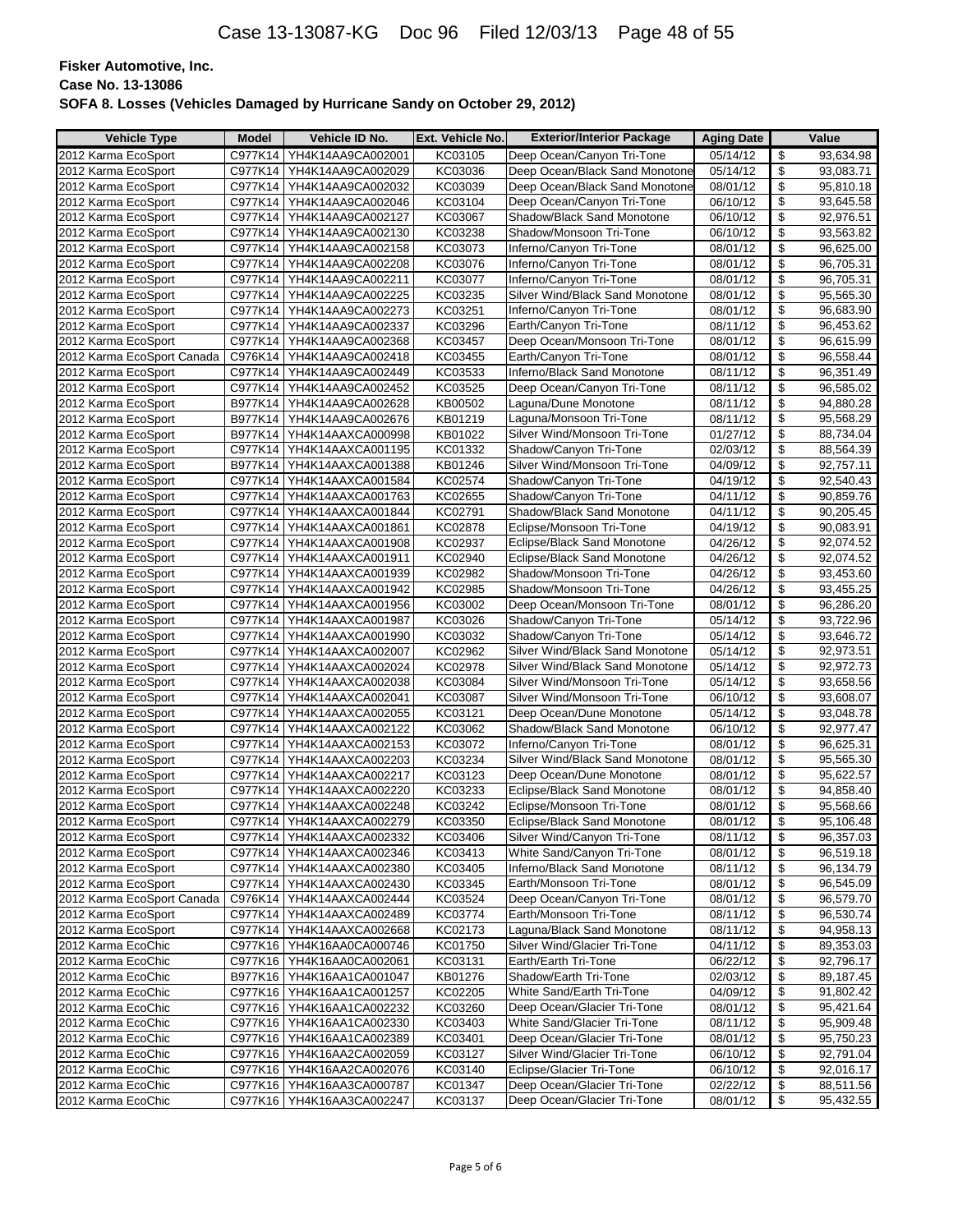| Fisker Automotive, Inc.                                                  |
|--------------------------------------------------------------------------|
| Case No. 13-13086                                                        |
| SOFA 8. Losses (Vehicles Damaged by Hurricane Sandy on October 29, 2012) |

| <b>Vehicle Type</b>                     | <b>Model</b> | Vehicle ID No.    | Ext. Vehicle No. | <b>Exterior/Interior Package</b> | <b>Aging Date</b> |                          | Value     |
|-----------------------------------------|--------------|-------------------|------------------|----------------------------------|-------------------|--------------------------|-----------|
| 2012 Karma EcoChic                      | C977K16      | YH4K16AA3CA002376 | KC03402          | Shadow/Glacier Tri-Tone          | 08/01/12          | \$                       | 95.849.60 |
| 2012 Karma EcoChic                      | B977K16      | YH4K16AA4CA001477 | KB01077          | Earth/Earth Tri-Tone             | 04/09/12          | \$                       | 91,662.67 |
| 2012 Karma EcoChic                      | C977K16      | YH4K16AA4CA001558 | KC01473          | Deep Ocean/Glacier Tri-Tone      | 03/31/12          | \$                       | 90,910.41 |
| 2012 Karma EcoChic                      | C977K16      | YH4K16AA4CA002063 | KC03135          | Deep Ocean/Glacier Tri-Tone      | 06/10/12          | \$                       | 92,817.53 |
| 2012 Karma EcoChic                      | C977K16      | YH4K16AA4CA002077 | KC03134          | Deep Ocean/Glacier Tri-Tone      | 06/10/12          | \$                       | 92,799.13 |
| 2012 Karma EcoChic                      | C977K16      | YH4K16AA5CA001133 | KC01836          | Shadow/Earth Tri-Tone            | 01/27/12          | \$                       | 88,067.24 |
| 2012 Karma EcoChic                      | B977K16      | YH4K16AA5CA001505 | KB01067          | Deep Ocean/Earth Tri-Tone        | 02/22/12          | \$                       | 89,124.76 |
| 2012 Karma EcoChic                      | B977K16      | YH4K16AA5CA002640 | KB01069          | Laguna/Glacier Tri-Tone          | 08/11/12          | \$                       | 94,919.56 |
| 2012 Karma EcoChic                      | C977K16      | YH4K16AA6CA002078 | KC03132          | Earth/Earth Tri-Tone             | 06/10/12          | \$                       | 92,764.32 |
| 2012 Karma EcoChic                      | C977K16      | YH4K16AA6CA002159 | KC03258          | Silver Wind/Glacier Tri-Tone     | 08/01/12          | \$                       | 95,386.76 |
| 2012 Karma EcoChic                      | C977K16      | YH4K16AA6CA002209 | KC03136          | Deep Ocean/Glacier Tri-Tone      | 08/01/12          | $\overline{\mathcal{S}}$ | 95,435.27 |
| 2012 Karma EcoChic Canada               | C976K16      | YH4K16AA6CA002307 | KC03386          | Eclipse/Glacier Tri-Tone         | 08/01/12          | \$                       | 94.877.59 |
| 2012 Karma EcoChic                      | C977K16      | YH4K16AA7CA001571 | KC01765          | Deep Ocean/Glacier Tri-Tone      | 03/31/12          | \$                       | 91,761.82 |
| 2012 Karma EcoChic                      | C977K16      | YH4K16AA7CA001585 | KC01348          | Deep Ocean/Earth Tri-Tone        | 02/22/12          | \$                       | 91,207.37 |
| 2012 Karma EcoChic                      | C977K16      | YH4K16AA7CA002221 | KC03141          | Shadow/Earth Tri-Tone            | 08/01/12          | \$                       | 95,552.74 |
| 2012 Karma EcoChic                      | C977K16      | YH4K16AA8CA001885 | KC02904          | Silver Wind/Glacier Tri-Tone     | 04/11/12          | \$                       | 90,022.68 |
| 2012 Karma EcoChic                      | C977K16      | YH4K16AA8CA002065 | KC03142          | Deep Ocean/Earth Tri-Tone        | 06/10/12          | \$                       | 92,841.99 |
| 2012 Karma EcoChic                      | C977K16      | YH4K16AA8CA002079 | KC03130          | Earth/Earth Tri-Tone             | 06/10/12          | \$                       | 92,764.32 |
| 2012 Karma EcoChic                      | C977K16      | YH4K16AA9CA002057 | KC03126          | Silver Wind/Glacier Tri-Tone     | 05/14/12          | \$                       | 92,856.65 |
| 2012 Karma EcoChic                      | C977K16      | YH4K16AA9CA002060 | KC03129          | Silver Wind/Glacier Tri-Tone     | 06/10/12          | \$                       | 92,807.65 |
| 2012 Karma EcoChic                      | B977K16      | YH4K16AA9CA002608 | KB00797          | Laguna/Earth Tri-Tone            | 08/11/12          | \$                       | 94,903.11 |
| 2012 Karma EcoChic                      | C977K16      | YH4K16AAXCA000740 | KC01749          | Silver Wind/Glacier Tri-Tone     | 01/19/12          | \$                       | 88,197.40 |
| 2012 Karma EcoChic                      | B977K16      | YH4K16AAXCA001449 | KB00804          | Earth/Earth Tri-Tone             | 02/22/12          | \$                       | 89,100.49 |
| 2012 Karma EcoChic                      | C977K16      | YH4K16AAXCA001483 | KC01352          | Earth/Earth Tri-Tone             | 02/22/12          | \$                       | 89,093.01 |
| 2012 Karma EcoChic                      | C977K16      | YH4K16AAXCA002083 | KC03128          | Silver Wind/Glacier Tri-Tone     | 08/01/12          | \$                       | 95,328.85 |
| 2012 Karma EcoChic                      | C977K16      | YH4K16AAXCA002231 | KC03259          | Earth/Earth Tri-Tone             | 08/01/12          | \$                       | 95,405.39 |
| 2012 Karma EcoChic                      | C977K16      | YH4K16AAXCA002391 | KC03418          | White Sand/Earth Tri-Tone        | 08/01/12          | \$                       | 95,900.77 |
| 2012 Karma EcoChic                      | C977K16      | YH4K16AAXCA002486 | KC03417          | Shadow/Earth Tri-Tone            | 08/11/12          | $\overline{\mathcal{S}}$ | 96,000.94 |
| Subtotal - Vehicle Losses               |              |                   |                  |                                  | \$                | 31,663,495.79            |           |
| <b>Insurance Proceeds</b>               |              |                   |                  |                                  | \$                | 4,800,000.00             |           |
| <b>Grand Total - Net Vehicle Losess</b> |              |                   |                  |                                  | \$                | 26.863.495.79            |           |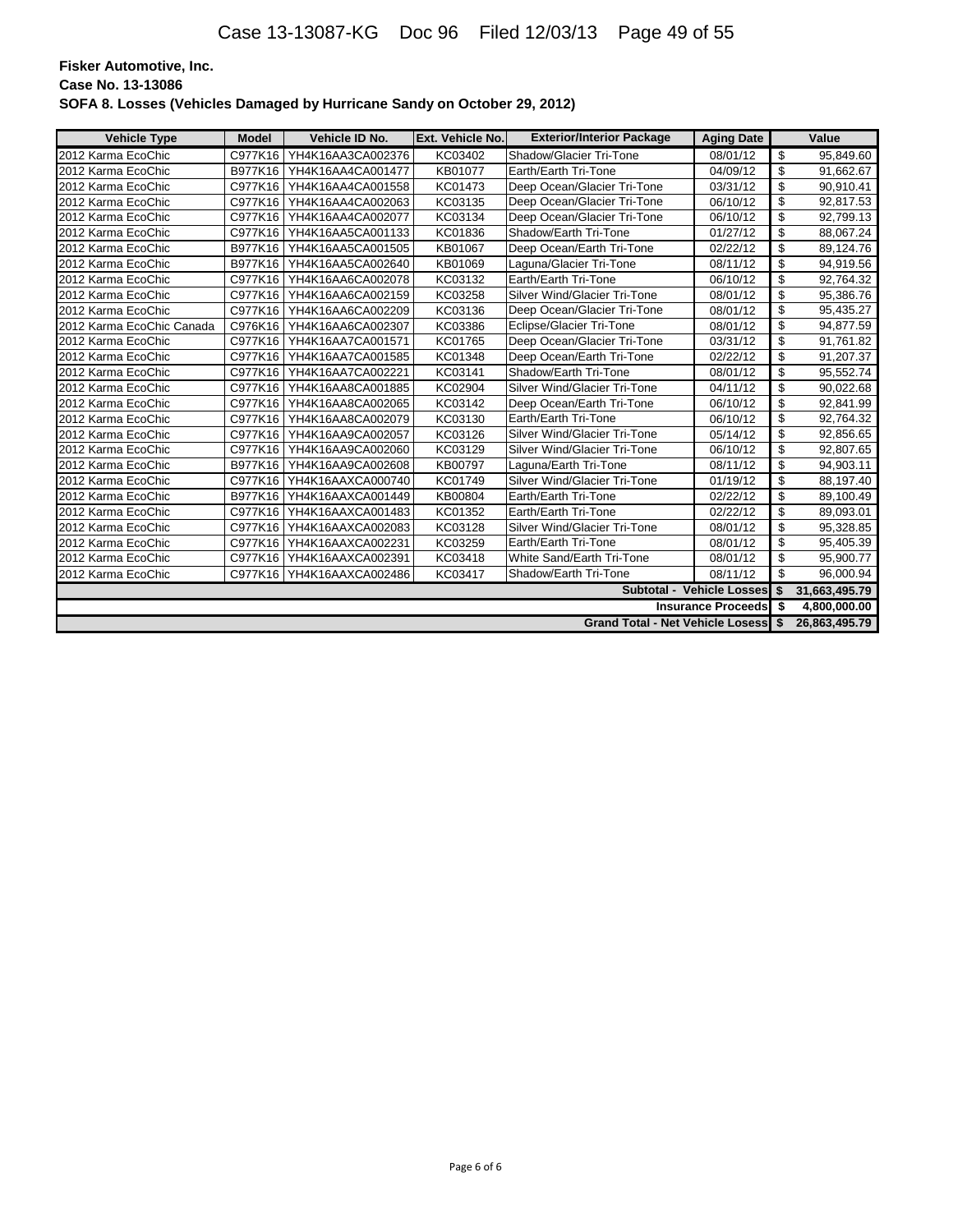# STATEMENT OF FINANCIAL AFFAIRS

# EXHIBIT 13

**SETOFFS**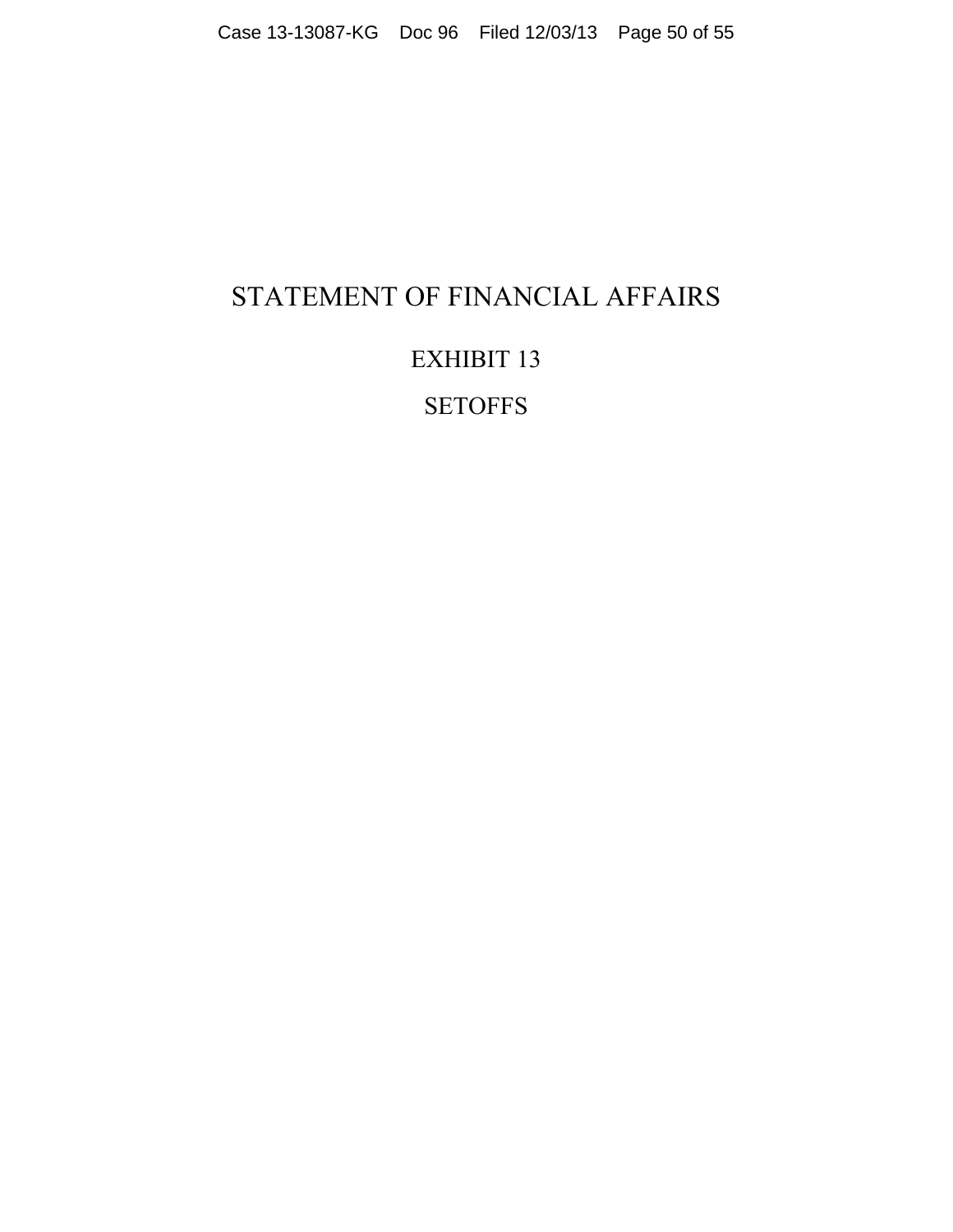**Fisker Automotive, Inc. Case No. 13-13086 SOFA 13 - Setoffs**

| <b>Name</b>             | <b>Payment Description</b> | Date                                                        | <b>Amount of Claim</b>  | <b>Amount of Set off</b> |
|-------------------------|----------------------------|-------------------------------------------------------------|-------------------------|--------------------------|
| Ignited, LLC            | Agreement to Suspend       | Agreement Date - September 16, 2013                         | \$556,516               | \$50,000                 |
| 2221 Park Place         | Enforcement of             | Cash payment date - September 18, 2013                      |                         | \$356,515.65             |
| El Segundo, CA 90245    | Judgement                  | Transfer of 11 automobiles -September 2013                  |                         |                          |
| Very Green Eirl         |                            | Settlement of outstanding Agreement Date - October 10, 2013 | 9,166 euro/ \$12,374.10 | 29,166 euro/             |
| Attn: Simon Rochefort   | balance due from Fisker    |                                                             |                         | \$39,374.10              |
| 49 bis chemin du petit  | Gmbh                       | Transfer of 1 automobile, plus receipt of 20,000            |                         |                          |
| pesicart                |                            | euros from Very Green Eirl                                  |                         |                          |
| Nice, Fance 06100       | Fisker, Inc. assumed the   |                                                             |                         |                          |
|                         | outstanding balance due    |                                                             |                         |                          |
| US1-ID FR44 752 959 536 | to Very Green from Fisker  |                                                             |                         |                          |
|                         | Gmbh                       |                                                             |                         |                          |
|                         |                            |                                                             |                         |                          |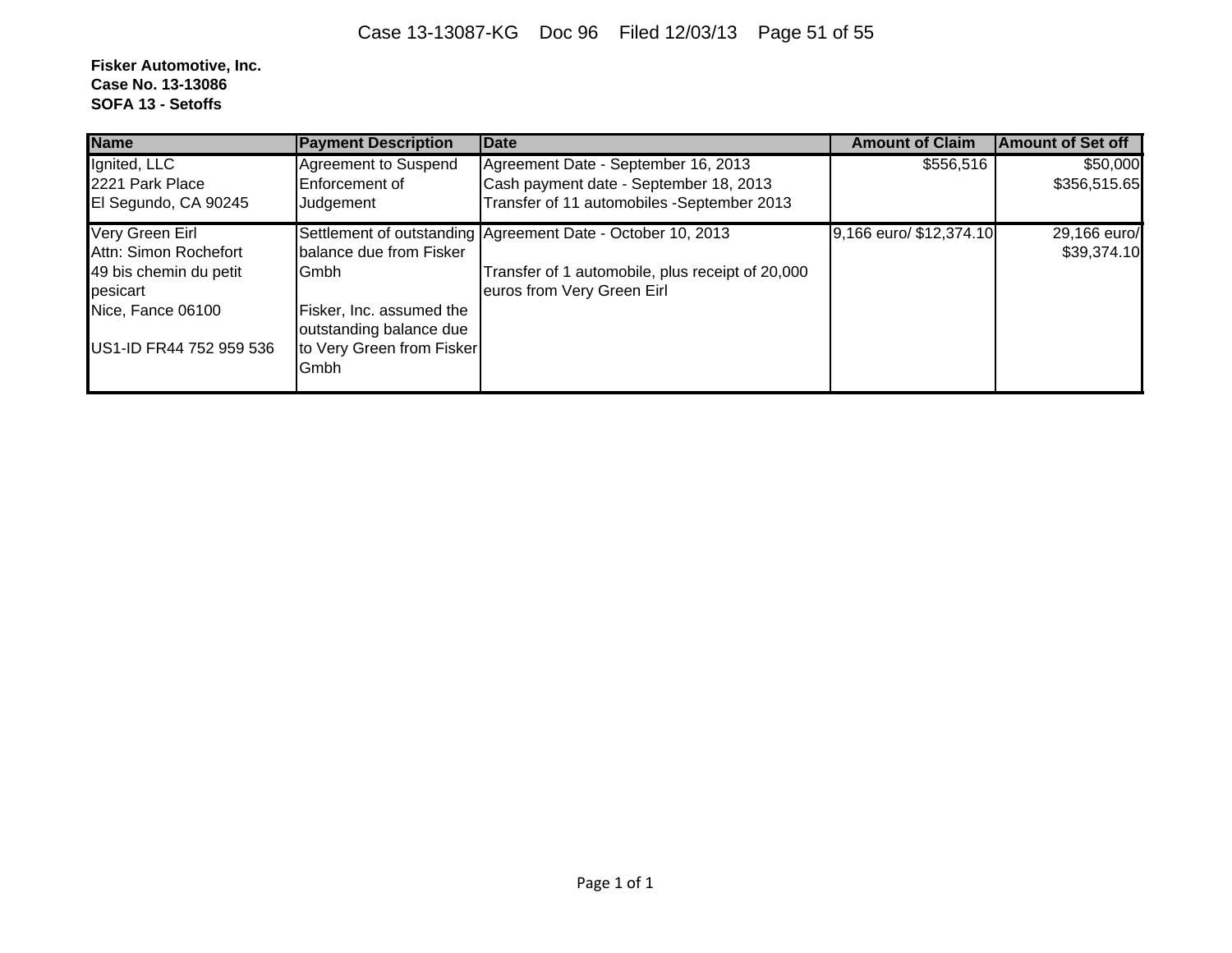## STATEMENT OF FINANCIAL AFFAIRS

## EXHIBIT 22b

## FORMER OFFICERS AND DIRECTORS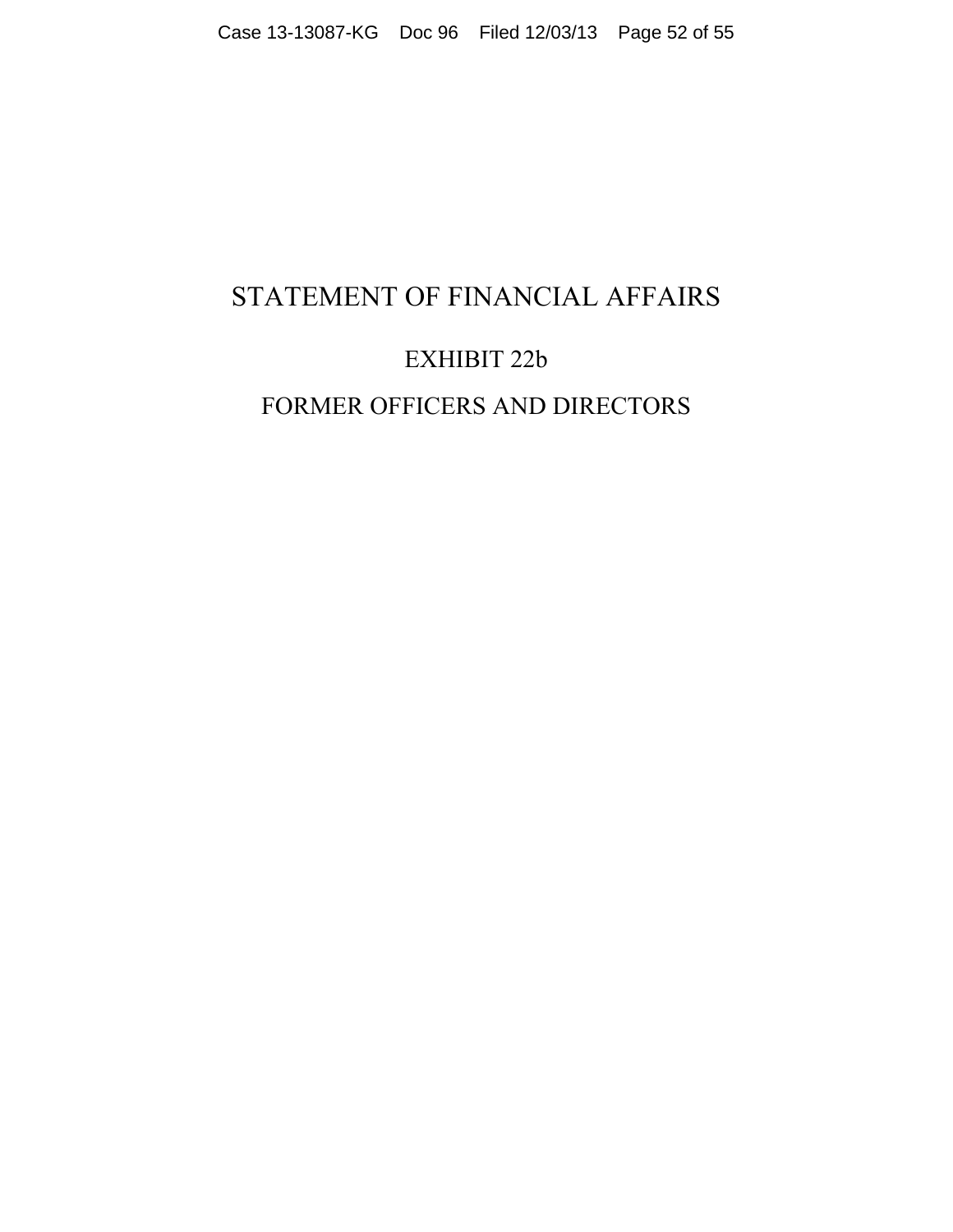## Case 13-13087-KG Doc 96 Filed 12/03/13 Page 53 of 55

## **Fisker Automotive, Inc. Case No. 13-13086 SOFA Exhibit 22b. Former partners, officers, directors and shareholders**

| <b>Former Directors and Officers</b>                                         | <b>Title</b>       | <b>Affiliated Business Entity</b>           | <b>Termination/Resignation Date</b> |
|------------------------------------------------------------------------------|--------------------|---------------------------------------------|-------------------------------------|
| <b>Alan Niedzwiecki</b>                                                      | <b>Director</b>    | Quantum Technologies                        |                                     |
| Alberto Gonzalez, VP Manufacturing                                           | Officer            | <b>Alberto Gonzalez Consulting Services</b> | 4/5/2013                            |
| Alexander Klatt, VP Design                                                   | Officer            |                                             | 4/5/2013                            |
| Anthony L. Posawatz, CEO                                                     | Director & Officer |                                             | 8/9/2013                            |
| David Anderson                                                               | <b>Director</b>    | Quantum Technologies                        |                                     |
| <b>David Manion</b>                                                          | <b>Director</b>    |                                             | 11/22/2013                          |
| Dr. Hans-Joachim Shöpf                                                       | <b>Director</b>    |                                             |                                     |
| Dr. Kamel Maamria                                                            | <b>Director</b>    |                                             | 6/18/2013                           |
| Eric Weidner, VP - Finance & Administration                                  | Officer            |                                             |                                     |
| Frank Faga, VP - Manufacturing                                               | Officer            |                                             | March 2012                          |
| Gary Horvat, VP Product Development                                          | Officer            |                                             | 9/13/2013                           |
| <b>Henrik Fisker</b>                                                         | Director & Officer | <b>Fisker Coachbuild</b>                    | 3/13/2013                           |
| Hugh Sawyer, CRO                                                             | Officer            | <b>Huron Consulting Group</b>               | 11/6/2013                           |
| James Issner, VP - Vehicle Line Executive                                    | Officer            | Issner and Associates, LLC                  | Nov 2011                            |
| James Thorburn - CFO                                                         | Officer            |                                             |                                     |
| Jason Forcier                                                                | <b>Director</b>    | A123 Systems                                |                                     |
| Jim Yost, CFO                                                                | Officer            |                                             | 6/30/2013                           |
| Joe Chao, CEO China                                                          | Officer            | Chao Express LLC                            | 4/5/2013                            |
| Joseph DaMour, CFO                                                           | Officer            |                                             | <b>July 2012</b>                    |
| Keith Daubenspeck                                                            | <b>Director</b>    | <b>Advanced Equities Inc.</b>               | 10/31/2013                          |
| Kelly Anderson, VP Chief Accounting Officer                                  | Officer            | <b>BKA Enterprises</b>                      | 9/6/2013                            |
| Lawrence Penn III                                                            | <b>Director</b>    |                                             |                                     |
| Linda Theisen, VP - Purchasing                                               | Officer            |                                             | Aug 2012                            |
| Marilyn A. Lobel, VP - Chief Accounting Officer Officer                      |                    |                                             | Sept 2012                           |
| Mark Decker, VP HR                                                           | Officer            |                                             | 8/9/2013                            |
| Martha Elizabeth Eulberg, VP - Global Sales,<br>Marketing & Public Relations | Officer            |                                             |                                     |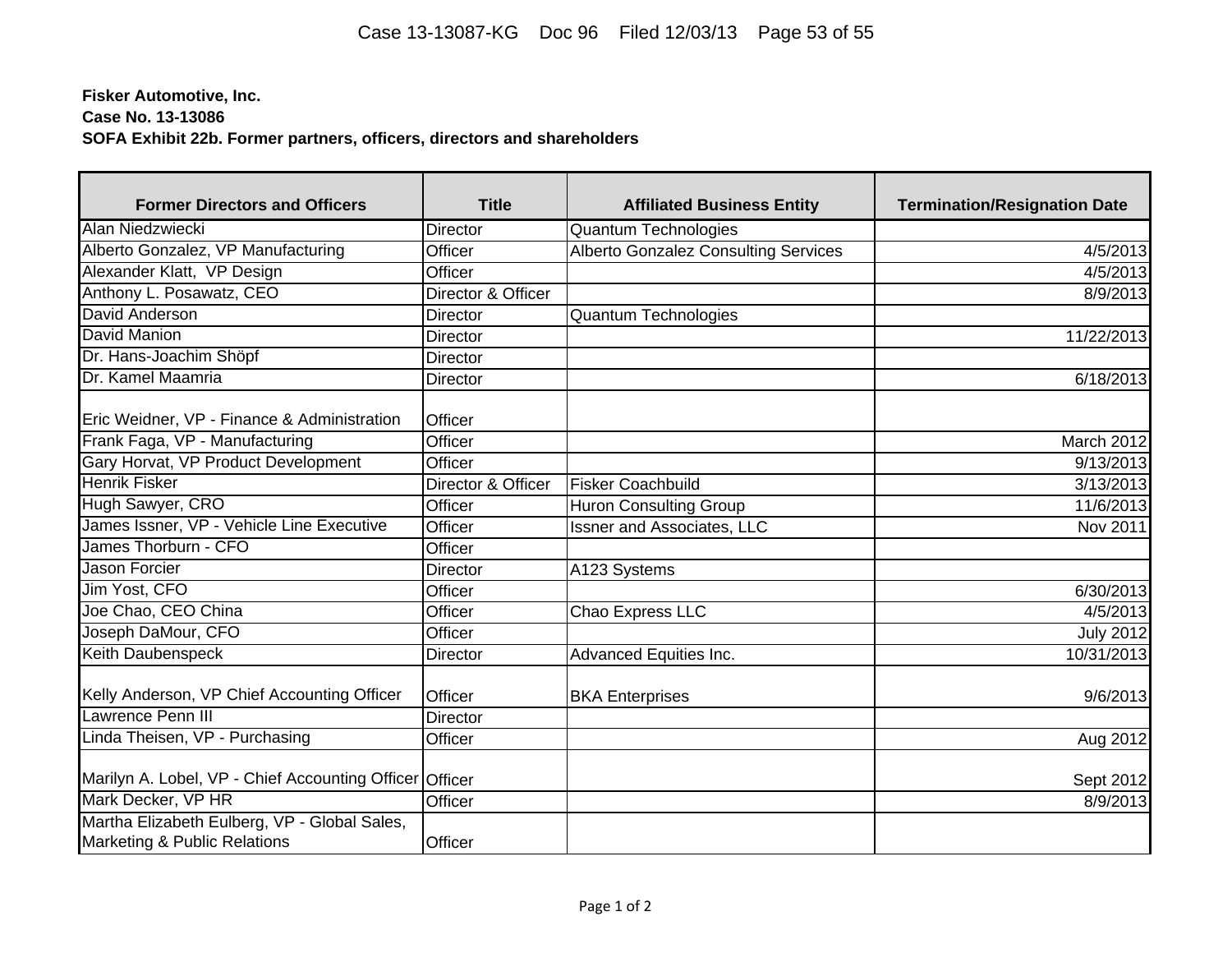## Case 13-13087-KG Doc 96 Filed 12/03/13 Page 54 of 55

## **Fisker Automotive, Inc. Case No. 13-13086 SOFA Exhibit 22b. Former partners, officers, directors and shareholders**

| <b>Former Directors and Officers</b>         | <b>Title</b>       | <b>Affiliated Business Entity</b> | <b>Termination/Resignation Date</b> |
|----------------------------------------------|--------------------|-----------------------------------|-------------------------------------|
| Matt Paroly, VP GC                           | Officer            |                                   | 8/2/2013                            |
| Mindy Grossman                               | Director           |                                   |                                     |
| Paul B. Hackert, VP - Platform Engineering & |                    |                                   |                                     |
| N Series VLE                                 | Officer            |                                   | May 2012                            |
| Peter McDonnell                              | Director           | Advanced Equities Inc.            |                                     |
| Ray Lane                                     | <b>Director</b>    |                                   | 5/27/2013                           |
| Richard Beattie, Chief Commercial Officer    | Officer            |                                   | Dec 2012                            |
| Richard Li Tzar Kai                          | Director           |                                   |                                     |
| <b>Scott Sandell</b>                         | Director           |                                   |                                     |
| Thomas LaSorda, CEO & President              | Director & Officer | LaSorda Group, LLC                | 8/8/2012                            |
| <b>Timothy Shriver</b>                       | Director           | <b>Timothy Shriver Consulting</b> |                                     |
| Victor Doolan                                | Director           | <b>Victor Doolan Consulting</b>   |                                     |